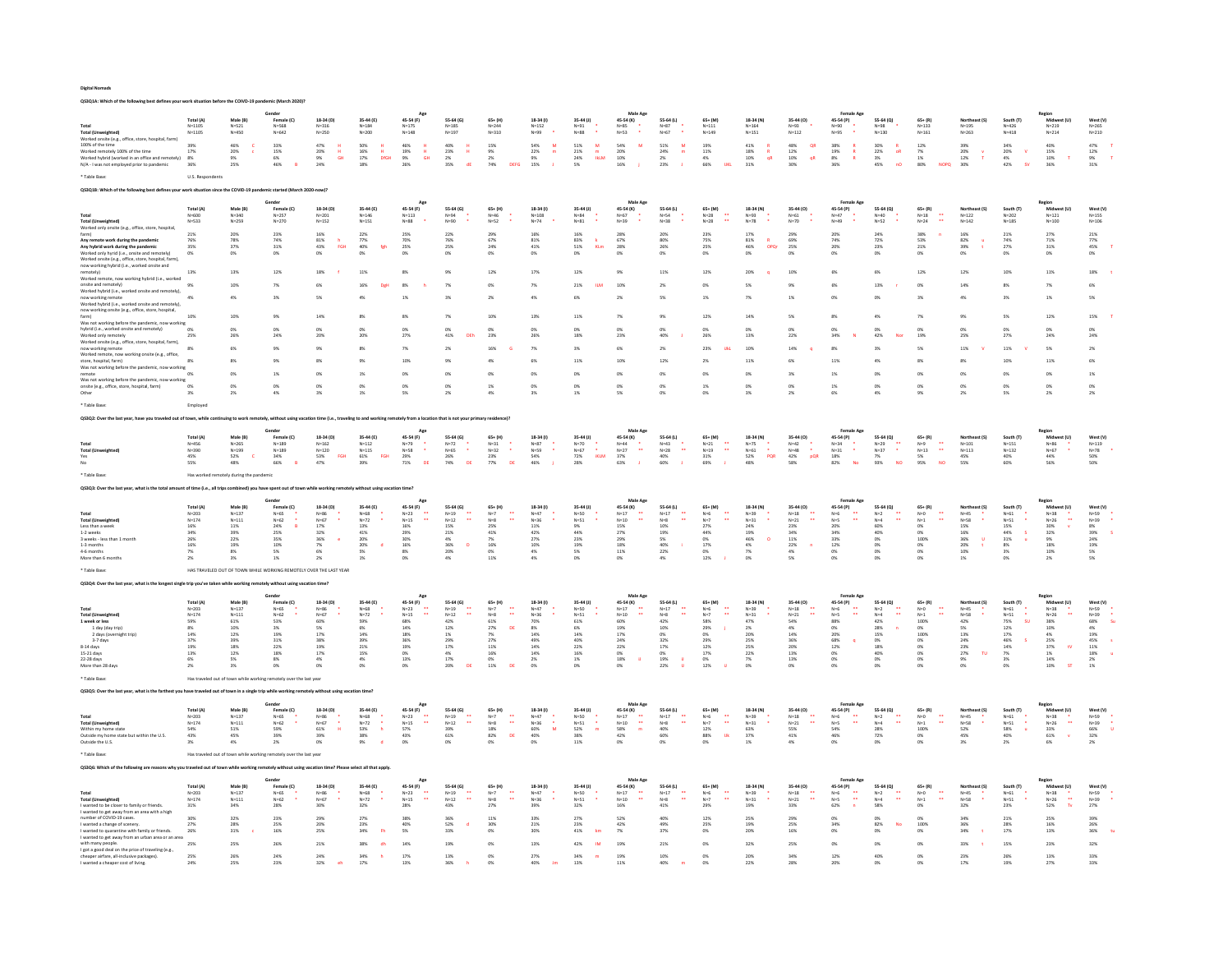| I wanted to be in a better climate.                                                                                                                          | 21%              | 28%       | 6%                                                                    | 11%              | 22%              | 28%                                | 58%<br><b>DEb</b>                | 11%                              | 11%                 | 29%               | 38%                                | 62%<br><b>Im</b>                   | 12%                              | 10%                  | O%                                 | 0%                                  | 18%                                 | ON                                | 34%           | 9%         | 20%                                  | 23%              |
|--------------------------------------------------------------------------------------------------------------------------------------------------------------|------------------|-----------|-----------------------------------------------------------------------|------------------|------------------|------------------------------------|----------------------------------|----------------------------------|---------------------|-------------------|------------------------------------|------------------------------------|----------------------------------|----------------------|------------------------------------|-------------------------------------|-------------------------------------|-----------------------------------|---------------|------------|--------------------------------------|------------------|
| I had to make an emergency trip (e.g., health-                                                                                                               |                  |           |                                                                       |                  |                  |                                    |                                  |                                  |                     |                   |                                    |                                    |                                  |                      |                                    |                                     |                                     |                                   |               |            |                                      |                  |
| related travel, death in the family).                                                                                                                        | 18%              | 18%       | 20%                                                                   | 18%              | 23%              | 7%                                 | 17%                              | 27%                              | 10%                 | 26%               | 10%                                | 19%                                | 29%                              | 27%                  | 14%                                | 0%                                  | 0%                                  | ON                                | 26%           | 15%        | 12%                                  | 20%              |
| I wanted to go to a place with fewer or no COVID-19                                                                                                          |                  |           |                                                                       |                  |                  |                                    |                                  |                                  |                     |                   |                                    |                                    |                                  |                      |                                    |                                     |                                     |                                   |               |            |                                      |                  |
| restrictions.                                                                                                                                                |                  | 15%       | 24%                                                                   |                  |                  |                                    |                                  | CMG.                             |                     |                   |                                    |                                    | n%                               |                      |                                    |                                     |                                     |                                   |               | 12%        |                                      |                  |
|                                                                                                                                                              | 18%              |           |                                                                       | 23%              | 24%              | 0%                                 | 0%                               |                                  | 19%                 | 23%               | 0%                                 | 0%                                 |                                  | 29%                  | 26%                                | 0%                                  | 0%                                  | 0%                                | 28%           |            | 13%                                  | 19%              |
| I wanted an adventure.                                                                                                                                       | 17%              | 16%       | 18%                                                                   | 14%              | 21%              | 21%                                | 18%                              | n%                               | 10%                 | 21%               | 29%                                | 12%                                | 0%                               | 18%                  | 20%                                | 0%                                  | 67%<br>np                           | 0%                                | 19%           | 17%        | 17%                                  | 15%              |
| Someone else asked me to travel (e.g., take a trio                                                                                                           |                  |           |                                                                       |                  |                  |                                    |                                  |                                  |                     |                   |                                    |                                    |                                  |                      |                                    |                                     |                                     |                                   |               |            |                                      |                  |
| together, travel to visit them).                                                                                                                             | 17%              | 19%       | 12%                                                                   | 9%               | 18%              | 16%                                | 36%                              | 42%<br>-n                        | 12%                 | 18%               | 16%                                | 33%                                | 44%                              | 6%                   | 19%                                | 17%                                 | 58%                                 | 0%                                | 21%           | 22%        | 12%                                  | 10%              |
| I decided to move to a new place.                                                                                                                            | 12%              | 13%       | 10%                                                                   | 13%              | 15%              | 11%                                | 4%                               | 0%                               | 15%                 | 15%               | 15%                                | 5%                                 | 0%                               | 11%                  | 13%                                | 0%                                  | 0%                                  | 0%                                | 21%<br>tu     | 6%         | 4%                                   | 17%              |
| Other                                                                                                                                                        | 4%               | 6%        | 0%                                                                    | CHG.             | 0%               | 10%<br>DE                          | 20%<br><b>DF</b>                 | 27%<br>DE                        | 0%                  | O%                | 13%                                | 22%                                | 29%                              | 0%                   | O%                                 | 0%                                  | 0%                                  | 0%                                | 4%            | 4%         | 10%                                  | O%               |
|                                                                                                                                                              |                  |           |                                                                       |                  |                  |                                    |                                  |                                  |                     |                   |                                    |                                    |                                  |                      |                                    |                                     |                                     |                                   |               |            |                                      |                  |
| Count                                                                                                                                                        | 2.95             | 3.15      | 2.55                                                                  | 2.71             | 3.28             | 2.48                               | 3.86                             | 1.76                             | 2.80                | 3.44              | 2.86                               | 3.93                               | 1.82                             | 2.59                 | 2.82                               | 1.46                                | 3.23                                | 1.00                              | 3.63          | 2.32       | 2.56                                 | 3.31             |
| * Table Base:                                                                                                                                                |                  |           | Has traveled out of town while working remotely over the last year    |                  |                  |                                    |                                  |                                  |                     |                   |                                    |                                    |                                  |                      |                                    |                                     |                                     |                                   |               |            |                                      |                  |
|                                                                                                                                                              |                  |           |                                                                       |                  |                  |                                    |                                  |                                  |                     |                   |                                    |                                    |                                  |                      |                                    |                                     |                                     |                                   |               |            |                                      |                  |
| Q\$3Q7: Which of the following are challenges you have faced while traveling and working remotely without using vacation time? Please select all that apply. |                  |           |                                                                       |                  |                  |                                    |                                  |                                  |                     |                   |                                    |                                    |                                  |                      |                                    |                                     |                                     |                                   |               |            |                                      |                  |
|                                                                                                                                                              |                  |           | Gender                                                                |                  |                  | Ap                                 |                                  |                                  |                     |                   | Male Age                           |                                    |                                  |                      |                                    | Female Age                          |                                     |                                   |               |            | Region                               |                  |
|                                                                                                                                                              | Total (A)        | Male (B)  | Female (C)                                                            | 18-34 (D)        | 35-44 (E)        | 45-54 (F)                          | 55-64 (G)                        | $65 + (H)$                       | 18-34 (1)           | $35-44$ (J)       | 45-54 (K)                          | 55-64 (L)                          | $65 + (M)$                       | 18-34 (N)            | 35-44 (0)                          | 45-54 (P)                           | 55-64 (Q)                           | $65 + (R)$                        | Northeast (S) | South (T)  | Midwest (U)                          | West (V)         |
|                                                                                                                                                              |                  |           | $N = 65$<br>٠.                                                        |                  |                  | $\bullet\bullet$                   | $\ddot{\phantom{1}}$             | $\overline{a}$                   | $N = 47$<br>. .     | $N = 50$          | $\bullet\bullet$                   | $\ddot{\phantom{1}}$               | $\ddot{\phantom{1}}$             | $\ddot{\phantom{1}}$ | $\overline{a}$                     | $\overline{a}$                      | $\sim$                              | $\overline{\phantom{a}}$          |               | $N = 61$   |                                      | $N = 59$         |
| Total                                                                                                                                                        | $N = 203$        | $N = 137$ |                                                                       | $N = 86$         | $N = 68$         | $N=23$                             | $N = 19$<br>$\ddot{\phantom{a}}$ | $N=7$                            |                     |                   | $N=17$                             | $N=17$<br>$\overline{\phantom{a}}$ | $N=6$                            | $N=39$               | $N=18$                             | $N=6$                               | $N=2$                               | $N=0$                             | $N = 45$      |            | $N = 38$                             |                  |
| <b>Total (Unweighted)</b>                                                                                                                                    | $N = 174$        | $N = 111$ | $N = 62$                                                              | $N = 67$         | $N=72$           | $\overline{\phantom{a}}$<br>$N=15$ | $N=12$                           | $\overline{a}$<br>$N = 8$        | $N = 36$            | $N = 51$          | $\overline{\phantom{a}}$<br>$N=10$ | $N=8$                              | $\ddot{\phantom{1}}$<br>$N=7$    | . .<br>$N = 31$      | - - -<br>$N=21$                    | $\overline{\phantom{a}}$<br>$N = 5$ | $\overline{\phantom{a}}$<br>$N = 4$ | $\ddot{\phantom{0}}$<br>$N=1$     | $N = 58$      | $N = 51$   | $\overline{\phantom{a}}$<br>$N = 26$ | $N=39$           |
|                                                                                                                                                              |                  |           |                                                                       |                  |                  |                                    |                                  |                                  |                     |                   |                                    |                                    |                                  |                      |                                    |                                     |                                     |                                   |               |            |                                      |                  |
| Balancing other personal commitments (e.g., caring                                                                                                           |                  |           |                                                                       |                  |                  |                                    |                                  |                                  |                     |                   |                                    |                                    |                                  |                      |                                    |                                     |                                     |                                   |               |            |                                      |                  |
| for family members, pet care, home maintenance) 44%                                                                                                          |                  | 50%       | 33%                                                                   | 42%              | 47%              | 44%                                | 44%                              | 39%                              | 47%                 | 50%               | 54%                                | 49%                                | 42%                              | 36%                  | 38%                                | 17%                                 | 0%                                  | m                                 | 48%           | <b>30%</b> | 28%                                  | 65%<br>TU        |
|                                                                                                                                                              |                  |           |                                                                       |                  |                  |                                    |                                  |                                  |                     |                   |                                    |                                    |                                  |                      |                                    |                                     |                                     |                                   |               |            |                                      |                  |
| Being too distracted to work (e.g., wanting to do                                                                                                            |                  |           |                                                                       |                  |                  |                                    |                                  |                                  |                     |                   |                                    |                                    |                                  |                      |                                    |                                     |                                     |                                   |               |            |                                      |                  |
| other activities, adjusting to a new environment, too                                                                                                        |                  |           |                                                                       |                  |                  |                                    |                                  |                                  |                     |                   |                                    |                                    |                                  |                      |                                    |                                     |                                     |                                   |               |            |                                      |                  |
| many people nearby)                                                                                                                                          | 36%              | 42%       | 24%                                                                   | 34%              | 43%              | 22%                                | 45%                              | 13%                              | 42%                 | 50%               | 19%                                | 50%                                | 14%                              | 25%                  | 22%                                | 29%                                 | 0%                                  | 0%                                | 33%           | 31%        | 22%                                  | 52%<br><b>tu</b> |
| Maintaining a healthy work-life balance (i.e.,                                                                                                               |                  |           |                                                                       |                  |                  |                                    |                                  |                                  |                     |                   |                                    |                                    |                                  |                      |                                    |                                     |                                     |                                   |               |            |                                      |                  |
| working too much)                                                                                                                                            | 34%              | 37%       | 28%                                                                   | 33%              | 36%              | 26%                                | 33%                              | 42%                              | 34%                 | 37%               | 36%                                | 37%                                | 44%                              | 31%                  | 34%                                | 0%                                  | 0%                                  | 0%                                | 43%           | 31%        | 26%                                  | 34%              |
|                                                                                                                                                              |                  |           |                                                                       |                  |                  |                                    |                                  |                                  |                     |                   |                                    |                                    |                                  |                      |                                    |                                     |                                     |                                   |               |            |                                      |                  |
| Navigating COVID-19 travel restrictions (e.g., getting                                                                                                       |                  |           |                                                                       |                  |                  |                                    |                                  |                                  |                     |                   |                                    |                                    |                                  |                      |                                    |                                     |                                     |                                   |               |            |                                      |                  |
| tested before and after travel, finding locations to                                                                                                         |                  |           |                                                                       |                  |                  |                                    |                                  |                                  |                     |                   |                                    |                                    |                                  |                      |                                    |                                     |                                     |                                   |               |            |                                      |                  |
| visit, disinfecting hotel rooms)                                                                                                                             | 29%              | 31%       | 27%                                                                   | 25%              | 34%              | 29%                                | 41%                              | 12%                              | 23%                 | 35%               | 34%                                | 45%                                | 13%                              | 28%                  | 32%                                | 17%                                 | 0%                                  | 0%                                | 46%           | 20%        | 31%                                  | 26%              |
| Cost of travel                                                                                                                                               | 26%              | 28%       | 22%                                                                   | 27%              | 23%              | 39%                                | 28%                              | 0%                               | 31%                 | 23%               | 47%<br>m                           | 27%                                | 0%                               | 21%                  | 23%                                | 17%                                 | 40%                                 | 0%                                | 26%           | 21%        | 41%                                  | 22%              |
| Finding/Maintaining a stable Internet connection                                                                                                             | 25%              | 28%       | 20%                                                                   | 25%              | 31%              | 8%                                 | 35%                              | 12%                              | 31%                 | 31%               | 11%                                | 34%                                | 13%                              | 18%                  | 30%                                | 0%                                  | 40%                                 | 0%                                | 28%           | 24%        | 10%                                  | 35%              |
| Working in a different time zone than my office                                                                                                              | 23%              | 24%       | 21%                                                                   | 19%              | 26%              | 22%                                | 32%                              | 14%                              | 23%                 | 26%               | 11%                                | 35%                                | 15%                              | 15%                  | 27%                                | 50%                                 | 0%                                  | 0%                                | 17%           | 20%        | 21%                                  | 31%              |
|                                                                                                                                                              |                  |           |                                                                       |                  |                  |                                    |                                  |                                  |                     |                   |                                    |                                    |                                  |                      |                                    |                                     |                                     |                                   |               |            |                                      |                  |
| Other                                                                                                                                                        | 0%               | 0%        | 0%                                                                    | 0%               | O%               | 0%                                 | 0%                               | 0%                               | O <sub>2</sub>      | 0%                | 0%                                 | 0%                                 | 0%                               | O <sub>2</sub>       | 0%                                 | 0%                                  | 0%                                  | 0%                                | 0%            | 0%         | 0%                                   | 0%               |
| None - I did not face any challenges                                                                                                                         | 9%               | 7%        | 12%                                                                   | A%               | 10%              | 21%                                | 6%                               | 33%<br>De                        | 3%                  | 7%                | 21%                                | 0%                                 | 29%                              | 5%                   | 17%                                | 20%                                 | 60%<br>- 53                         | 100%                              | 7%            | 13%        | 14%                                  | $3\%$            |
| Count                                                                                                                                                        | 2.26             | 2.46      | 1.86                                                                  | 2.09             | 2.49             | 2.11                               | 2.63                             | 1.65                             | 2.34                | 2.58              | 2.33                               | 2.77                               | 1.70                             | 1.79                 | 2.22                               | 1.51                                | 1.40                                | 1.00                              | 2.48          | 1.90       | 1.91                                 | 2.69             |
|                                                                                                                                                              |                  |           |                                                                       |                  |                  |                                    |                                  |                                  |                     |                   |                                    |                                    |                                  |                      |                                    |                                     |                                     |                                   |               |            |                                      |                  |
| * Table Base:                                                                                                                                                |                  |           | Has traveled out of town while working remotely over the last year    |                  |                  |                                    |                                  |                                  |                     |                   |                                    |                                    |                                  |                      |                                    |                                     |                                     |                                   |               |            |                                      |                  |
|                                                                                                                                                              |                  |           |                                                                       |                  |                  |                                    |                                  |                                  |                     |                   |                                    |                                    |                                  |                      |                                    |                                     |                                     |                                   |               |            |                                      |                  |
| Q\$3Q8: Which of the following best defines how you expect to work after all COVID-19 restrictions are lifted?                                               |                  |           |                                                                       |                  |                  |                                    |                                  |                                  |                     |                   |                                    |                                    |                                  |                      |                                    |                                     |                                     |                                   |               |            |                                      |                  |
|                                                                                                                                                              |                  |           |                                                                       |                  |                  |                                    |                                  |                                  |                     |                   |                                    |                                    |                                  |                      |                                    |                                     |                                     |                                   |               |            |                                      |                  |
|                                                                                                                                                              |                  |           |                                                                       |                  |                  |                                    |                                  |                                  |                     |                   |                                    |                                    |                                  |                      |                                    | Female Age                          |                                     |                                   |               |            | Region                               |                  |
|                                                                                                                                                              |                  |           | Gender                                                                |                  |                  | Ap                                 |                                  |                                  |                     |                   | Male Age                           |                                    |                                  |                      |                                    |                                     |                                     |                                   |               |            |                                      |                  |
|                                                                                                                                                              | Total (A)        | Male (B)  | Female (C)                                                            | 18-34 (D)        | 35-44 (E)        | 45-54 (F)                          | 55-64 (G)                        | $65 + (H)$                       | 18-34 (1)           | $35-44$ (J)       | 45-54 (K)                          | 55-64 (L)                          | $65 + (M)$                       | 18-34 (N)            | 35-44 (0)                          | 45-54 (P)                           | 55-64 (0)                           | $65 + (R)$                        | Northeast (S) | South (T)  | Midwest (U)                          | West (V)         |
| Total                                                                                                                                                        | $N = 1105$       | $N = 521$ | $N = 568$                                                             | $N = 316$        | $N = 184$        |                                    | $N = 185$                        | $N = 244$                        |                     |                   | $N = 85$                           | $N=87$                             |                                  | $N = 164$            |                                    | $N = 90$                            | $N = 98$                            | $N = 133$                         |               | $N = 426$  |                                      | $N = 265$        |
|                                                                                                                                                              |                  |           |                                                                       |                  |                  | $N = 175$                          |                                  |                                  | $N = 152$           | $N = 91$          | ٠                                  |                                    | $N = 111$                        |                      | $N = 93$                           |                                     |                                     |                                   | $N = 195$     |            | $N = 219$                            |                  |
| <b>Total (Unweighted)</b>                                                                                                                                    | $N = 1105$       | $N=450$   | $N = 642$                                                             | $N = 250$        | $N = 200$        | $N = 148$                          | $N = 197$                        | $N = 310$                        | $N = 99$            | $N=88$            | $N = 53$                           | $N = 67$                           | $N = 149$                        | $N = 151$            | $N = 112$                          | $N = 95$                            | $N = 130$                           | $N = 161$                         | $N = 263$     | $N = 418$  | $N = 214$                            | $N = 210$        |
| Work onsite (e.g., office, store, hospital) 100% of the                                                                                                      |                  |           |                                                                       |                  |                  |                                    |                                  |                                  |                     |                   |                                    |                                    |                                  |                      |                                    |                                     |                                     |                                   |               |            |                                      |                  |
| time                                                                                                                                                         | 31%              | 35%       | 27%                                                                   | 37%<br><b>GH</b> | 45%<br><b>GH</b> | 38%                                | 25%                              | 11%                              | 40%                 | 47%<br><b>IN</b>  | 42%<br>M                           | 31%<br>M                           | 14%                              | 35%<br>OR            | 42%<br>QR                          | 34%<br>n8                           | 20%                                 | 9%                                | 28%           | 26%        | 34%                                  | 37%              |
| Work remotely 100% of the time                                                                                                                               | 15%              | 17%       | 13%                                                                   | 21%<br>FH.       | 20%<br>fH        | 11%                                | 15%<br>$\mathbf{H}$              | 5%                               | 23%<br>$\mathbf{M}$ | 24%<br>kM         | 11%                                | 14%                                | 6%                               | 18%                  | 17%                                | 10%                                 | 16%<br><b>R</b>                     | 5%                                | 13%           | 15%        | 14%                                  | 17%              |
|                                                                                                                                                              | 14%              | 18%       | 10%                                                                   | 18%              | 17%<br>н         | 16%<br>- 14                        | 15%<br>$\mathbf{H}$              | 4%                               | 17%                 | 23%<br>M          | 24%<br>$\overline{\phantom{a}}$    | 23%<br>M                           | 7%                               | 18%<br>OR            | $11\%$                             | 8%                                  | 7%<br>$\mathbf{r}$                  | 2%                                | 21%<br>TV.    | 12%        | 15%                                  | 10%              |
| Work hybrid (i.e., work onsite and remotely)                                                                                                                 |                  |           |                                                                       |                  |                  |                                    | FH                               |                                  |                     |                   |                                    |                                    |                                  |                      |                                    |                                     |                                     |                                   |               |            |                                      |                  |
| Not at all sure                                                                                                                                              | 10%              | 7%        | 13%                                                                   | 12%              | 7%               | 13%                                | 15%                              | 6%                               | 10%                 | 3%                | 7%                                 | 10%                                | 4%                               | 13%                  | 10%                                | 19%                                 | 20%<br>oR                           | 7%                                | 12%           | 12%        | 8%                                   | 8%               |
| N/A - I do not plan to work after all COVID-19                                                                                                               |                  |           |                                                                       |                  |                  |                                    |                                  |                                  |                     |                   |                                    |                                    |                                  |                      |                                    |                                     |                                     |                                   |               |            |                                      |                  |
| restrictions are lifted                                                                                                                                      | 30%              | 24%       | 37%<br>- R                                                            | 13%              | 11%              | 23%<br>DE                          | 30%<br>DE                        | 74%<br><b>DEFG</b>               | 10%                 | 2%                | 17%                                | 22%                                | 69%<br><b>UKL</b>                | 16%                  | 20%                                | 29%                                 | 37%<br><b>NO</b>                    | 78%                               | NOPQ 26%      | 36%        | 29%                                  | 27%              |
|                                                                                                                                                              |                  |           |                                                                       |                  |                  |                                    |                                  |                                  |                     |                   |                                    |                                    |                                  |                      |                                    |                                     |                                     |                                   |               |            |                                      |                  |
| * Table Base:                                                                                                                                                | U.S. Respondents |           |                                                                       |                  |                  |                                    |                                  |                                  |                     |                   |                                    |                                    |                                  |                      |                                    |                                     |                                     |                                   |               |            |                                      |                  |
| QS3Q9: After all COVID-19 restrictions are lifted, do you plan to travel out of town while working remotely without using vacation time?                     |                  |           |                                                                       |                  |                  |                                    |                                  |                                  |                     |                   |                                    |                                    |                                  |                      |                                    |                                     |                                     |                                   |               |            |                                      |                  |
|                                                                                                                                                              |                  |           | Gender                                                                |                  |                  |                                    |                                  |                                  |                     |                   |                                    |                                    |                                  |                      |                                    |                                     |                                     |                                   |               |            |                                      |                  |
|                                                                                                                                                              |                  |           |                                                                       |                  |                  | Ap                                 |                                  |                                  |                     |                   | Male Age                           |                                    |                                  |                      |                                    | Female Age                          |                                     |                                   |               |            | Region                               |                  |
|                                                                                                                                                              | Total (A)        | Male (B)  | Female (C                                                             | 18-34 (D)        | 35-44 (E)        | 45-54 (F)                          | 55-64 (G)                        | $65+$ (H)                        | $18-34$ (i)         | 35-44 (J)         | 45-54 (K)                          | 55-64 (L)                          | 65+ (M                           | 18-34 (N)            | 35-44 (O)                          | 45-54 (P)                           | 55-64 (C)                           | $65 + (R)$                        | Northeast (S  | South (T   | Midwest (U)                          | West (V)         |
| Total                                                                                                                                                        | $N = 315$        | $N = 181$ | $N = 132$                                                             | $N = 121$        | $N = 69$         | $N=47$                             | $N = 55$                         | $N=23$<br>$\overline{a}$         | $N = 61$            | $N = 43$          | $N = 30$                           | $N=32$                             | $N = 15$<br>$\ddot{\phantom{1}}$ | $N = 60$             | $N=26$<br>$\overline{\phantom{a}}$ | $N=17$<br>$\overline{a}$            | $N=23$<br>$\overline{\phantom{a}}$  | $N=9$<br>$\overline{\phantom{a}}$ | $N = 66$      | $N = 113$  | $N = 63$                             | $N=73$           |
| <b>Total (Unweighted)</b>                                                                                                                                    | $N = 269$        | $N = 129$ | $N = 138$                                                             | $N = 91$         | $N=71$           | $N = 37$                           | $N = 46$                         | $\ddot{\phantom{1}}$<br>$N = 24$ | $N=37$              | $N = 39$          | $\bullet\bullet$<br>$N=20$         | $\ddot{\phantom{1}}$<br>$N=19$     | 44<br>$N = 14$                   | $N = 54$             | $N=32$                             | $\bullet\bullet$<br>$N=17$          | $\bullet\bullet$<br>$N = 27$        | $\ddot{\phantom{1}}$<br>$N = 10$  | $N=79$        | $N = 95$   | $N = 46$                             | $N = 49$         |
| Yes                                                                                                                                                          | 57%              | 63%       | 49%                                                                   | 56%              | 68%              | 56%                                | 55%                              | 34%                              | 55%                 | 82%<br><b>IKM</b> | 52%                                | 79%<br>$\blacksquare$              | 35%                              | 58%<br>$\Omega$      | 44%                                | 63%                                 | 21%                                 | 33%                               | 57%           | 57%        | 50%                                  | 63%              |
| Nn.                                                                                                                                                          |                  |           |                                                                       |                  |                  |                                    |                                  |                                  |                     |                   |                                    |                                    |                                  |                      |                                    |                                     |                                     |                                   |               |            |                                      |                  |
|                                                                                                                                                              | 30%              | 24%       | 39%                                                                   | 26%              | 25%              | 33%                                | 40%                              | 40%                              | 25%                 | 15%               | 39%                                | 14%                                | 39%                              | 27%                  | 42%                                | 22%                                 | 76%<br><b>NOP</b>                   | 43%                               | 34%           | 30%        | 32%                                  | 27%              |
| Not at all sure                                                                                                                                              | 13%              | 13%       | 12%                                                                   | 18%              | $8\%$            | 11%                                | 5%                               | 25%<br>eg                        | 20%                 | 4%                | 9%                                 | 7%                                 | 26%                              | 15%                  | 14%                                | 15%                                 | $3\%$                               | 25%                               | 9%            | 13%        | 19%                                  | 10%              |
| * Table Base:                                                                                                                                                |                  |           | Expect to work remotely/hybrid after COVID-19 restrictions are lifted |                  |                  |                                    |                                  |                                  |                     |                   |                                    |                                    |                                  |                      |                                    |                                     |                                     |                                   |               |            |                                      |                  |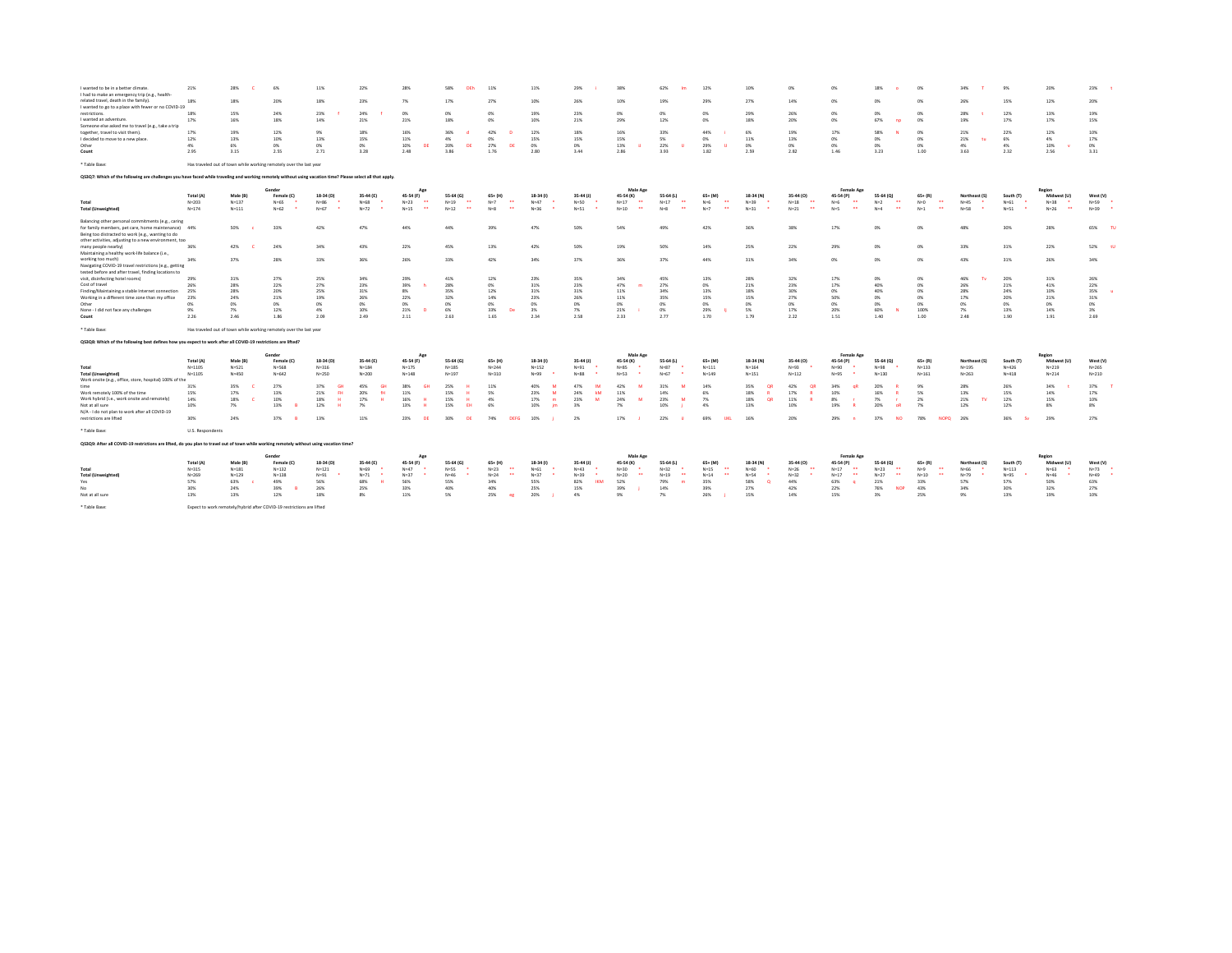QS3Q1A: Which of the following best defines your work situation before the COIVD-19 pandemic (March 2020)?

|                                                                                                                                       |                         | Male (R                              | Gende                                                              |                                                     |                                                |                                                                                         |                                         |                              |                                                                                  |                                                                 | Male Age                                             |                                                   |                                                          |                                         |                                                                                                                                                        | Female Age                                                                                                                                |                                 |                                                                       |                                                     |                                                   |                                                                           |                                  |
|---------------------------------------------------------------------------------------------------------------------------------------|-------------------------|--------------------------------------|--------------------------------------------------------------------|-----------------------------------------------------|------------------------------------------------|-----------------------------------------------------------------------------------------|-----------------------------------------|------------------------------|----------------------------------------------------------------------------------|-----------------------------------------------------------------|------------------------------------------------------|---------------------------------------------------|----------------------------------------------------------|-----------------------------------------|--------------------------------------------------------------------------------------------------------------------------------------------------------|-------------------------------------------------------------------------------------------------------------------------------------------|---------------------------------|-----------------------------------------------------------------------|-----------------------------------------------------|---------------------------------------------------|---------------------------------------------------------------------------|----------------------------------|
|                                                                                                                                       | Total (A)<br>1.105      | 521                                  | Fema<br>568<br>642                                                 | 18-34 (D)<br>316<br>250                             | 35-44 (E)<br>184                               | 45-54 (F)<br>$\frac{175}{148}$                                                          | 55-64 (G)<br>185<br>197                 | 244                          | 18-34 (1)<br>152                                                                 | 35-44 (J)<br>$\begin{array}{c} 91 \\ 88 \end{array}$            | 45-54 (K)<br>$\begin{array}{c} 85 \\ 53 \end{array}$ | 55-64 (L)<br>87                                   | 111                                                      | 18-34 (N<br>164<br>151                  | 93                                                                                                                                                     | 45-54 (P)<br>90<br>95                                                                                                                     | 55-64 (Q)<br>98                 | 133                                                                   | 195<br>263                                          | $\frac{426}{418}$                                 | $\frac{219}{214}$                                                         |                                  |
| <b>Total (Unweighted)</b><br>Worked onsite (e.g., office, store, hospital, farm)                                                      | 1,105                   | 450                                  |                                                                    |                                                     | 200                                            |                                                                                         |                                         | 310                          | 99                                                                               |                                                                 |                                                      | 67                                                | 149                                                      |                                         | 112                                                                                                                                                    |                                                                                                                                           | 130                             | 161                                                                   |                                                     |                                                   |                                                                           | 210                              |
| $100\%$ of the time                                                                                                                   | 433                     | 228                                  | 187                                                                | 149                                                 | 91                                             | 80                                                                                      | 75                                      | 27                           | 81                                                                               | 46                                                              | 47                                                   | 45                                                | 21                                                       | 68                                      | 45                                                                                                                                                     | $\frac{34}{17}$                                                                                                                           | 30                              | 16                                                                    | 75                                                  | 144                                               | 87                                                                        | 126                              |
| Worked remotely 100% of the time<br>Worked hybrid (worked in an office and rem                                                        | 190<br>86               | 103<br>49                            | 85<br>37                                                           | 62<br>$^{29}$                                       | 30<br>31                                       | 34<br>$16\,$                                                                            | 42                                      | 21                           | 34<br>13                                                                         | 19<br>$\mathbf{22}$                                             | $17\,$                                               | 21                                                | 13                                                       | 29<br>16                                | $11\,$<br>10                                                                                                                                           |                                                                                                                                           | 21                              | $9\,$                                                                 | 39<br>23                                            | 87<br>17                                          | 32<br>$_{\rm 21}$                                                         | 32                               |
| $\mathsf{N}/\mathsf{A}\cdot\mathsf{I}$ was not employed prior to pandemic                                                             | 397                     | 130                                  | 259                                                                | 75                                                  | 32                                             | 45                                                                                      | 64                                      | 181                          | 23                                                                               | $\mathsf{s}$                                                    | 13                                                   | 20                                                | 74                                                       | 51                                      | 28                                                                                                                                                     | 32                                                                                                                                        | 44                              | 107                                                                   | 58                                                  | 178                                               | 78                                                                        | $\frac{24}{83}$                  |
| <b>Table Base</b>                                                                                                                     | U.S. Respondents        |                                      |                                                                    |                                                     |                                                |                                                                                         |                                         |                              |                                                                                  |                                                                 |                                                      |                                                   |                                                          |                                         |                                                                                                                                                        |                                                                                                                                           |                                 |                                                                       |                                                     |                                                   |                                                                           |                                  |
| QS3Q1B: Which of the following best defines you                                                                                       | work situa              | e the COVID-19 o                     | iic started (N                                                     |                                                     |                                                |                                                                                         |                                         |                              |                                                                                  |                                                                 |                                                      |                                                   |                                                          |                                         |                                                                                                                                                        |                                                                                                                                           |                                 |                                                                       |                                                     |                                                   |                                                                           |                                  |
|                                                                                                                                       |                         |                                      |                                                                    |                                                     |                                                |                                                                                         |                                         |                              |                                                                                  |                                                                 |                                                      |                                                   |                                                          |                                         |                                                                                                                                                        |                                                                                                                                           |                                 |                                                                       |                                                     |                                                   |                                                                           |                                  |
|                                                                                                                                       | Total (A)               | Male (B)                             | Gender<br>Female (C)<br>$257$                                      | 18-34 (D)                                           | 35-44 (E)                                      | $45-54 (F)$<br>113                                                                      | 55-64 (G)                               | $65+ (H)$                    | 18-34 (I)<br>108                                                                 | 35-44 (J)                                                       | 45-54 (K)                                            | 55-64 (L)                                         | $65+ (M)$                                                | 18-34 (N)                               | 35-44 (0)                                                                                                                                              | 45-54 (P)                                                                                                                                 | 55-64 (Q)                       | $\begin{array}{c} 65+ (R) \\ 18 \end{array}$                          | $\begin{array}{c} \text{North} \\ 122 \end{array}$  | South (T)<br>202                                  | $\begin{array}{c}\n\text{Midu} \\ 121\n\end{array}$                       | <b>West (V)</b><br>155           |
|                                                                                                                                       | 600<br>533              | 340<br>259                           | 270                                                                | 201<br>152                                          | 146<br>$151\,$                                 | $^{\rm 88}$                                                                             | 94<br>90                                | 46<br>$^{\rm S2}$            | 74                                                                               | 84<br>$\bf 81$                                                  | 67<br>39                                             | 54<br>38                                          | $\ddot{\phantom{1}}$<br>28<br>$\bf 28$                   | 93<br>78                                | 61<br>$70\,$                                                                                                                                           | 47<br>49                                                                                                                                  | 40<br>52                        | $\bullet\bullet$<br>$\bf 24$<br>$\bullet\bullet$                      | $142\,$                                             | 185                                               | 100                                                                       | 106                              |
| Total (Unweighted)<br>Worked only onsite (e.g., office, store, hospital                                                               | 127                     | 67                                   | <b>SR</b>                                                          | 33                                                  | 32                                             |                                                                                         |                                         |                              | 17                                                                               |                                                                 |                                                      | 11                                                |                                                          | 16                                      | 18                                                                                                                                                     |                                                                                                                                           | 10 <sup>1</sup>                 |                                                                       |                                                     | 42                                                |                                                                           | 33                               |
| farm)<br>Any remote work during the pandemi                                                                                           | 456                     | 265                                  | 189                                                                | 162                                                 | $112\,$                                        | $\begin{array}{r} 28 \\ 79 \\ 28 \end{array}$                                           | $\bf{21}$<br>$72\,$                     | 13<br>31                     | 87                                                                               | $\frac{14}{70}$                                                 | 19<br>44                                             | $43\,$                                            | 21                                                       | 75                                      | $42\,$                                                                                                                                                 | 34                                                                                                                                        | 29                              | $\overline{9}$                                                        | 19<br>$101\,$                                       | 151                                               | $\begin{array}{c} 32 \\ 86 \end{array}$                                   | $_{\rm 119}$                     |
| Any hybrid work during the pandemic<br>Worked only hyrid (i.e., onsite and remotely)                                                  | 208                     | 126                                  | 81<br>$^{\circ}$                                                   | 87<br>$^{\circ}$                                    | 58<br>$\mathfrak o$                            | $^{\circ}$                                                                              | 23<br>$^{\circ}$                        | $11\,$<br>$^{\circ}$         | 49                                                                               | 43<br>$^{\circ}$                                                | 19                                                   | 14                                                |                                                          | 43                                      | 15<br>$^{\circ}$                                                                                                                                       | 10<br>$^{\circ}$                                                                                                                          |                                 |                                                                       | 47                                                  | S4                                                | 38<br>$^{\circ}$                                                          | 69                               |
| Worked onsite (e.g., office, store, hospital, farm),                                                                                  |                         |                                      |                                                                    |                                                     |                                                |                                                                                         |                                         |                              |                                                                                  |                                                                 |                                                      |                                                   |                                                          |                                         |                                                                                                                                                        |                                                                                                                                           |                                 |                                                                       |                                                     |                                                   |                                                                           |                                  |
| now working hybrid (i.e., worked onsite and<br>remotely)                                                                              | 76                      |                                      | $\overline{32}$                                                    | 36                                                  | 16                                             |                                                                                         |                                         |                              | 18                                                                               | 10                                                              |                                                      |                                                   |                                                          | 18                                      |                                                                                                                                                        |                                                                                                                                           |                                 |                                                                       | 14                                                  |                                                   | 13                                                                        |                                  |
| Worked remote, now working hybrid (i.e., worked<br>onsite and remotely)                                                               | 52                      |                                      |                                                                    |                                                     |                                                |                                                                                         |                                         |                              |                                                                                  |                                                                 |                                                      |                                                   |                                                          |                                         |                                                                                                                                                        |                                                                                                                                           |                                 |                                                                       |                                                     |                                                   |                                                                           |                                  |
| Worked hybrid (i.e., worked onsite and remotely),                                                                                     |                         |                                      |                                                                    | $13\,$                                              | $23\,$                                         |                                                                                         |                                         |                              |                                                                                  | 18                                                              |                                                      |                                                   |                                                          |                                         |                                                                                                                                                        |                                                                                                                                           |                                 |                                                                       | 17                                                  | $17\,$                                            |                                                                           |                                  |
| ow working remote<br>Worked hybrid (i.e., worked onsite and remotely),                                                                | 21                      |                                      |                                                                    | 11                                                  |                                                |                                                                                         |                                         |                              |                                                                                  |                                                                 |                                                      |                                                   |                                                          |                                         |                                                                                                                                                        |                                                                                                                                           |                                 |                                                                       |                                                     |                                                   |                                                                           |                                  |
| now working onsite (e.g., office, store, hospital,                                                                                    |                         |                                      |                                                                    |                                                     |                                                |                                                                                         |                                         |                              |                                                                                  |                                                                 |                                                      |                                                   |                                                          |                                         |                                                                                                                                                        |                                                                                                                                           |                                 |                                                                       |                                                     |                                                   |                                                                           |                                  |
| Was not working before the pandemic, now working                                                                                      | 59                      |                                      | 23                                                                 | 27                                                  | $12\,$                                         |                                                                                         |                                         |                              | 14                                                                               |                                                                 |                                                      |                                                   |                                                          | 13                                      |                                                                                                                                                        |                                                                                                                                           |                                 |                                                                       | 12                                                  | 10                                                | 14                                                                        | 23                               |
| hybrid (i.e., worked onsite and remotely)                                                                                             |                         |                                      |                                                                    |                                                     |                                                |                                                                                         |                                         |                              |                                                                                  |                                                                 |                                                      | $\overline{2}$                                    |                                                          |                                         |                                                                                                                                                        |                                                                                                                                           |                                 |                                                                       |                                                     |                                                   |                                                                           |                                  |
| Worked only remotely<br>Worked onsite (e.g., office, store, hospital, farm),                                                          |                         |                                      |                                                                    |                                                     |                                                |                                                                                         |                                         |                              |                                                                                  |                                                                 |                                                      |                                                   |                                                          |                                         |                                                                                                                                                        |                                                                                                                                           |                                 |                                                                       |                                                     |                                                   |                                                                           |                                  |
| now working remote $\label{eq:1}$ Worked remote, now working on<br>site (e.g., office,                                                | 45                      | 22                                   | 23                                                                 | 17                                                  | 11                                             |                                                                                         |                                         |                              |                                                                                  |                                                                 |                                                      |                                                   |                                                          |                                         |                                                                                                                                                        |                                                                                                                                           |                                 |                                                                       | 13                                                  | 23                                                |                                                                           |                                  |
| store, hospital, farm)                                                                                                                | 51                      |                                      | $\mathfrak{D}$                                                     |                                                     | 13                                             | 12                                                                                      |                                         |                              |                                                                                  |                                                                 |                                                      |                                                   |                                                          | 10                                      |                                                                                                                                                        |                                                                                                                                           |                                 |                                                                       | 10                                                  |                                                   | 13                                                                        |                                  |
| Was not working before the pandemic, now working<br>remote<br>Was not working before the pandemic, now                                |                         |                                      |                                                                    |                                                     |                                                |                                                                                         |                                         |                              |                                                                                  |                                                                 |                                                      |                                                   |                                                          |                                         |                                                                                                                                                        |                                                                                                                                           |                                 |                                                                       |                                                     |                                                   |                                                                           |                                  |
| onsite (e.g., office, store, hospital, farm)                                                                                          |                         |                                      |                                                                    |                                                     |                                                |                                                                                         |                                         |                              |                                                                                  |                                                                 |                                                      |                                                   |                                                          |                                         |                                                                                                                                                        |                                                                                                                                           |                                 |                                                                       |                                                     |                                                   |                                                                           |                                  |
| Other                                                                                                                                 | $\overline{17}$         |                                      |                                                                    |                                                     |                                                |                                                                                         |                                         |                              |                                                                                  |                                                                 |                                                      |                                                   |                                                          |                                         |                                                                                                                                                        |                                                                                                                                           |                                 |                                                                       |                                                     |                                                   |                                                                           |                                  |
| <b>Table Base</b>                                                                                                                     | Employed                |                                      |                                                                    |                                                     |                                                |                                                                                         |                                         |                              |                                                                                  |                                                                 |                                                      |                                                   |                                                          |                                         |                                                                                                                                                        |                                                                                                                                           |                                 |                                                                       |                                                     |                                                   |                                                                           |                                  |
|                                                                                                                                       |                         |                                      |                                                                    |                                                     |                                                |                                                                                         |                                         |                              |                                                                                  |                                                                 |                                                      |                                                   |                                                          |                                         |                                                                                                                                                        |                                                                                                                                           |                                 |                                                                       |                                                     |                                                   |                                                                           |                                  |
|                                                                                                                                       |                         |                                      |                                                                    |                                                     |                                                |                                                                                         |                                         |                              |                                                                                  |                                                                 |                                                      |                                                   |                                                          |                                         |                                                                                                                                                        |                                                                                                                                           |                                 |                                                                       |                                                     |                                                   |                                                                           |                                  |
|                                                                                                                                       |                         |                                      |                                                                    |                                                     |                                                |                                                                                         |                                         |                              |                                                                                  |                                                                 |                                                      |                                                   |                                                          |                                         |                                                                                                                                                        |                                                                                                                                           |                                 |                                                                       |                                                     |                                                   |                                                                           |                                  |
|                                                                                                                                       | <b>Total (A)</b><br>456 |                                      |                                                                    | 18-34 (D)<br>162                                    | 35-44 (E)<br>112                               |                                                                                         |                                         | $\ddot{\downarrow}$          | ÷                                                                                | ÷                                                               |                                                      | $\mathbb{Z}$                                      | $\mathbb{Z}$                                             |                                         | ÷                                                                                                                                                      |                                                                                                                                           |                                 | $\mathbb{Z}$                                                          |                                                     |                                                   |                                                                           |                                  |
| Total (Unwe<br>Yes<br>No                                                                                                              | 390<br>203              | Male (B)<br>265<br>199<br>137        | Female<br>189<br>189<br>65                                         | $\frac{120}{86}$                                    | $\begin{array}{l} 115 \\ 68 \\ 44 \end{array}$ | 45-54 (F)<br>79<br>58<br>23<br>23<br>56                                                 | 55-64 (G)<br>72<br>65<br>19             | 65+ (H)<br>$31$<br>$32$<br>7 | <b>18-34 (1)</b><br>87<br>59<br>47                                               | $\begin{array}{l} 35-44 \ (1) \\ 70 \\ 67 \\ 50 \\ \end{array}$ | $45-54$ (K)<br>$44$<br>$27$<br>$17$                  | 55-64 (L)<br>43<br>28<br>17                       | $\begin{array}{c} 65 + (M) \\ 21 \\ 19 \\ 6 \end{array}$ | 18-34 (N)<br>75<br>61<br>39             | $\begin{array}{l} 35\text{-}44\ ( \text{O)} \\ 42 \\ 48 \\ 18 \end{array}$                                                                             | 45-54 (P)<br>34<br>31<br>6                                                                                                                | 55-64 (Q)<br>29<br>37<br>2<br>2 | $65 + (R)$<br>9<br>13<br>0                                            | Norti<br>101<br>113<br>45<br>55                     | South (T)<br>151<br>132<br>61                     | Mich<br>$86$<br>$67$<br>$38$                                              | West (V)<br>119<br>78<br>59      |
|                                                                                                                                       | 253                     | 128                                  | 124                                                                | 76                                                  |                                                |                                                                                         |                                         |                              |                                                                                  |                                                                 |                                                      |                                                   |                                                          |                                         |                                                                                                                                                        |                                                                                                                                           |                                 |                                                                       |                                                     |                                                   |                                                                           |                                  |
| * Table Rase                                                                                                                          |                         | Has worked remotely during the pande |                                                                    |                                                     |                                                |                                                                                         |                                         |                              |                                                                                  |                                                                 |                                                      |                                                   |                                                          |                                         |                                                                                                                                                        |                                                                                                                                           |                                 |                                                                       |                                                     |                                                   |                                                                           |                                  |
| OS3O3: Over the I                                                                                                                     |                         |                                      |                                                                    |                                                     |                                                |                                                                                         |                                         |                              |                                                                                  |                                                                 |                                                      |                                                   |                                                          |                                         |                                                                                                                                                        |                                                                                                                                           |                                 |                                                                       |                                                     |                                                   |                                                                           |                                  |
|                                                                                                                                       |                         |                                      |                                                                    |                                                     |                                                |                                                                                         |                                         |                              |                                                                                  |                                                                 |                                                      |                                                   |                                                          |                                         |                                                                                                                                                        |                                                                                                                                           |                                 |                                                                       |                                                     |                                                   |                                                                           |                                  |
|                                                                                                                                       |                         |                                      | Gende                                                              |                                                     |                                                |                                                                                         |                                         |                              |                                                                                  |                                                                 | Male Ap                                              |                                                   |                                                          |                                         |                                                                                                                                                        | Female Ag                                                                                                                                 |                                 |                                                                       |                                                     |                                                   |                                                                           |                                  |
|                                                                                                                                       | Total (A)               | Male (B                              | Female (C)                                                         | 18-34 (D)                                           | 35-44 (E)                                      | 45-54 (F)                                                                               | 55-64 (G)                               |                              | 18-34 (1)                                                                        | 35-44 (J)                                                       | 45-54 (K)                                            | 55-64 (L)                                         |                                                          | 18-34 (N                                | 35-44 (O)                                                                                                                                              | 45-54 (P)                                                                                                                                 | 55-64 (Q)                       |                                                                       |                                                     |                                                   |                                                                           |                                  |
| Total<br><b>Total (Unweighted)</b>                                                                                                    | 203<br>174              | 137<br>$111\,$                       | 65<br>62                                                           | 86<br>67                                            | $\frac{68}{72}$                                | $\ddot{\phantom{a}}$<br>$\begin{array}{c} 23 \\ 15 \end{array}$<br>$\ddot{\phantom{a}}$ | 19<br>$\ddot{\phantom{1}}$              |                              | 47                                                                               | $50\atop51$                                                     | $\begin{array}{c} 17 \\ 10 \end{array}$              | 17                                                |                                                          | 39<br>31                                | $18\,$<br>$_{\rm 21}$                                                                                                                                  |                                                                                                                                           |                                 |                                                                       | 45<br>58                                            | 61                                                | $\begin{array}{c} 38 \\ 26 \end{array}$                                   | 59<br>39                         |
| Less than a week                                                                                                                      | 32                      | 15<br>53                             | 16                                                                 | 15<br>27                                            | 28                                             |                                                                                         |                                         |                              |                                                                                  | $\epsilon$                                                      |                                                      |                                                   |                                                          |                                         |                                                                                                                                                        |                                                                                                                                           |                                 |                                                                       |                                                     | 26                                                |                                                                           |                                  |
| $1-2$ weeks<br>3 weeks - less than 1 m                                                                                                | 52                      |                                      |                                                                    | 31                                                  | 14                                             |                                                                                         |                                         |                              | 20<br>13                                                                         | $\bf 22$                                                        |                                                      |                                                   |                                                          | 18                                      |                                                                                                                                                        |                                                                                                                                           |                                 |                                                                       | 16                                                  | 19                                                | $\begin{array}{c} 11 \\ 12 \end{array}$                                   | $_{\rm 23}$                      |
| 1-3 months<br>4-6 months                                                                                                              |                         |                                      |                                                                    |                                                     | 13                                             |                                                                                         |                                         |                              |                                                                                  | $\begin{array}{c} 12 \\ 10 \end{array}$                         |                                                      |                                                   |                                                          |                                         |                                                                                                                                                        |                                                                                                                                           |                                 |                                                                       |                                                     |                                                   |                                                                           |                                  |
| More than 6 months                                                                                                                    |                         |                                      |                                                                    |                                                     |                                                |                                                                                         |                                         |                              |                                                                                  |                                                                 |                                                      |                                                   |                                                          |                                         |                                                                                                                                                        |                                                                                                                                           |                                 |                                                                       |                                                     |                                                   |                                                                           |                                  |
| Table Base                                                                                                                            |                         |                                      | HAS TRAVELED OUT OF TOWN WHILE WORKING REMOTELY OVER THE LAST YEAR |                                                     |                                                |                                                                                         |                                         |                              |                                                                                  |                                                                 |                                                      |                                                   |                                                          |                                         |                                                                                                                                                        |                                                                                                                                           |                                 |                                                                       |                                                     |                                                   |                                                                           |                                  |
|                                                                                                                                       |                         |                                      |                                                                    |                                                     |                                                |                                                                                         |                                         |                              |                                                                                  |                                                                 |                                                      |                                                   |                                                          |                                         |                                                                                                                                                        |                                                                                                                                           |                                 |                                                                       |                                                     |                                                   |                                                                           |                                  |
|                                                                                                                                       |                         |                                      |                                                                    |                                                     |                                                |                                                                                         |                                         |                              |                                                                                  |                                                                 |                                                      |                                                   |                                                          |                                         |                                                                                                                                                        |                                                                                                                                           |                                 |                                                                       |                                                     |                                                   |                                                                           |                                  |
|                                                                                                                                       | Total (A)               |                                      | (0)                                                                | 18-34 (D)                                           | 35-44 (E)                                      | Age                                                                                     | 55-64 (G)                               | $65 + (H)$                   | 18-34 (f)                                                                        | 35-44 (1)                                                       |                                                      | 55-64 (L)                                         |                                                          | 18-34 (N)                               |                                                                                                                                                        | 45-54 (P)                                                                                                                                 |                                 |                                                                       |                                                     |                                                   |                                                                           |                                  |
| <b>Total (Unweighted)</b>                                                                                                             | 203<br>174              | 137<br>111                           | Fem:<br>65<br>62                                                   | $\frac{86}{67}$                                     | $rac{68}{72}$                                  | 45-54 (F) $^{16}$<br>15                                                                 | 19<br>12                                | $\bullet\bullet$             |                                                                                  | $\frac{50}{51}$                                                 | 45-54 (K)                                            |                                                   |                                                          | $rac{10}{39}$<br>$rac{39}{31}$          | $\begin{array}{l} 35\text{-}44\ ( \text{O} ) \\ 18 \end{array}$<br>21                                                                                  |                                                                                                                                           |                                 |                                                                       |                                                     |                                                   |                                                                           |                                  |
| $1$ week or less $\,$                                                                                                                 | 119                     |                                      |                                                                    |                                                     |                                                | 15                                                                                      |                                         |                              |                                                                                  |                                                                 |                                                      |                                                   |                                                          |                                         |                                                                                                                                                        |                                                                                                                                           |                                 |                                                                       |                                                     |                                                   |                                                                           |                                  |
| 1 day (day trip)<br>2 days (overnight trip)                                                                                           | 15                      | 13                                   | 12                                                                 |                                                     |                                                |                                                                                         |                                         |                              |                                                                                  |                                                                 |                                                      |                                                   |                                                          |                                         |                                                                                                                                                        |                                                                                                                                           |                                 |                                                                       |                                                     |                                                   |                                                                           |                                  |
| 3-7 days                                                                                                                              |                         |                                      |                                                                    | 33                                                  | 27<br>15                                       |                                                                                         |                                         |                              |                                                                                  | 11                                                              |                                                      |                                                   |                                                          |                                         |                                                                                                                                                        |                                                                                                                                           |                                 |                                                                       | 11                                                  |                                                   |                                                                           |                                  |
| 8-14 days                                                                                                                             |                         |                                      |                                                                    | 15                                                  |                                                |                                                                                         |                                         |                              |                                                                                  |                                                                 |                                                      |                                                   |                                                          |                                         |                                                                                                                                                        |                                                                                                                                           |                                 |                                                                       | 12                                                  |                                                   |                                                                           |                                  |
| 15-21 days<br>22-28 days<br>More than 28 days                                                                                         |                         |                                      |                                                                    |                                                     |                                                |                                                                                         |                                         |                              |                                                                                  |                                                                 |                                                      |                                                   |                                                          |                                         |                                                                                                                                                        |                                                                                                                                           |                                 |                                                                       |                                                     |                                                   |                                                                           |                                  |
| Table Base                                                                                                                            |                         |                                      | Has traveled out of town while working remotely over the last yea  |                                                     |                                                |                                                                                         |                                         |                              |                                                                                  |                                                                 |                                                      |                                                   |                                                          |                                         |                                                                                                                                                        |                                                                                                                                           |                                 |                                                                       |                                                     |                                                   |                                                                           |                                  |
|                                                                                                                                       |                         |                                      |                                                                    |                                                     |                                                |                                                                                         |                                         |                              |                                                                                  |                                                                 |                                                      |                                                   |                                                          |                                         |                                                                                                                                                        |                                                                                                                                           |                                 |                                                                       |                                                     |                                                   |                                                                           |                                  |
| QS3Q5: Over the last                                                                                                                  |                         |                                      |                                                                    |                                                     |                                                |                                                                                         |                                         |                              |                                                                                  |                                                                 |                                                      |                                                   |                                                          |                                         |                                                                                                                                                        |                                                                                                                                           |                                 |                                                                       |                                                     |                                                   |                                                                           |                                  |
|                                                                                                                                       | Total (A)               |                                      |                                                                    | 18-34 (D)                                           | 35-44 (E)                                      |                                                                                         | 55-64 (G)                               |                              |                                                                                  |                                                                 |                                                      |                                                   |                                                          |                                         |                                                                                                                                                        |                                                                                                                                           |                                 | $65 + (R)$                                                            |                                                     |                                                   |                                                                           |                                  |
| Total                                                                                                                                 | 203                     | 137                                  | $\sim$                                                             |                                                     |                                                |                                                                                         |                                         | 65+ (H)<br>$\overline{7}$    |                                                                                  | $\bullet$                                                       |                                                      | 55-64 (L)                                         | 65+ (M)<br>6                                             | $\mathcal{L}_{\mathbf{a}}$              |                                                                                                                                                        |                                                                                                                                           | 55-64 (Q)<br>$\overline{2}$     |                                                                       | $\mathcal{A}$                                       | $\bullet$                                         | $\mathcal{L}_{\mathbf{r}}$                                                |                                  |
| <b>Total (Unweighted)</b><br>Within my home state                                                                                     | 174<br>110              | $_{\bf 111}$<br>70                   | 65<br>62<br>38                                                     | -1<br>$\begin{array}{c} 86 \\ 67 \end{array}$<br>53 | 68<br>72<br>36<br>÷                            |                                                                                         | $\mathbb{Z}$<br>$\frac{19}{12}$         | $\mathbb{Z}$                 |                                                                                  |                                                                 |                                                      | ÷.<br>$\begin{array}{c} 17 \\ 8 \\ 7 \end{array}$ | $\mathbb{Z}$<br>$\mathbf{1}$                             |                                         |                                                                                                                                                        | $\begin{array}{ccc}\n & & \text{Form.} \\  & & \text{45-54 (P)} \\  & & & \text{} \\  & & & & \text{} \\  & & & & & \text{}\n\end{array}$ | ÷.                              | $\mathbb{Z}$<br>$\begin{smallmatrix}0\\1\end{smallmatrix}$<br>$\circ$ |                                                     |                                                   |                                                                           |                                  |
| Outside my home state but within the U.S.<br>Outside the U.S.                                                                         |                         | 61                                   |                                                                    |                                                     |                                                | $45-54$ (F)<br>23<br>15<br>13<br>13<br>10                                               | $12\,$                                  |                              | $\begin{array}{l} \mathbf{18 \cdot 34}\ (1) \\ 47 \\ 36 \\ 28 \\ 19 \end{array}$ | <b>35-44 (J)</b><br>50<br>51<br>26<br>26                        | Male Age<br>45-54 (K)<br>17<br>10<br>2<br>10<br>7    |                                                   |                                                          | 18-34 (N)<br>39<br>31<br>24<br>24<br>14 | $\begin{array}{l} 35\,44\, (0)\\ 18\\ 21\\ 10\\ 7\\ \end{array} \begin{array}{l} \begin{array}{c} \bullet\\ \bullet\\ \bullet \end{array} \end{array}$ |                                                                                                                                           |                                 |                                                                       | $\begin{array}{r} 45 \\ 58 \\ 24 \\ 20 \end{array}$ | $61$<br>$51$<br>$35$<br>$24$                      | Mid<br>38<br>26<br>26<br>22<br>23                                         | West (V)<br>59<br>39<br>39<br>39 |
|                                                                                                                                       |                         |                                      |                                                                    |                                                     |                                                |                                                                                         |                                         |                              |                                                                                  |                                                                 |                                                      |                                                   |                                                          |                                         |                                                                                                                                                        |                                                                                                                                           |                                 |                                                                       |                                                     |                                                   |                                                                           |                                  |
|                                                                                                                                       |                         |                                      | Has traveled out of town while working remotely over the last yea  |                                                     |                                                |                                                                                         |                                         |                              |                                                                                  |                                                                 |                                                      |                                                   |                                                          |                                         |                                                                                                                                                        |                                                                                                                                           |                                 |                                                                       |                                                     |                                                   |                                                                           |                                  |
|                                                                                                                                       |                         |                                      |                                                                    |                                                     |                                                |                                                                                         |                                         |                              |                                                                                  |                                                                 |                                                      |                                                   |                                                          |                                         |                                                                                                                                                        |                                                                                                                                           |                                 |                                                                       |                                                     |                                                   |                                                                           |                                  |
|                                                                                                                                       | Total (A)               | Male (B                              |                                                                    |                                                     | 35-44 (E)                                      | Age                                                                                     | 55-64 (G)                               | $65 + (H)$                   | 18-34 (I)                                                                        | 35-44 (J)                                                       | Male Ap                                              |                                                   |                                                          |                                         |                                                                                                                                                        | Female Age                                                                                                                                |                                 |                                                                       |                                                     |                                                   |                                                                           |                                  |
| Total                                                                                                                                 | 203                     | 137                                  | Female (C)                                                         | 18-34 (D)                                           |                                                | 45-54 (F)<br>$\ddot{\phantom{a}}$                                                       |                                         |                              | 47                                                                               |                                                                 | 45-54 (K)<br>17                                      | 55-64 (L)<br>17                                   |                                                          | 18-34 (N)<br>39                         | 35-44 (0)                                                                                                                                              | 45-54 (P)                                                                                                                                 | 55-64 (Q)                       |                                                                       |                                                     |                                                   |                                                                           |                                  |
| Total (Unweighted)<br>I wanted to be closer to family or friends.                                                                     | 174<br>64               | $111\,$<br>46                        | $\frac{65}{62}$<br>18                                              | 86<br>67<br>$\sim$<br>$26\,$                        | $\frac{68}{72}$<br>$\sim$<br>$\mathbf{22}$     | $\begin{array}{c} 23 \\ 15 \end{array}$<br>$\overline{\phantom{a}}$                     | $\begin{array}{c} 19 \\ 12 \end{array}$ | $\mathbf{A}$                 | 18                                                                               | 50<br>51<br>16                                                  | 10                                                   |                                                   | $\ddotsc$                                                |                                         | $\frac{18}{21}$                                                                                                                                        |                                                                                                                                           |                                 | $\bullet\bullet$                                                      | 45<br>58                                            | $\begin{array}{c} 61 \\ 51 \end{array}$<br>$14\,$ | $\begin{array}{c} 38 \\ 26 \end{array}$<br>$\overline{\phantom{a}}$<br>20 | 59<br>39<br>16                   |
| I wanted to get away from an area with a high<br>number of COVID-19 cases.                                                            |                         |                                      |                                                                    | 25                                                  | 19                                             |                                                                                         |                                         |                              | 16                                                                               | 13                                                              |                                                      |                                                   |                                                          |                                         |                                                                                                                                                        |                                                                                                                                           |                                 |                                                                       | 15                                                  | 12                                                |                                                                           | 23                               |
| wanted a change of scenery                                                                                                            |                         |                                      |                                                                    |                                                     |                                                |                                                                                         |                                         |                              |                                                                                  |                                                                 |                                                      |                                                   |                                                          |                                         |                                                                                                                                                        |                                                                                                                                           |                                 |                                                                       |                                                     | $17\,$                                            |                                                                           |                                  |
| I wanted to quarantine with family or friends.                                                                                        |                         |                                      |                                                                    | 22                                                  | 23                                             |                                                                                         |                                         |                              | 14                                                                               | 21                                                              |                                                      |                                                   |                                                          |                                         |                                                                                                                                                        |                                                                                                                                           |                                 |                                                                       |                                                     | 11                                                |                                                                           |                                  |
| wanted to get away from an urban area or an area<br>with many people.                                                                 |                         |                                      |                                                                    | 18                                                  |                                                |                                                                                         |                                         |                              |                                                                                  | $_{21}$                                                         |                                                      |                                                   |                                                          |                                         |                                                                                                                                                        |                                                                                                                                           |                                 |                                                                       |                                                     |                                                   |                                                                           |                                  |
| I got a good deal on the price of traveling (e.g.,<br>cheaper airfare, all-inclusive packages).<br>I wanted a cheaper cost of living. |                         |                                      |                                                                    |                                                     | 23                                             |                                                                                         |                                         |                              | 13                                                                               | 17                                                              |                                                      |                                                   |                                                          |                                         |                                                                                                                                                        |                                                                                                                                           |                                 |                                                                       |                                                     |                                                   |                                                                           |                                  |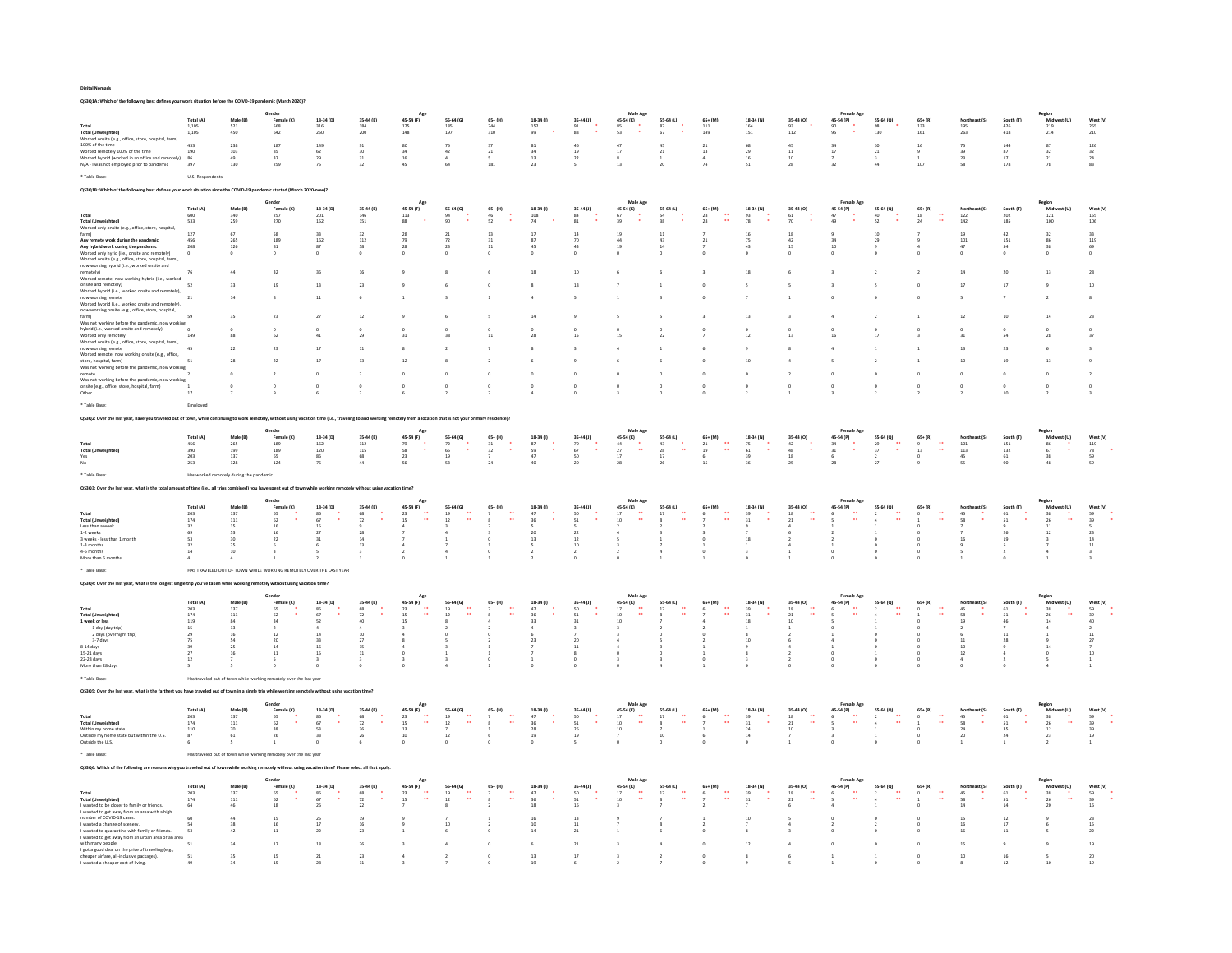| I wanted to be in a better climate.                                                                                                                          | 42               | 38           | 4                                                                     | $\overline{9}$ | 15         | -6                         | 11                         |                                    |                                | 15                 |                            | 11                                |                                    |                |                        |                            |                                    |                                          |               |                 |                          | 14            |
|--------------------------------------------------------------------------------------------------------------------------------------------------------------|------------------|--------------|-----------------------------------------------------------------------|----------------|------------|----------------------------|----------------------------|------------------------------------|--------------------------------|--------------------|----------------------------|-----------------------------------|------------------------------------|----------------|------------------------|----------------------------|------------------------------------|------------------------------------------|---------------|-----------------|--------------------------|---------------|
| I had to make an emergency trip (e.g., health-                                                                                                               |                  |              |                                                                       |                |            |                            |                            |                                    |                                |                    |                            |                                   |                                    |                |                        |                            |                                    |                                          |               |                 |                          |               |
| related travel, death in the family).                                                                                                                        | 38               | 24           | 13                                                                    | 15             | 16         | $\overline{2}$             | $\overline{\mathbf{3}}$    | $\overline{2}$                     | 5                              | 13                 | $\overline{2}$             |                                   | $\overline{2}$                     | 11             |                        | $^{\circ}$                 |                                    | $^{\circ}$                               | 12            |                 | $\overline{4}$           | 12            |
| I wanted to go to a place with fewer or no COVID-19                                                                                                          |                  |              |                                                                       |                |            |                            |                            |                                    |                                |                    |                            |                                   |                                    |                |                        |                            |                                    |                                          |               |                 |                          |               |
| restrictions.                                                                                                                                                | 36               | 21           | 16                                                                    | 20             | 16         | $\Omega$                   |                            | $\Omega$                           |                                | $12$               | $\Omega$                   |                                   | $\Omega$                           | 11             |                        | $\Omega$                   |                                    | $\Omega$                                 | 13            |                 |                          | 11            |
| I wanted an adventure                                                                                                                                        | 34               | 21           | 12                                                                    | 12             | 14         | 5                          | $\overline{\mathbf{3}}$    | $\circ$                            | 5                              | 11                 | 5                          | $\rightarrow$                     | $^{\circ}$                         | $\overline{z}$ | A                      | $^{\circ}$                 |                                    | $^{\circ}$                               |               | 10              |                          | $\ddot{q}$    |
| Someone else asked me to travel (e.g., take a trip                                                                                                           |                  |              |                                                                       |                |            |                            |                            |                                    |                                |                    |                            |                                   |                                    |                |                        |                            |                                    |                                          |               |                 |                          |               |
| together, travel to visit them).                                                                                                                             | 34               | 26           | -8                                                                    | -8             | 12         |                            |                            |                                    |                                |                    | $\mathbf{z}$               |                                   |                                    | $\overline{2}$ |                        | -1                         |                                    | n                                        | 10            | 13              | $\sim$                   |               |
| I decided to move to a new place.                                                                                                                            | 25               | 18           | 6                                                                     | 11             | 10         | $\overline{z}$             | $\overline{1}$             | $^{\circ}$                         | $\overline{z}$                 | $\mathcal{R}$      | $\overline{z}$             | $\overline{1}$                    | $^{\circ}$                         | $\overline{4}$ | $\rightarrow$          | $^{\circ}$                 | $\theta$                           | $^{\circ}$                               | 10            | 4               | $\mathbf{1}$             | 10            |
| Other                                                                                                                                                        | $\boldsymbol{8}$ | $\mathbf{R}$ | $\circ$                                                               | $\Omega$       | $\Omega$   | $\overline{2}$             | $\Delta$                   | $\overline{2}$                     | $^{\circ}$                     | $^{\circ}$         | $\overline{2}$             | $\Delta$                          | $\mathcal{L}$                      | $^{\circ}$     | $^{\circ}$             | $^{\circ}$                 | $\Omega$                           | $\circ$                                  |               | $\overline{2}$  | $\Delta$                 | $^{\circ}$    |
| Count                                                                                                                                                        | 2.95             | 3.15         | 2.55                                                                  | 2.71           | 3.28       | 2.48                       | 3.86                       | 1.76                               | 2.80                           | 3.44               | 2.86                       | 3.93                              | 1.82                               | 2.59           | 2.82                   | 1.46                       | 3.23                               | 1.00                                     | 3.63          | 2.32            | 2.56                     | 3.31          |
|                                                                                                                                                              |                  |              |                                                                       |                |            |                            |                            |                                    |                                |                    |                            |                                   |                                    |                |                        |                            |                                    |                                          |               |                 |                          |               |
| * Table Base:                                                                                                                                                |                  |              | Has traveled out of town while working remotely over the last year    |                |            |                            |                            |                                    |                                |                    |                            |                                   |                                    |                |                        |                            |                                    |                                          |               |                 |                          |               |
| Q\$3Q7: Which of the following are challenges you have faced while traveling and working remotely without using vacation time? Please select all that apply. |                  |              |                                                                       |                |            |                            |                            |                                    |                                |                    |                            |                                   |                                    |                |                        |                            |                                    |                                          |               |                 |                          |               |
|                                                                                                                                                              |                  |              | Gender                                                                |                |            | Age                        |                            |                                    |                                |                    | Male Age                   |                                   |                                    |                |                        | <b>Female Age</b>          |                                    |                                          |               |                 | Region                   |               |
|                                                                                                                                                              | Total (A)        | Male (B)     | Female (C)                                                            | 18-34 (D)      | 35-44 (E)  | 45-54 (F)                  | 55-64 (G)                  | $65+ (H)$                          | 18-34 (1)                      | $35-44$ (J)        | 45-54 (K)                  | 55-64 (L)                         | $65+ (M)$                          | 18-34 (N)      | 35-44 (0)              | 45-54 (P)                  | 55-64 (Q)                          | $65+ (R)$                                | Northeast (S) | South (T)       | Midwest (U)              | West (V)      |
| Total                                                                                                                                                        | 203              | 137          | 65                                                                    | 86             | 68         | 23<br>$\bullet\bullet$     | $\bullet\bullet$<br>19     | $\overline{7}$<br>$\bullet\bullet$ | 47                             | 50                 | $\bullet\bullet$<br>17     | 17<br>$\bullet\bullet$            | $\bullet\bullet$<br>6              | 39             | 18<br>$\bullet\bullet$ | $\bullet\bullet$<br>6      | $\bullet\bullet$<br>$\overline{2}$ | $\bullet\bullet$<br>$\circ$              | 45            | 61              | 38                       | 59<br>٠       |
| <b>Total (Unweighted)</b>                                                                                                                                    | 174              | 111          | 62                                                                    | ٠.<br>67       | 72         | $\ddot{\phantom{1}}$<br>15 | 12<br>$\ddot{\phantom{1}}$ | $\bullet\bullet$<br>$\mathbf{R}$   | 36<br>. .                      | 51<br>$\bullet$    | $\bullet$<br>10            | $\bullet\bullet$<br>$\mathcal{R}$ | $\bullet\bullet$<br>$\overline{z}$ | 31             | $\bullet\bullet$<br>21 | $\bullet\bullet$<br>$\sim$ | $\bullet\bullet$<br>$\sim$         | $\bullet$<br>$\overline{1}$              | 58            | 51<br>$\bullet$ | $\bullet\bullet$<br>26   | ٠.<br>39      |
|                                                                                                                                                              |                  |              |                                                                       |                |            |                            |                            |                                    |                                |                    |                            |                                   |                                    |                |                        |                            |                                    |                                          |               |                 |                          |               |
| Balancing other personal commitments (e.g., caring                                                                                                           |                  |              |                                                                       |                |            |                            |                            |                                    |                                |                    |                            |                                   |                                    |                |                        |                            |                                    |                                          |               |                 |                          |               |
| for family members, pet care, home maintenance) 89                                                                                                           |                  | 68           | 22                                                                    |                | 32         | 10                         | -8                         |                                    | 22                             | 25                 | 9                          | -8                                | 3                                  | 14             |                        | $\mathbf{1}$               |                                    | $^{\circ}$                               | 22            | 18              | 11                       | 38            |
| Being too distracted to work (e.g., wanting to do                                                                                                            |                  |              |                                                                       |                |            |                            |                            |                                    |                                |                    |                            |                                   |                                    |                |                        |                            |                                    |                                          |               |                 |                          |               |
| other activities, adjusting to a new environment, too                                                                                                        |                  |              |                                                                       |                |            |                            |                            |                                    |                                |                    |                            |                                   |                                    |                |                        |                            |                                    |                                          |               |                 |                          |               |
| many people nearby)                                                                                                                                          | 73               | 57           | 15                                                                    | 29             | 29         | 5                          | $\boldsymbol{3}$           |                                    | 20                             | 25                 |                            |                                   |                                    | 10             | $\Delta$               | $\overline{2}$             |                                    | $^{\circ}$                               | 15            | 19              | $_{8}$                   | 31            |
| Maintaining a healthy work-life balance (i.e.,                                                                                                               |                  |              |                                                                       |                |            |                            |                            |                                    |                                |                    |                            |                                   |                                    |                |                        |                            |                                    |                                          |               |                 |                          |               |
| working too much)                                                                                                                                            | 68               | 50           | 18                                                                    | 28             | 25         | 6                          | -6                         | $\mathbf{a}$                       | 16                             | 19                 |                            |                                   | $\mathbf{a}$                       | 12             |                        | $\Omega$                   |                                    | $\Omega$                                 | 20            | 19              | 10                       | 20            |
| Navigating COVID-19 travel restrictions (e.g., getting                                                                                                       |                  |              |                                                                       |                |            |                            |                            |                                    |                                |                    |                            |                                   |                                    |                |                        |                            |                                    |                                          |               |                 |                          |               |
| tested before and after travel, finding locations to                                                                                                         |                  |              |                                                                       |                |            |                            |                            |                                    |                                |                    |                            |                                   |                                    |                |                        |                            |                                    |                                          |               |                 |                          |               |
| visit, disinfecting hotel rooms)                                                                                                                             | 60               | 42           | 17                                                                    | 21             | 23         |                            |                            |                                    | 11                             | 18                 |                            |                                   |                                    | 11             |                        |                            |                                    | $\Omega$                                 | 21            | 12              | 11                       | 15            |
| Cost of travel                                                                                                                                               | 53               | 39           | 14                                                                    | 23             | 15         |                            |                            | $\Omega$                           | 15                             | 11                 | $\mathcal{R}$              |                                   |                                    |                |                        |                            |                                    | $\Omega$                                 | 12            | 13              | 15                       | 13            |
| Finding/Maintaining a stable Internet connection                                                                                                             | 52               | 39           | 13                                                                    | 22             | 21         |                            |                            |                                    | 15                             | 16                 |                            |                                   |                                    |                |                        | -n                         |                                    | $\Omega$                                 | 13            | 14              | $\Delta$                 | 21            |
| Working in a different time zone than my office                                                                                                              | 46               | 33           | 14                                                                    | 17             | 18         |                            | -6                         |                                    | 11                             | 13                 | $\overline{2}$             | -6                                |                                    | -6             |                        |                            |                                    | $\Omega$                                 |               | 12              | $\mathbf{R}$             | 19            |
| Other                                                                                                                                                        | $\circ$          |              | $\circ$                                                               | $^{\circ}$     | $^{\circ}$ | $^{\circ}$                 | $^{\circ}$                 | $^{\circ}$                         | $^{\circ}$                     | $^{\circ}$         | $^{\circ}$                 | $^{\circ}$                        | $\circ$                            | $^{\circ}$     |                        | $^{\circ}$                 |                                    | $^{\circ}$                               |               | $^{\circ}$      | $^{\circ}$               | $^{\circ}$    |
| None - I did not face any challenges                                                                                                                         | 18               | $\ddot{q}$   | 8                                                                     | -3             |            | -5                         | $\mathbf{1}$               | $\overline{2}$                     | $\mathbf{1}$                   | 4                  | $\Delta$                   | $\Omega$                          | $\overline{ }$                     | $\overline{2}$ |                        | $\mathbf{1}$               |                                    | $^{\circ}$                               | $\mathbf{a}$  | я.              | $\overline{\phantom{a}}$ | $\rightarrow$ |
| Count                                                                                                                                                        | 2.26             | 2.46         | 1.86                                                                  | 2.09           | 2.49       | 2.11                       | 2.63                       | 1.65                               | 2.34                           | 2.58               | 2.33                       | 2.77                              | 1.70                               | 1.79           | 2.22                   | 1.51                       | 1.40                               | 1.00                                     | 2.48          | 1.90            | 1.91                     | 2.69          |
|                                                                                                                                                              |                  |              |                                                                       |                |            |                            |                            |                                    |                                |                    |                            |                                   |                                    |                |                        |                            |                                    |                                          |               |                 |                          |               |
| * Table Base:                                                                                                                                                |                  |              | Has traveled out of town while working remotely over the last year    |                |            |                            |                            |                                    |                                |                    |                            |                                   |                                    |                |                        |                            |                                    |                                          |               |                 |                          |               |
| QS3Q8: Which of the following best defines how you expect to work after all COVID-19 restrictions are lifted?                                                |                  |              |                                                                       |                |            |                            |                            |                                    |                                |                    |                            |                                   |                                    |                |                        |                            |                                    |                                          |               |                 |                          |               |
|                                                                                                                                                              |                  |              |                                                                       |                |            |                            |                            |                                    |                                |                    |                            |                                   |                                    |                |                        |                            |                                    |                                          |               |                 |                          |               |
|                                                                                                                                                              |                  |              | Gender                                                                |                |            | Ap                         |                            |                                    |                                |                    | Male Age                   |                                   |                                    |                |                        | <b>Female Age</b>          |                                    |                                          |               |                 | Region                   |               |
|                                                                                                                                                              | Total (A)        | Male (B)     | Female (C)                                                            | 18-34 (D)      | 35-44 (E)  | 45-54 (F)                  | 55-64 (G)                  | $65+ (H)$                          | 18-34 (1)                      | $35-44$ (J)        | 45-54 (K)                  | 55-64 (L)                         | $65 + (M)$                         | 18-34 (N)      | 35-44 (0)              | 45-54 (P)                  | 55-64 (Q)                          | $65 + (R)$                               | Northeast (S) | South (T)       | Midwest (U)              | West (V)      |
| Total                                                                                                                                                        | 1,105            | 521          | 568                                                                   | 316            | 184        | 175                        | 185                        | 244                                | 152                            | 91                 | 85                         | 87<br>$\bullet$                   | 111                                | 164            | 93                     | 90<br>$\bullet$            | 98                                 | 133                                      | 195           | 426             | 219                      | 265           |
| <b>Total (Unweighted)</b>                                                                                                                                    | 1,105            | 450          | 642                                                                   | 250            | 200        | 148                        | 197                        | 310                                | 99<br>$\overline{\phantom{a}}$ | $\mathbf{r}$<br>88 | $\bullet$<br>53            | 67                                | 149                                | 151            | 112                    | $\ddot{\phantom{1}}$<br>95 | 130                                | 161                                      | 263           | 418             | 214                      | 210           |
| Work onsite (e.g., office, store, hospital) 100% of the                                                                                                      |                  |              |                                                                       |                |            |                            |                            |                                    |                                |                    |                            |                                   |                                    |                |                        |                            |                                    |                                          |               |                 |                          |               |
| time                                                                                                                                                         | 340              | 180          | 152                                                                   | 117            | 82         | 66                         | 46                         | 27                                 | 61                             | 43                 | 36                         | 27                                | 16                                 | 57             | 39                     | 31                         | 19                                 | 11                                       | 55            | 111             | 75                       | 98            |
| Work remotely 100% of the time                                                                                                                               | 163              | 86           | 76                                                                    | 65             | 38         | 19                         | 28                         | 13                                 | 35                             | 22                 | $\overline{9}$             | 12                                |                                    | 30             | 16                     | $\overline{9}$             | 16                                 | 6                                        | 25            | 62              | 30                       | 46            |
| Work hybrid (i.e., work onsite and remotely)                                                                                                                 | 152              | 95           | 57                                                                    | 55             | 31         | 28                         | 27                         | 10                                 | 26                             | 21                 | 21                         | 20                                | $\mathbf{R}$                       | 30             | 10 <sup>10</sup>       | $\overline{7}$             |                                    | $\overline{2}$                           | 41            | 51              | 33                       | 27            |
| Not at all sure                                                                                                                                              | 114              | 36           | 76                                                                    | 37             | 12         | 22                         | 29                         | 14                                 | 15                             |                    | 6                          | $\mathbf{q}$                      | $\Delta$                           | 22             | 10                     | 17                         | 20                                 | 10                                       | 24            | 50              | 18                       | 22            |
| N/A - I do not plan to work after all COVID-19                                                                                                               |                  |              |                                                                       |                |            |                            |                            |                                    |                                |                    |                            |                                   |                                    |                |                        |                            |                                    |                                          |               |                 |                          |               |
| restrictions are lifted                                                                                                                                      | 336              | 124          | 207                                                                   | 41             | 21         | 40                         | 55                         | 180                                | 15                             |                    | 14                         | 19                                | $\overline{1}$                     | 26             | 19                     | 26                         | 36                                 | 103                                      | 50            | 152             | 63                       | 72            |
| * Table Base:                                                                                                                                                | U.S. Respondents |              |                                                                       |                |            |                            |                            |                                    |                                |                    |                            |                                   |                                    |                |                        |                            |                                    |                                          |               |                 |                          |               |
| Q53Q9: After all COVID-19 restrictions are lifted, do you plan to travel out of town while working remotely without using vacation time?                     |                  |              |                                                                       |                |            |                            |                            |                                    |                                |                    |                            |                                   |                                    |                |                        |                            |                                    |                                          |               |                 |                          |               |
|                                                                                                                                                              |                  |              |                                                                       |                |            |                            |                            |                                    |                                |                    |                            |                                   |                                    |                |                        |                            |                                    |                                          |               |                 |                          |               |
|                                                                                                                                                              |                  |              | Gender                                                                |                |            | Ap                         |                            |                                    |                                |                    | Male Age                   |                                   |                                    |                |                        | <b>Female Age</b>          |                                    |                                          |               |                 | Region                   |               |
|                                                                                                                                                              | Total (A)        | Male (B)     | Female (C)                                                            | 18-34 (D)      | 35-44 (E)  | 45-54 (F)                  | 55-64 (G)                  | $65+ (H)$                          | 18-34 (1)                      | 35-44 (J)          | 45-54 (K)                  | 55-64 (L)                         | $65+ (M)$                          | 18-34 (N)      | 35-44 (0)              | 45-54 (P)                  | 55-64 (Q)                          | $65+ (R)$                                | Northeast (S) | South (T)       | Midwest (U)              | West (V)      |
| Total                                                                                                                                                        | 315              | 181          | 132                                                                   | 121            | 69         | 47<br>$\bullet$            | 55                         | 23<br>$\bullet\bullet$             | 61                             | 43                 | 30<br>. .                  | 32                                | $\bullet\bullet$<br>15             | 60             | 26<br>$\bullet\bullet$ | 17<br>$\bullet\bullet$     | 23<br>$\bullet$                    | $\overline{\phantom{a}}$<br>$\mathbf{Q}$ | 66            | 113             | 63                       | 73<br>٠       |
| <b>Total (Unweighted)</b>                                                                                                                                    | 269              | 129          | 138                                                                   | 91             | 71         | 37                         | 46                         | $\bullet\bullet$<br>24             | 37                             | 39                 | $\ddot{\phantom{1}}$<br>20 | 19<br>$\ddot{\phantom{1}}$        | $\bullet\bullet$<br>14             | 54             | 32                     | $\ddot{\phantom{1}}$<br>17 | 27<br>$\ddot{\phantom{1}}$         | 10                                       | 79            | 95              | 46<br>$\bullet$          | ٠<br>49       |
| Yes                                                                                                                                                          | 179              | 115          | 64                                                                    | 68             | 47         | 26                         | 30                         |                                    | 33                             | 35                 | 16                         | 26                                |                                    | 35             | 11                     | $11\,$                     |                                    | $\overline{3}$                           | 38            | 65              | 31                       | 46            |
| No.                                                                                                                                                          | 95               | 43           | 52                                                                    | 31             | 17         | 15                         | $22\,$                     |                                    | 15                             | 6                  | 12                         | $\sim$                            | 6                                  | 16             | 11                     | $\Delta$                   | 17                                 | 4                                        | 22            | 34              | 20                       | 20            |
| Not at all sure                                                                                                                                              | 41               | 23           | 16                                                                    | 21             |            | $\sim$                     | $\rightarrow$              | 6                                  | 12                             | $\rightarrow$      | $\mathbf{a}$               | $\rightarrow$                     | 4                                  | $\mathbf{q}$   | 4                      | $\overline{z}$             | $\overline{1}$                     | $\rightarrow$                            |               | 15              | 12                       |               |
| * Table Base:                                                                                                                                                |                  |              | Expect to work remotely/hybrid after COVID-19 restrictions are lifted |                |            |                            |                            |                                    |                                |                    |                            |                                   |                                    |                |                        |                            |                                    |                                          |               |                 |                          |               |
|                                                                                                                                                              |                  |              |                                                                       |                |            |                            |                            |                                    |                                |                    |                            |                                   |                                    |                |                        |                            |                                    |                                          |               |                 |                          |               |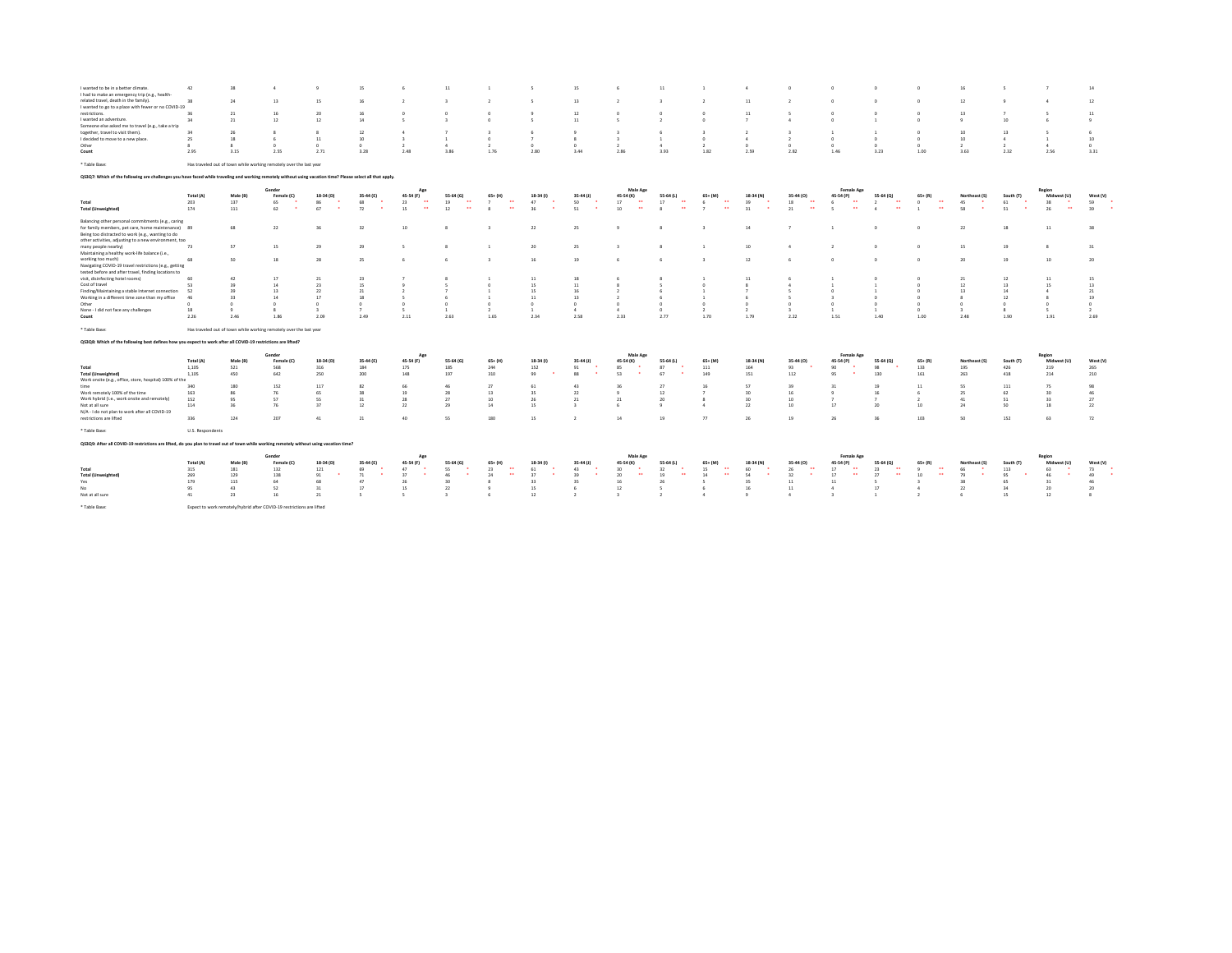| <b>Digital Nomads</b>                                                                 |
|---------------------------------------------------------------------------------------|
| OS3O1A: Which of the following best defines your work situation before the COIVD-19 o |

Total(A) Leasthan-S50K(B)\$50K-574SK(D)\$750K-193, 1990K-10; MScritzed Mecadion (Employed Children Packet Mecadion Mecadion Mecadion Mecadion Mecadion Mecadion Mecadion Mecadion Mecadion ARC Network<br>N=1105 N=111 N=112 N=123 Toda (Movemighted) N=1105 N=411 N=112 N=2441 N=425 N=258 N=229 N=377 N=420 N=575 N=420 N=778 N=132 N=777 N=817 N=818 N=218 N=589 N=589 N=589 N=589 N=589 N=589 N=589 N=589 N=589 N=589 N=589 N=589 N=589 N=589 N=589 N=589 N= Wondenbründerdendentnechnungen des 21% is 6% b 12% is 5% is 2% is 2% is 2% is 3% am is 3% am is 2% is 3% am i<br>NA-lwasnatemploped princhemic 30% 30% € 40% E 11% 42% 48% H 40% i 23% 3% 75% I 19% 46% K 10% 45% M 34% 39% 34% \* Table Base: U.S. Respondents QS3Q1B: Which of the following best defines your work situation since the COVID-19 pandemic started (March 2020-now)? Total (As the SSK(B) 1990، 1992, 1992, 1992, 1992, 2010, 1994 (1990, 1992) (1998, 1992) (1994) (1992) (1998, 1<br>1994 (1992) ماجئات الأخرى (1994) 1993 (1994) 1992 (1994) 1993 (1994 1992) 1994 (1992) 1994) (1994) 1992) 1994 Worked only only on the marked on the marked on the marked on the marked on the marked on the marked on the marked on the marked on the marked on the marked on the marked only on the marked on the marked on the marked on t Any remote work during the pandemic 76% 63% 65% 73% 87% BCD 69% 72% 79% 76% 0% 82% L 70% 82% N 71% 79% P 65% 78% 73% 74% 76% 81% Any hybrid work during the pandemic 35% 25% 34% 40% b 38% B 29% 29% 43% fG 35% 0% 45% L 24% 42% N 28% 37% 28% 38% 31% 39% 24% 32% Worked only hyrid (i.e., onsite and remotely) 0% 0% 0% 0% 0% 0% 0% 0% 0% 0% 0% 0% 0% 0% 0% 0% 0% 0% 0% 0% 0% Worked onsite (e.g., office, store, hospital, farm), now working hybrid (i.e., worked onsite and now woking hybrid (i.e., worked onsite and<br>remotely) 13% 13% 11% 16% 20% 11% 17% 13% 10% 13% 10% 14% 14% 11% 11% 11% 11% 11% 10% 16% q 14% 6% 12%<br>Worked remote, now working hybrid (i.e., worked Wonderlemende,now working hydrid (i.e.,worked<br>Wonderlemendian<br>Wonderlemendian<br>now wonking cenode and are and any the same and the same and the same of the same and the same and the same and the same of the same of the same Worked hybrid (i.e., worked onsite and remotely), now working onsite (e.g., office, store, hospital, farm) 10% 4% 8% 7% 14% B 3% 6% 20% FG 10% 0% 14% L 6% 14% N 6% 12% P 1% 11% 8% 11% 8% 9% Was not working before the pandemic, now working hybrid (i.e., worked onsite and remotely) 0% 0% 0% 0% 0% 0% 0% 0% 0% 0% 0% 0% 0% 0% 0% 0% 0% 0% 0% 0% 0% Worked only remotely 25% 27% 20% 18% 27% 22% 24% 24% 25% 0% 17% 33% K 19% 30% M 24% 28% 19% 31% Q 20% 29% 34% S Worked onsite (e.g., office, store, hospital, farm), now working remote 8% 6% 4% 11% 9% 9% 11% 6% 8% 0% 7% 8% 8% 7% 8% 5% 8% 7% 6% 15% s 6% Worked remote, now working onsite (e.g., office, store,Dongala, Barm) 8% 4% 6% 3% 12% Bd 8% 7% 7% 8% 0% 12% L 5% 12% N 5% 10% 4% 13% R 3% 9% 8% 9%<br>Was not working before the pandemic, now working remote 0% 1% 2% 0% 0% 1% 1% 0% 0% 0% 1% 0% 1% 0% 0% 1% 0% 1% 0% 0% 0% Was not working before the pandemic, now working onsite (e.g., office, store, hospital, farm) 0% 1% 0% 0% 0% 0% 0% 0% 0% 0% 0% 0% 0% 0% 0% 0% 0% 0% 0% 0% 0% Other 3% 7% E 6% E 1% 1% 6% 3% 1% 3% 0% 1% 4% k 1% 4% M 2% 7% O 2% 4% 2% 8% s 1% \* Table Base: Employed QS3Q2: Over the last year, have you traveled out of town, while continuing to work remotely, without using vacation time (i.e., traveling to and working remotely from a location that is not your primary residence)? Todal Todal Leasthan-SSOK(B) SOK-S7-34-SPA (C) STAR-SPASION PRO-DESIGNER (Salescina-F01) No. 2010, No. 2010, No. 2010, No. 2010, No. 2010, No. 2010, No. 2010, No. 2010, No. 2010, No. 2010, No. 2010, No. 2010, No. 2010, No \* Table Base: Has worked remotely during the pandemic QS3Q3: Over the last year, what is the total amount of time (i.e., all trips combined) you have spent out of town while working Total Youngarized Precision SSOK States (1994-1998) 2000 (1998-1998) 2000 12:00 12:00 12:00 12:00 12:00 12:00 12:00 12:00 12:00 12:00 12:00 12:00 12:00 12:00 12:00 12:00 12:00 12:00 12:00 12:00 12:00 12:00 12:00 12:00 12: \* Table Base: HAS TRAVELED OUT OF TOWN WHILE WORKING REMOTELY OVER THE LAST YEAR QS3Q4: Over the last year, what is the longest single trip you've taken while working remotely without using vacation time? Total (A) Less than \$50K (B) \$50K - \$74.9K (C) \$75K - \$99.9K (D) \$100K+ (E) HS or Less (F) Some College (G) College Grad+ (H) Yes (I) No (J) Yes (K) No (L) Yes (M) No (N) Homeowner (O) Renter (P) Married (Q) Not married (R) White (S) AA (T) Hispanic (U) Total N=203 N=30 \* N=19 \*\* N=27 \*\* N=126 N=33 \* N=48 \* N=66 \* N=203 N=0 \*\* N=147 N=56 \* N=132 N=71 \* N=176 N=26 \*\* N=126 N=77 \* N=112 N=15 \*\* N=51 \* Total (Unweighted) N=174 N=30 \* N=22 \*\* N=21 \*\* N=100 N=26 \*\* N=32 \* N=55 \* N=174 N=0 \*\* N=126 N=48 \* N=117 N=57 \* N=150 N=22 \*\* N=116 N=58 \* N=117 N=12 \*\* N=29 \*\* 1 week or less 59% 78% E 61% 76% e 50% 58% 58% 59% 59% 0% 57% 64% 58% 59% 59% 58% 59% 59% 53% 73% 64% 1 day (day trip) 8% 4% 0% 25% bCE 6% 8% 14% 3% 8% 0% 6% 13% 6% 11% 9% 0% 10% 4% 8% 0% 6% 2 days (overnight trip) 14% 32% dE 26% e 4% 11% 7% 16% 11% 14% 0% 16% 10% 17% 10% 13% 21% 15% 13% 13% 6% 16% 3-7 days 37% 43% 35% 47% 34% 43% 27% 45% 37% 0% 36% 41% 36% 39% 37% 36% 34% 42% 31% 67% s 43% 8-14 days 19% 10% 29% 17% 21% 24% 24% 17% 19% 0% 21% 14% 22% 15% 19% 19% 17% 23% 25% U 9% 5% 15-21 days 13% 9% 10% 4% 17% 10% 9% 11% 13% 0% 16% 8% 14% 12% 12% 21% 13% 15% 15% 5% 18% 22-28 days 6% 3% 0% 0% 9% 8% 0% 13% g 6% 0% 6% 7% 5% 8% 7% 3% 8% 4% 3% 13% 13% S More than 28 days 2% 0% 0% 3% 3% 0% 10% h 0% 2% 0% 1% 7% K 1% 5% m 3% 0% 4% 0% 4% 0% 0% \* Table Base: Has traveled out of town while working remotely over the last year QS3Q5: Over the last wear, what is the farthest you have traveled out of town in a single trip while working rep Total Total Incidented) Leads (1993, 2014) Leads (1993, 2014) 2014 (1993, 2014) No. 2014 (1993) No. 2014 (1993) No. 2014 (1993, 2014) No. 2014 (1993, 2014) No. 2014 (1993, 2014) No. 2014 (1993, 2014) No. 2014 (1993, 2014) \* Table Base: https://www.industraveled.out of town while working remotely over the last year of the last year of the last year of the last year of the last year of the last year of the last year of the last year of the la QS3Q6: Which of the following are reasons why you traveled out of tow Total (A) Less than \$50K (B) \$50K - \$74.9K (C) \$75K - \$99.9K (D) \$100K+ (E) HS or Less (F) Some College (G) College Grad+ (H) Yes (I) No (J) Yes (K) No (L) Yes (M) No (N) Homeowner (O) Renter (P) Married (Q) Not married (R) White (S) AA (T) Hispanic (U) Total N=203 N=30 \* N=19 \*\* N=27 \*\* N=126 N=33 \* N=48 \* N=66 \* N=203 N=0 \*\* N=147 N=56 \* N=132 N=71 \* N=176 N=26 \*\* N=126 N=77 \* N=112 N=15 \*\* N=51 \* Total (Unweighted) N=174 N=30 \* N=22 \*\* N=21 \*\* N=100 N=26 \*\* N=32 \* N=55 \* N=174 N=0 \*\* N=126 N=48 \* N=117 N=57 \* N=150 N=22 \*\* N=116 N=58 \* N=117 N=12 \*\* N=29 \*\* I wanted to be closer to family or friends. 31% 25% 35% 36% 31% 37% 30% 32% 31% 0% 27% 42% 26% 42% m 32% 27% 33% 29% 32% 16% 36% I wanted to get away from an area with a high number of COVID-19 cases. 30% 13% 23% 28% 35% b 21% 17% 40% g 30% 0% 30% 30% 30% 28% 31% 23% 38% R 15% 26% 40% 34% I wanted a change of scenery. 27% 21% 28% 18% 30% 15% 32% 32% 27% 0% 23% 36% 23% 34% 25% 40% 27% 26% 30% 20% 33% Household Income Education Employed Children in Head North Parent Polisical Parent (1980)<br>1945 - Ne-Go Ne-203 Ne-D Yes N=12 Ne-5 N=132 Ne-71 -<br>1945 - Ne-So N=274 Ne-D \*\* N=124 N=-8 N=117 N=-57 + Marital Status Race/Ethnicit<br>
Not married (R) White (S)  $AA(T)$ <br>  $N=77$  \*  $N=112$   $N=15$  \*\* Hoortest (Aucuston Employed College Grad- |All Parent | Children in Heath | Household Income | Marital Status<br>H-32 \* N=32 \* N=55 \* N=120 N=0 \* N=147 N=58 \* N=112 N=7 N=76 N=76 N=76 N=77 \* N=115 N=77 N=1112 N=15 \*\* N=51 \*<br> Household Income Education Employed Children in HH Parent of Child Under 18 Home Ownership Marital Status Race/Ethnicity Household Income **Education Employed** Employed Children in HH Parent of Child Under 18 Home Ownership Marital Status Race/Ethnicity House Industrian (1980)<br>Household Income Education Education Income Education Income Income Come Income Come Income<br>House \* N=121 + N=125 N=390 N=0 \*\* N=2Q5 N=218 N=200 N=120 N=360 N=37 \*<br>H=121 + N=22 + N=125 N=390 N=0 \*\* Marital Status<br>Mot married (R) White (S)<br>N=559 N=526 N=833 House Education (Education Employed Contensional Children Income Parent Point Home Parent Head (Discretion Par<br>Household United Annual Marital Under Head (Parent Parent Parent Parent Parent (Discretion Marital Marital Ma<br>  $\begin{array}{lcl} \text{Education} & \text{Conlege Grad+(H)} & \text{Yes (I)} \\ \text{Some College (G)} & \text{Collected and+(H)} & \text{N=500} \\ \text{N=340} & \text{N=281} & \text{N=533} \end{array}$ 

I wanted to quarantine with family or friends. 26% 13% 20% 35% 28% 3% 35% F 24% F 26% 0% 27% 22% 27% 23% 26% 27% 28% 22% 30% 13% 21%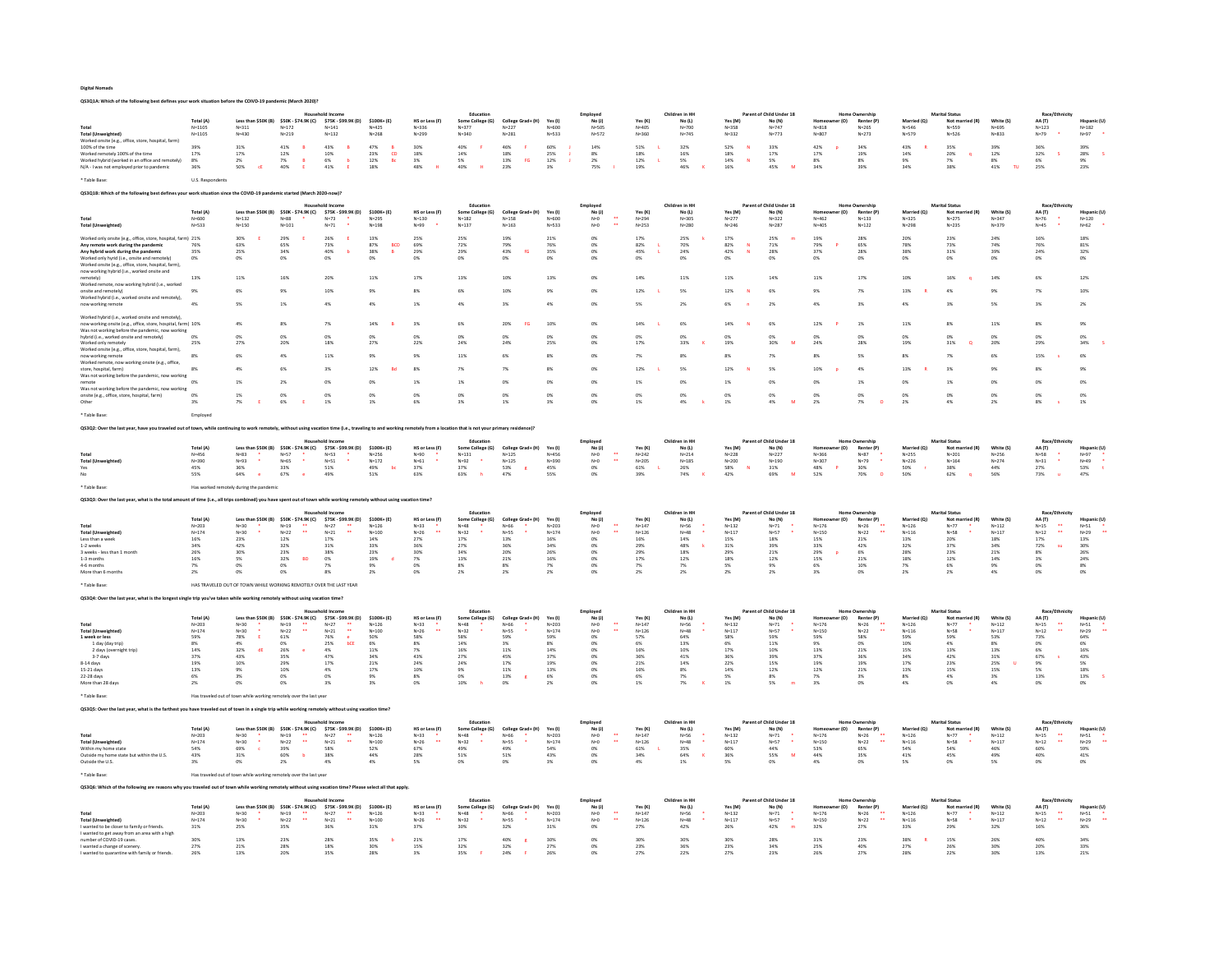| I wanted to get away from an urban area or an area<br>with many people<br>I got a good deal on the price of traveling (e.g.,<br>cheaper airfare, all-inclusive packages)<br>I wanted a cheaper cost of living<br>I wanted to be in a better climate.<br>I had to make an emergency trip (e.g., health-related<br>travel, death in the family).<br>I wanted to go to a place with fewer or no COVID-19<br>restrictions.<br>I wanted an adventure.<br>Someone else asked me to travel (e.g., take a trip<br>together, travel to visit them).<br>I decided to move to a new place.<br>Other<br>Count<br>* Table Base: | 25%<br>25%<br>24%<br>21%<br>18%<br>18%<br>17%<br>17%<br>12%<br>4%<br>2.95<br>Has traveled out of town while working remotely over the last year | 13%<br>17%<br>31%<br>4%<br>18%<br>8%<br>6%<br>6%<br>5%<br>7%<br>1.88            | 11%<br>48%<br>26%<br>16%<br>6%<br>25%<br>20%<br>35%<br>19%<br>0%<br>3.13 |                                                      | 24%<br>18%<br>20%<br>21%<br>3%<br>10%<br>26%<br>15%<br>0%<br>0%<br>2.55                                              | 30%<br>25%<br>23%<br>25%<br>24%<br>21%<br>17%<br>17%<br>16%<br>5%<br>3.26 |                              | 20%<br>19%<br>25%<br>6%<br>6%<br>12%<br>8%<br>4%<br>4%<br>7%<br>1.86 | 24%<br>26%<br>22%<br>22%<br>6%<br>9%<br>15%<br>12%<br>8%<br>8%<br>2.66 | 27%<br>18%<br>28%<br>19%<br>28%<br>21%<br>15%<br>22%<br>6%<br>1%<br>3.14 | 25%<br>25%<br>24%<br>21%<br>18%<br>18%<br>17%<br>17%<br>12%<br>4%<br>2.95 | 0%<br>ON6<br><b>CON</b><br>0%<br>0%<br>O <sup>N</sup><br>0%<br>0%<br>0%<br>0%<br>0.00 | 28%<br>26%<br>29%<br>23%<br>21%<br>22%<br>17%<br>15%<br>15%<br>1%<br>3.04 | 18%<br>23%<br>13%<br>14%<br>12%<br>5%<br>18%<br>20%<br>5%<br>12%<br>2.71 | 27%<br>28%<br>27%<br>24%<br>23%<br>23%<br>18%<br>16%<br>16%<br>0%<br>3.11 | 21%<br>19%<br>18%<br>14%<br>10%<br>8%<br>15%<br>17%<br>5%<br>11%<br>2.66 | 24%<br>26%<br>25%<br>23%<br>21%<br>16%<br>17%<br>17%<br>12%<br>3%<br>2.97 | 34%<br>20%<br>17%<br>8%<br>3%<br>27%<br>16%<br>14%<br>14%<br>8%<br>2.78                                           | 24%<br>31%<br>24%<br>28%<br>23%<br>20%<br>19%<br>19%<br>15%<br>4%<br>3.33 | 27%<br>16%<br>24%<br>9%<br>12%<br>14%<br>14%<br>13%<br>7%<br>4%<br>2.32    | 26%<br>31%<br>٠<br>16%<br>25%<br>17%<br>17%<br>20%<br>22%<br>16%<br>4%<br>3.12 | 33%<br>24%<br>16%<br>9%<br>7%<br>9%<br>9%<br>3%<br>3%<br>14%<br>2.16                   | 27%<br>10%<br>38%<br>20%<br>26%<br>30%<br>14%<br>10%<br>10%<br>0%<br>3.09 |
|--------------------------------------------------------------------------------------------------------------------------------------------------------------------------------------------------------------------------------------------------------------------------------------------------------------------------------------------------------------------------------------------------------------------------------------------------------------------------------------------------------------------------------------------------------------------------------------------------------------------|-------------------------------------------------------------------------------------------------------------------------------------------------|---------------------------------------------------------------------------------|--------------------------------------------------------------------------|------------------------------------------------------|----------------------------------------------------------------------------------------------------------------------|---------------------------------------------------------------------------|------------------------------|----------------------------------------------------------------------|------------------------------------------------------------------------|--------------------------------------------------------------------------|---------------------------------------------------------------------------|---------------------------------------------------------------------------------------|---------------------------------------------------------------------------|--------------------------------------------------------------------------|---------------------------------------------------------------------------|--------------------------------------------------------------------------|---------------------------------------------------------------------------|-------------------------------------------------------------------------------------------------------------------|---------------------------------------------------------------------------|----------------------------------------------------------------------------|--------------------------------------------------------------------------------|----------------------------------------------------------------------------------------|---------------------------------------------------------------------------|
| QS3Q7: Which of the following are challenges you have faced while traveling and working remotely without using vacation time? Please select all that apply.                                                                                                                                                                                                                                                                                                                                                                                                                                                        |                                                                                                                                                 |                                                                                 |                                                                          |                                                      |                                                                                                                      |                                                                           |                              |                                                                      |                                                                        |                                                                          |                                                                           |                                                                                       |                                                                           |                                                                          |                                                                           |                                                                          |                                                                           |                                                                                                                   |                                                                           |                                                                            |                                                                                |                                                                                        |                                                                           |
| Total<br><b>Total (Unweighted)</b>                                                                                                                                                                                                                                                                                                                                                                                                                                                                                                                                                                                 | Total (A)<br>$N = 203$<br>$N = 174$                                                                                                             | Less than \$50K (B) \$50K - \$74.9K (C)<br>$N = 30$<br>$\mathbf{r}$<br>$N = 30$ | $N=19$<br>$N=22$                                                         | $\overline{\phantom{a}}$<br>$\overline{\phantom{a}}$ | <b>Household Income</b><br>\$75K - \$99.9K (D)<br>$N = 27$<br>$\overline{\phantom{a}}$<br>.<br>$N = 21$              | \$100K+(E)<br>$N = 126$<br>$N = 100$                                      |                              | HS or Less (F)<br>$N=33$<br>$N = 26$<br>$\overline{\phantom{a}}$     | Education<br>Some College (G)<br>$N=48$<br>. .<br>$N=32$               | College Grad+ (H)<br>$N = 66$<br>$\bullet$<br>$N = 55$<br>$\bullet$      | Yes (I)<br>$N = 203$<br>$N = 174$                                         | Employed<br>No (J)<br>$N = 0$<br>$\overline{a}$<br>$N=0$<br>$\overline{\phantom{a}}$  | Yes (K)<br>$N = 147$<br>$N = 126$                                         | Children in HH<br>No (L)<br>$N = 56$<br>$N = 48$                         | Yes (M)<br>$N = 132$<br>$N = 117$                                         | Parent of Child Under 18<br>No (N)<br>$N = 71$<br>$\sim$<br>$N = 57$     | Homeowner (O)<br>$N = 176$<br>$N = 150$                                   | <b>Home Ownership</b><br>Renter (P)<br>$N = 26$<br>$\overline{\phantom{a}}$<br>$N=22$<br>$\overline{\phantom{a}}$ | Married (Q)<br>$N = 126$<br>$N = 116$                                     | <b>Marital Status</b><br>Not married (R)<br>$N=77$<br>- 1<br>$N = 58$      | White (S)<br>$N = 112$<br>$N = 117$                                            | Race/Ethnicity<br>AA (T)<br>$N=15$<br>$\cdots$<br>$N = 12$<br>$\overline{\phantom{a}}$ | Hispanic (U)<br>$N = 51$<br>$\overline{\phantom{a}}$<br>$N=29$            |
| Balancing other personal commitments (e.g., caring<br>for family members, pet care, home maintenance)<br>Being too distracted to work (e.g., wanting to do<br>other activities, adjusting to a new environment, too                                                                                                                                                                                                                                                                                                                                                                                                | 44%                                                                                                                                             | 31%                                                                             | 24%                                                                      |                                                      | 40%                                                                                                                  | 51%                                                                       |                              | 26%                                                                  | 40%                                                                    | 55%                                                                      | 44%                                                                       | 0%                                                                                    | 46%                                                                       | 40%                                                                      | 51%                                                                       | 31%                                                                      | 45%                                                                       | 36%                                                                                                               | 51%                                                                       | 32%                                                                        | 47%                                                                            | 37%                                                                                    | 46%                                                                       |
| many people nearby)<br>Maintaining a healthy work-life balance (i.e., working<br>too much)<br>Navigating COVID-19 travel restrictions (e.g., getting                                                                                                                                                                                                                                                                                                                                                                                                                                                               | 36%<br>34%                                                                                                                                      | 10%<br>9%                                                                       | 38%<br>61%                                                               | Bde                                                  | 32%<br>28%                                                                                                           | 43%<br>37%                                                                |                              | 14%<br>11%                                                           | 28%<br>41%                                                             | 39%<br>26%                                                               | 36%<br>34%                                                                | 0%<br>0%                                                                              | 39%<br>35%                                                                | 28%<br>31%                                                               | 37%<br>34%                                                                | 34%<br>33%                                                               | 36%<br>34%                                                                | 33%<br>30%                                                                                                        | 36%<br>40%                                                                | 35%<br>23%                                                                 | 41%<br>36%                                                                     | 13%<br>32%                                                                             | 30%<br>22%                                                                |
| tested before and after travel, finding locations to<br>visit, disinfecting hotel rooms)<br>Cost of travel<br>Finding/Maintaining a stable Internet connection<br>Working in a different time zone than my office<br>Other<br>None - I did not face any challenges<br>Count                                                                                                                                                                                                                                                                                                                                        | 29%<br>26%<br>25%<br>23%<br>0%<br>9%<br>2.26                                                                                                    | 20%<br>12%<br>16%<br>14%<br>0%<br>18%<br>1.32                                   | 27%<br>31%<br>30%<br>28%<br>0%<br>12%<br>2.51                            |                                                      | 4%<br>55%<br><b>BE</b><br>20%<br>28%<br>0%<br>13%<br>2.20                                                            | 37%<br>22%<br>28%<br>23%<br>0%<br>5%<br>2.46                              |                              | 6%<br>22%<br>10%<br>15%<br>0%<br>21%<br>1.25                         | 23%<br>51%<br>27%<br>16%<br>0%<br>2%<br>2.29                           | 42%<br>15%<br>27%<br>19%<br>0%<br>10%<br>2.33                            | 29%<br>26%<br>25%<br>23%<br>0%<br>9%<br>2.26                              | 0%<br>0%<br>0%<br>0%<br>0%<br>ms<br>0.00                                              | 31%<br>27%<br>26%<br>26%<br>0%<br>7%<br>2.35                              | 26%<br>24%<br>25%<br>14%<br>0%<br>15%<br>2.03                            | 32%<br>25%<br>29%<br>29%<br>0%<br>6%<br>2.43                              | 26%<br>27%<br>20%<br>11%<br>0%<br>14%<br>1.95                            | 30%<br>28%<br>26%<br>25%<br>0%<br>7%<br>2.31                              | 27%<br>11%<br>24%<br>10%<br>0%<br>21%<br>1.92                                                                     | 37%<br>20%<br>32%<br>30%<br>0%<br>$8\%$<br>2.53                           | 18%<br>35%<br>15%<br>11%<br>0%<br>11%<br>1.81                              | 32%<br>27%<br>27%<br>29%<br>0%<br>9%<br>2.49                                   | 48%<br>19%<br>46%<br>6%<br>0%<br>14%<br>2.15                                           | 31%<br>15%<br>22%<br>22%<br>0%<br>6%<br>1.94                              |
| * Table Base:                                                                                                                                                                                                                                                                                                                                                                                                                                                                                                                                                                                                      | Has traveled out of town while working remotely over the last year                                                                              |                                                                                 |                                                                          |                                                      |                                                                                                                      |                                                                           |                              |                                                                      |                                                                        |                                                                          |                                                                           |                                                                                       |                                                                           |                                                                          |                                                                           |                                                                          |                                                                           |                                                                                                                   |                                                                           |                                                                            |                                                                                |                                                                                        |                                                                           |
| QS3Q8: Which of the following best defines how you expect to work after all COVID-19 restrictions are lifted?                                                                                                                                                                                                                                                                                                                                                                                                                                                                                                      |                                                                                                                                                 |                                                                                 |                                                                          |                                                      |                                                                                                                      |                                                                           |                              |                                                                      |                                                                        |                                                                          |                                                                           |                                                                                       |                                                                           |                                                                          |                                                                           |                                                                          |                                                                           |                                                                                                                   |                                                                           |                                                                            |                                                                                |                                                                                        |                                                                           |
| Total                                                                                                                                                                                                                                                                                                                                                                                                                                                                                                                                                                                                              | <b>Total (A)</b><br>$N = 1105$                                                                                                                  | Less than \$50K (B) \$50K - \$74.9K (C)<br>$N = 311$                            | $N = 172$                                                                |                                                      | <b>Household Income</b><br>\$75K - \$99.9K (D)<br>$N = 141$                                                          | \$100K+(E)<br>$N = 425$                                                   |                              | HS or Less (F)<br>$N = 336$                                          | Education<br>Some College (G)<br>$N = 377$                             | College Grad+ (H)<br>$N = 227$                                           | Yes (I)<br>$N = 600$                                                      | Employee<br>No (J)<br>$N = 505$                                                       | Yes (K)<br>$N = 405$                                                      | Children in HH<br>No (I)<br>$N = 700$                                    | Yes (M)<br>$N = 358$                                                      | Parent of Child Under 18<br>No (N)<br>$N = 747$                          | Homeowner (O)<br>$N = 818$                                                | <b>Home Ownership</b><br>Renter (P)<br>$N = 265$                                                                  | Married (O)<br>$N = 546$                                                  | <b>Marital Status</b><br>Not married (R)<br>N=559                          | White IS<br>$N = 695$                                                          | Race/Ethnicity<br>AA (T)<br>$N = 123$                                                  | Hispanic (U)<br>$N = 182$                                                 |
| <b>Total (Unweighted)</b><br>Work onsite (e.g., office, store, hospital) 100% of the<br>Work remotely 100% of the time<br>Work hybrid (i.e., work onsite and remotely)<br>Not at all sure<br>N/A - I do not plan to work after all COVID-19<br>restrictions are lifted                                                                                                                                                                                                                                                                                                                                             | $N = 1105$<br>31%<br>15%<br>14%<br>10%<br>30%                                                                                                   | $N = 430$<br>27%<br>11%<br>10%<br>12%<br>40%                                    | $N = 219$<br>32%<br>17%<br>8%<br>6%<br>37%                               |                                                      | $N = 132$<br>34%<br>11%<br>10%<br>7%<br>39%                                                                          | $N = 268$<br>34%<br>18%<br>21%<br>11%<br>15%                              | $\overline{R}$<br><b>BCD</b> | $N = 299$<br>23%<br>12%<br>9%<br>17%<br><b>GH</b><br>40%             | $N = 340$<br>32%<br>14%<br>11%<br>10%<br>ъ.<br>34%                     | $N = 281$<br>35%<br>18%<br>21%<br><b>FG</b><br>5%<br>21%                 | $N = 533$<br>49%<br>22%<br>21%<br>7%<br>2%                                | $N = 572$<br>9%<br>6%<br>5%<br>15%<br>64%                                             | $N = 360$<br>39%<br>19%<br>21%<br>11%<br>10%                              | $N = 745$<br>26%<br>12%<br>10%<br>10%<br>43%                             | $N = 332$<br>43%<br>18%<br>20%<br>8%<br>10%                               | $N = 773$<br>25%<br>13%<br>11%<br>11%<br>40%                             | $N = 807$<br>31%<br>14%<br>16%<br>10%<br>29%                              | $N = 273$<br>29%<br>17%<br>9%<br>13%<br>31%                                                                       | $N = 579$<br>34%<br>11%<br>16%<br>6%<br>33%                               | $N = 526$<br>27%<br>18%<br>$\circ$<br>12%<br>14%<br>$\circ$<br>28%         | $N = 833$<br>32%<br>11%<br>11%<br>9%<br>37%<br>TU                              | $N=79$<br>31%<br>19%<br>-5<br>11%<br>18%<br>20%                                        | $N = 97$<br>24%<br>22%<br>28%<br><b>ST</b><br>9%<br>16%                   |
| * Table Base:                                                                                                                                                                                                                                                                                                                                                                                                                                                                                                                                                                                                      | U.S. Respondents                                                                                                                                |                                                                                 |                                                                          |                                                      |                                                                                                                      |                                                                           |                              |                                                                      |                                                                        |                                                                          |                                                                           |                                                                                       |                                                                           |                                                                          |                                                                           |                                                                          |                                                                           |                                                                                                                   |                                                                           |                                                                            |                                                                                |                                                                                        |                                                                           |
| QS3Q9: After all COVID-19 restrictions are lifted, do you plan to travel out of town while working remotely without using vacation time                                                                                                                                                                                                                                                                                                                                                                                                                                                                            |                                                                                                                                                 |                                                                                 |                                                                          |                                                      |                                                                                                                      |                                                                           |                              |                                                                      |                                                                        |                                                                          |                                                                           |                                                                                       |                                                                           |                                                                          |                                                                           |                                                                          |                                                                           |                                                                                                                   |                                                                           |                                                                            |                                                                                |                                                                                        |                                                                           |
|                                                                                                                                                                                                                                                                                                                                                                                                                                                                                                                                                                                                                    |                                                                                                                                                 |                                                                                 |                                                                          | Household Income                                     |                                                                                                                      |                                                                           |                              |                                                                      | Education                                                              |                                                                          |                                                                           | Employed                                                                              |                                                                           | Children in HH                                                           |                                                                           | Parent of Child Under 18                                                 |                                                                           | <b>Home Ownership</b>                                                                                             |                                                                           | <b>Marital Status</b>                                                      |                                                                                | Race/Ethnicity                                                                         |                                                                           |
| Total<br><b>Total (Unweighted)</b><br>Yes<br>Not at all sure<br>* Table Base:                                                                                                                                                                                                                                                                                                                                                                                                                                                                                                                                      | Total (A)<br>$N = 315$<br>$N = 269$<br>57%<br>30%<br>13%<br>Expect to work remotely/hybrid after COVID-19 restrictions are lifted               | Less than \$50K (B)<br>$N = 64$<br>$N=77$<br>40%<br>40%<br>20%                  | \$50K - \$74.9K (C)<br>$N = 43$<br>$N = 47$<br>53%<br>31%<br>16%         |                                                      | \$75K - \$99.9K (D)<br>$N=29$<br>$\overline{\phantom{a}}$<br>$N=28$<br>$\overline{\phantom{a}}$<br>56%<br>32%<br>12% | \$100K+(E)<br>$N = 168$<br>$N = 104$<br>66%<br>25%<br>10%                 |                              | HS or Less (F)<br>$N = 69$<br>$N = 52$<br>52%<br>33%<br>16%          | Some College (G)<br>$N = 94$<br>٠.<br>$N = 67$<br>56%<br>25%<br>19%    | College Grad+ (H)<br>$N = 88$<br>٠<br>$N = 90$<br>56%<br>33%<br>11%      | Yes (I)<br>$N = 257$<br>$N = 215$<br>56%<br>30%<br>14%                    | No (J)<br>$N = 58$<br>$N = 54$<br>60%<br>31%<br>9%                                    | Yes (K)<br>$N = 161$<br>$N = 131$<br>61%<br>20%<br>20%                    | No (L)<br>$N = 154$<br>$N = 138$<br>53%<br>41%<br>6%                     | Yes (M)<br>$N = 137$<br>$N = 120$<br>64%<br>22%<br>14%                    | No (N)<br>$N = 178$<br>$N = 149$<br>52%<br>36%<br>M<br>12%               | Homeo<br>ner (O)<br>$N = 242$<br>$N = 199$<br>58%<br>30%<br>12%           | Renter (P)<br>$N = 69$<br>$N = 66$<br>52%<br>31%<br>16%                                                           | Married (Q)<br>$N = 147$<br>$N=135$<br>63%<br>32%<br>5%                   | Not married (R)<br>$N = 168$<br>$N = 134$<br>51%<br>29%<br>20%<br>$\Omega$ | White (S)<br>$N = 153$<br>$N = 170$<br>52%<br>36%<br>12%                       | AA (T)<br>$N = 37$<br>$\ddot{\phantom{0}}$<br>$N = 26$<br>69%<br>26%<br>5%             | Hispanic (U)<br>$N = 92$<br>$N = 43$<br>58%<br>24%<br>18%                 |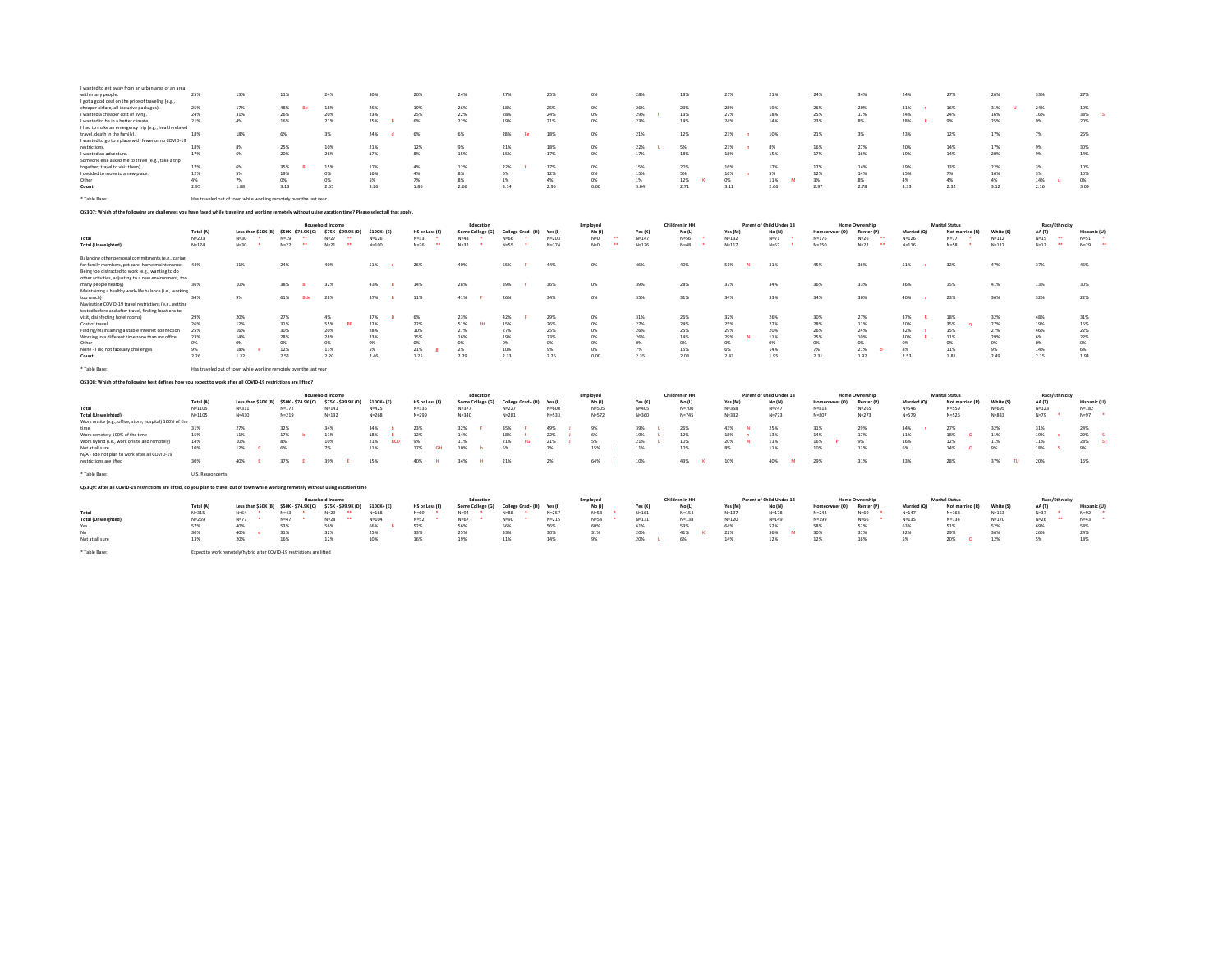QS3Q1A: Which of the following best defines your work situation before the COIVD-19 pandemic (March 2020)?

|                                                                                                                                                                        |                           |                                                                    |                                                                                                  |                                               |                          |                                         | Education                                   |                          |                       | Employed                                       |                                           | Children in HH       |                                           | Parent of Child Under 18 |                                                  | <b>Home Ownership</b>  |                                                | <b>Marital Status</b> |                                                 | Race/Eth                                               |                  |
|------------------------------------------------------------------------------------------------------------------------------------------------------------------------|---------------------------|--------------------------------------------------------------------|--------------------------------------------------------------------------------------------------|-----------------------------------------------|--------------------------|-----------------------------------------|---------------------------------------------|--------------------------|-----------------------|------------------------------------------------|-------------------------------------------|----------------------|-------------------------------------------|--------------------------|--------------------------------------------------|------------------------|------------------------------------------------|-----------------------|-------------------------------------------------|--------------------------------------------------------|------------------|
|                                                                                                                                                                        | <b>Total</b> (A)<br>1,105 |                                                                    | Less than \$50K (B) \$50K - \$74.9K (C)                                                          | \$75K - \$99.9K (D)<br>141                    | \$100K+(E)<br>$425\,$    | HS or Less (F)<br>336                   | Some College (G)<br>377                     | College Grad+ (H)<br>227 | <b>Yes (I)</b><br>600 | No(1)<br>505                                   | Yes (K)                                   | No (L)<br>700        | Yes (M)<br>358                            | No (N)<br>747            | (O)                                              | Renter (P)             | Married (O)                                    | Not mar<br>559        | White (S)<br>695                                | AA (T)<br>123                                          |                  |
| <b>Total (Unweighted)</b>                                                                                                                                              | 1,105                     | $\frac{311}{430}$                                                  | $\frac{172}{219}$                                                                                | 132                                           | 268                      | 299                                     | 340                                         | 281                      | 533                   | 572                                            | $\frac{405}{360}$                         | 745                  | 332                                       | 773                      | $\begin{array}{c} 818 \\ 807 \end{array}$        | $\frac{265}{273}$      | 546<br>579                                     | 526                   | 833                                             | 79                                                     | $\frac{182}{97}$ |
| Worked onsite (e.g., office, store, hospital, far<br>100% of the time                                                                                                  | 433                       | 96                                                                 | 71                                                                                               | 60                                            |                          | 102                                     | 152                                         | 104                      | 360                   | 72                                             | 206                                       | 227                  | 186                                       | 246                      | 341                                              |                        | 236                                            | 196                   | 274                                             | 44                                                     | 71               |
| Worked remotely 100% of the time                                                                                                                                       | 190                       | 52                                                                 | 20                                                                                               | 15                                            | 199<br>97                | $62\,$                                  | 52                                          | 42                       | 149                   | 41                                             | $74\,$                                    | 115                  | $64\,$                                    | 125                      | 136                                              | 89<br>51               | 79                                             | 111                   | 83                                              | 39                                                     | 52               |
| Worked hybrid (worked in an office and remotely)                                                                                                                       | 86                        |                                                                    | $11\,$                                                                                           |                                               | 52                       | 10                                      | 20 <sup>°</sup>                             | 30 <sup>2</sup>          | $73\,$                | $13\,$                                         | 49                                        | 37                   | 49                                        | 37                       | 63                                               | 20                     | 48                                             | 38                    | 56                                              |                                                        | $17\,$           |
| N/A - I was not employed prior to pandemic                                                                                                                             | 397                       | 155                                                                | 69                                                                                               | 57                                            | 77                       | 162                                     | 152                                         | 52                       | 18                    | 379                                            | 77                                        | 320                  | 58                                        | 339                      | 278                                              | 104                    | 184                                            | 213                   | 283                                             | 31                                                     | 42               |
| ' Table Base:                                                                                                                                                          | U.S. Respondents          |                                                                    |                                                                                                  |                                               |                          |                                         |                                             |                          |                       |                                                |                                           |                      |                                           |                          |                                                  |                        |                                                |                       |                                                 |                                                        |                  |
|                                                                                                                                                                        |                           |                                                                    |                                                                                                  |                                               |                          |                                         |                                             |                          |                       |                                                |                                           |                      |                                           |                          |                                                  |                        |                                                |                       |                                                 |                                                        |                  |
| Q\$3Q1B: Which of the following best defines your work situation since the COVID-19 pandemic started (March 2020-now)?                                                 |                           |                                                                    |                                                                                                  |                                               |                          |                                         |                                             |                          |                       |                                                |                                           |                      |                                           |                          |                                                  |                        |                                                |                       |                                                 |                                                        |                  |
|                                                                                                                                                                        |                           |                                                                    |                                                                                                  |                                               |                          |                                         | Educatio                                    |                          |                       |                                                |                                           | hildren in HH        |                                           | t of Child Under 18      |                                                  |                        |                                                |                       |                                                 | Race/E                                                 |                  |
|                                                                                                                                                                        | <b>Total (A)</b><br>600   | 132                                                                | Less than \$50K (B) \$50K - \$74.9K (C)                                                          | \$75K - \$99.9K (D)                           | \$100K+(E)               | HS or Less (F)                          | Some College (G)<br>182                     | College Grad+ (H)<br>158 | Yes (I)<br>600        | No(1)<br>$\ddot{\phantom{a}}$                  | Yes (K)<br>294                            | No (L)               | Yes (M)<br>277                            | No (N)<br>322            | r (O)<br>462                                     | Renter (P)<br>133      | Married (O)<br>325                             | Not married (R)       | White (S)<br>347                                | AA (T)                                                 | Hisnanis<br>120  |
| <b>Total (Unweighted)</b>                                                                                                                                              | 533                       | 150                                                                | 88<br>$\bf{101}$                                                                                 | 73<br>$71\,$                                  | 295<br>198               | 130<br>99                               | 137                                         | 163                      | ${\sf 533}$           |                                                | 253                                       | 305<br>280           | $\bf 246$                                 | ${\bf 287}$              | $40\mathrm{S}$                                   | $122\,$                | 298                                            | 275<br>235            | 379                                             | 76<br>45                                               | $62\,$           |
|                                                                                                                                                                        |                           |                                                                    |                                                                                                  |                                               |                          |                                         |                                             |                          |                       |                                                |                                           |                      |                                           |                          |                                                  |                        |                                                |                       |                                                 |                                                        |                  |
| orked only onsite (e.g., office, store, hospital, farm) 127<br>Any remote work during the pandemic                                                                     | 456                       | 40<br>83                                                           | 25<br>57                                                                                         | 19<br>53                                      | 37<br>256                | 33<br>90                                | 46<br>131                                   | 30<br>125                | 127<br>456            |                                                | 49<br>242                                 | 77<br>214            | 47<br>228                                 | 80<br>227                | 88<br>366                                        | 37<br>87               | $64\,$<br>255                                  | 62<br>201             | 83<br>256                                       | $12\,$<br>58                                           | $_{21}$<br>97    |
| Any hybrid work during the pandemic                                                                                                                                    | 208                       | 34                                                                 | 30                                                                                               | 30                                            | 114                      | 38                                      | 53                                          | 68                       | 208                   |                                                | 133                                       | 75                   | 117                                       | 91                       | 169                                              | 37                     | 123                                            | 85                    | 135                                             | 18                                                     | 39               |
| Worked only hyrid (i.e., onsite and remotely)                                                                                                                          | $\circ$                   |                                                                    |                                                                                                  | $\mathbf 0$                                   | $\mathfrak o$            | $\mathbf 0$                             |                                             |                          |                       |                                                | $\mathbf 0$                               | $\circ$              | $\circ$                                   |                          | $\mathfrak o$                                    |                        | $\mathbf 0$                                    | $\circ$               | $\bf{0}$                                        | $\circ$                                                |                  |
| Worked onsite (e.g., office, store, hospital, farm).<br>now working hybrid (i.e., worked onsite and                                                                    |                           |                                                                    |                                                                                                  |                                               |                          |                                         |                                             |                          |                       |                                                |                                           |                      |                                           |                          |                                                  |                        |                                                |                       |                                                 |                                                        |                  |
| remotely)                                                                                                                                                              |                           | 14                                                                 | 14                                                                                               | 14                                            | 33                       | 23                                      | 24                                          | 16                       | 76                    |                                                | 41                                        | 34                   | 29                                        | 46                       | 52                                               | 22                     | 32                                             | 44                    | 49                                              |                                                        |                  |
| Worked remote, now working hybrid (i.e., worked<br>onsite and remotely)                                                                                                | 52                        |                                                                    |                                                                                                  |                                               | 28                       | 10                                      | 11                                          |                          | 52                    |                                                | 37                                        | 15                   | 33                                        |                          | 42                                               |                        | A1                                             |                       |                                                 |                                                        |                  |
| Worked hybrid (i.e., worked onsite and remotely).                                                                                                                      |                           |                                                                    |                                                                                                  |                                               |                          |                                         |                                             |                          |                       |                                                |                                           |                      |                                           |                          |                                                  |                        |                                                |                       |                                                 |                                                        |                  |
| ow working remote                                                                                                                                                      |                           |                                                                    |                                                                                                  |                                               | $11\,$                   |                                         |                                             |                          | $^{21}$               |                                                | 15                                        |                      |                                           |                          | 17                                               |                        | 13                                             |                       |                                                 |                                                        |                  |
| Worked hybrid (i.e., worked onsite and remotely)                                                                                                                       |                           |                                                                    |                                                                                                  |                                               |                          |                                         |                                             |                          |                       |                                                |                                           |                      |                                           |                          |                                                  |                        |                                                |                       |                                                 |                                                        |                  |
| tow working onsite (e.g., office, store, hospital, farm) 59                                                                                                            |                           |                                                                    |                                                                                                  |                                               | 42                       |                                         | $\frac{1}{2}$                               | 32                       | 59                    |                                                | 40                                        | 19                   |                                           | 20                       | 57                                               |                        | 37                                             | $\overline{2}$        | $\overline{\mathbf{3}}$                         |                                                        |                  |
| Was not working before the pandemic, now working                                                                                                                       |                           |                                                                    |                                                                                                  |                                               |                          |                                         |                                             |                          |                       |                                                |                                           |                      |                                           |                          |                                                  |                        |                                                |                       |                                                 |                                                        |                  |
| hybrid (i.e., worked onsite and remotely)<br>Worked only remotely                                                                                                      | 149                       |                                                                    | 17                                                                                               | 13                                            |                          | 29                                      |                                             |                          | 149                   |                                                |                                           | 100                  | 53                                        |                          | 112                                              |                        | 63                                             |                       |                                                 | 22                                                     | 41               |
| Worked onsite (e.g., office, store, hospital, farm),                                                                                                                   |                           |                                                                    |                                                                                                  |                                               |                          |                                         |                                             |                          |                       |                                                |                                           |                      |                                           |                          |                                                  |                        |                                                |                       |                                                 |                                                        |                  |
| now working remote                                                                                                                                                     | 45                        |                                                                    |                                                                                                  |                                               |                          | 12                                      | 20                                          |                          | $\overline{AB}$       |                                                | 22                                        | 23                   |                                           |                          |                                                  |                        | 27                                             |                       | $^{22}$                                         |                                                        |                  |
| Worked remote, now working onsite (e.g., office,<br>store, hospital, farm)                                                                                             |                           |                                                                    |                                                                                                  |                                               |                          |                                         | 12                                          |                          | 51                    |                                                |                                           | 16                   |                                           |                          |                                                  |                        |                                                |                       |                                                 |                                                        |                  |
| Was not working before the pandemic, now working                                                                                                                       |                           |                                                                    |                                                                                                  |                                               |                          |                                         |                                             |                          |                       |                                                |                                           |                      |                                           |                          |                                                  |                        |                                                |                       |                                                 |                                                        |                  |
| remote<br>Was not working before the pandemic, now wo                                                                                                                  |                           |                                                                    |                                                                                                  |                                               | $\circ$                  | $\mathbf{1}$                            |                                             |                          |                       |                                                | $\overline{2}$                            | $^{\circ}$           | $\overline{2}$                            | $\circ$                  | $\mathbf{1}$                                     | $\overline{2}$         | $\mathbf{1}$                                   | $\overline{2}$        |                                                 |                                                        |                  |
| onsite (e.g., office, store, hospital, farm)                                                                                                                           |                           |                                                                    |                                                                                                  |                                               |                          |                                         |                                             |                          |                       |                                                | $\Omega$                                  |                      | $\Omega$                                  | $\mathbf{1}$             |                                                  |                        | $\Omega$                                       |                       |                                                 |                                                        |                  |
|                                                                                                                                                                        |                           |                                                                    |                                                                                                  |                                               |                          |                                         |                                             |                          |                       |                                                |                                           |                      |                                           |                          |                                                  |                        |                                                |                       |                                                 |                                                        |                  |
| * Table Base:                                                                                                                                                          | Employee                  |                                                                    |                                                                                                  |                                               |                          |                                         |                                             |                          |                       |                                                |                                           |                      |                                           |                          |                                                  |                        |                                                |                       |                                                 |                                                        |                  |
|                                                                                                                                                                        |                           |                                                                    |                                                                                                  |                                               |                          |                                         |                                             |                          |                       |                                                |                                           |                      |                                           |                          |                                                  |                        |                                                |                       |                                                 |                                                        |                  |
| OS3O2: Over the last year, have you traveled out of town, while continuing to work remotely, without using vacation time (i.e., traveling to and wo                    |                           |                                                                    |                                                                                                  |                                               |                          |                                         |                                             |                          |                       |                                                |                                           |                      |                                           |                          |                                                  |                        |                                                |                       |                                                 |                                                        |                  |
|                                                                                                                                                                        |                           |                                                                    |                                                                                                  | <b>Household Income</b>                       |                          |                                         | Education                                   |                          |                       |                                                |                                           | Children in HH       |                                           | Parent of Child Under 18 |                                                  |                        |                                                | <b>Marital Chats</b>  |                                                 | Race/Ft                                                |                  |
|                                                                                                                                                                        | <b>Total (A)</b>          |                                                                    | Less than \$50K (B) \$50K - \$74.9K (C)                                                          | \$75K - \$99.9K (D)                           | \$100K+(E)               | HS or Less (F)                          | Some College (G)                            | College Grad+ (H)        | Yes (I)               | No(1)                                          | Yes (K)                                   | No (L)               | Yes (M)                                   | No (N)                   | r (O)                                            | Renter (P)             | Married (O)                                    | Not mar<br>ried (R)   | White (S)                                       | AA (T)                                                 |                  |
| <b>Total (Unweighted)</b>                                                                                                                                              | 456<br>390                | 83<br>93                                                           | 57<br>65                                                                                         | 53<br>51                                      | 256<br>172               | 90<br>61                                | $\overline{1}\overline{3}\overline{1}$<br>× |                          | 456<br>390            | $\bullet\bullet$<br>$\mathbf{a}$<br>$^{\circ}$ | $\bf 242$                                 | 214<br>185           | $_{\rm 228}$                              | 227<br>190               |                                                  | $^{\rm 87}$<br>79      |                                                | 201<br>164            | 256<br>274                                      | 58<br>$\epsilon$<br>31                                 | 97<br>49         |
| Yes                                                                                                                                                                    | ${\bf 203}$               | 30                                                                 | 19                                                                                               | $\mathbf{27}$                                 | $126\,$                  | 33                                      | $\begin{array}{c} 92 \\ 48 \end{array}$     | $\frac{125}{125}$        | 203                   |                                                | $\begin{array}{c} 205 \\ 147 \end{array}$ | 56                   | $\begin{array}{c} 200 \\ 132 \end{array}$ | $71\,$                   | $\begin{array}{c} 366 \\ 307 \\ 176 \end{array}$ | $\overline{26}$        | 255<br>226<br>126                              | $7\bar{7}$            | 112                                             | 15                                                     | $\sf{51}$        |
| No                                                                                                                                                                     | 253                       | 53                                                                 | 39                                                                                               | 26                                            | 129                      | 56                                      | 83                                          | 59                       | 253                   | $\sim$                                         | 95                                        | 158                  | 97                                        | 156                      | 191                                              | 60                     | 129                                            | 124                   | 144                                             | 42                                                     | 46               |
|                                                                                                                                                                        |                           |                                                                    |                                                                                                  |                                               |                          |                                         |                                             |                          |                       |                                                |                                           |                      |                                           |                          |                                                  |                        |                                                |                       |                                                 |                                                        |                  |
|                                                                                                                                                                        |                           |                                                                    |                                                                                                  |                                               |                          |                                         |                                             |                          |                       |                                                |                                           |                      |                                           |                          |                                                  |                        |                                                |                       |                                                 |                                                        |                  |
|                                                                                                                                                                        |                           | Has worked remotely during the pandemic                            |                                                                                                  |                                               |                          |                                         |                                             |                          |                       |                                                |                                           |                      |                                           |                          |                                                  |                        |                                                |                       |                                                 |                                                        |                  |
| Q\$3Q3: Over the last year, what is the total amount of time (i.e., all trips combined) you have spent out of town while working remotely without using vacation time? |                           |                                                                    |                                                                                                  |                                               |                          |                                         |                                             |                          |                       |                                                |                                           |                      |                                           |                          |                                                  |                        |                                                |                       |                                                 |                                                        |                  |
|                                                                                                                                                                        |                           |                                                                    |                                                                                                  |                                               |                          |                                         | Education                                   |                          |                       |                                                |                                           | Children in HH       |                                           | Parent of Child Under 18 |                                                  | Home Ownershi          |                                                | Marital Status        |                                                 | Race/Eth                                               |                  |
|                                                                                                                                                                        | Total (A                  |                                                                    | \$50K - \$74.9K (C)                                                                              | \$75K - \$99.9K (D)                           | \$100K+(E)               | HS or Less (F)                          | me College (G)                              | College Grad+ (H)        | Yes (I)               | No(1)                                          | Yes (K)                                   | No(1)                | Yes (M                                    | No (N)                   | (O)                                              | Renter (P)             |                                                | Not mar               |                                                 | AA (T)                                                 |                  |
| Total                                                                                                                                                                  | 203                       |                                                                    | 19<br>$\mathbf{r}$                                                                               | 27<br>$\mathbf{r}$                            | 126                      | 33<br>$\mathbf{r}$                      | 48                                          | 66                       | 203                   | $\mathbf{a}$<br>$\mathbf{r}$                   | 147                                       | 56                   | 132                                       |                          | 176                                              | 26<br>$\mathbf{r}$     | 126                                            | 77                    | 112                                             | $\ddot{\phantom{1}}$<br>15<br>$\overline{\phantom{a}}$ | 51               |
| <b>Total (Unweighted)</b><br>Less than a week                                                                                                                          | 174<br>32                 |                                                                    | $22\,$                                                                                           | $2\mathbf{1}$                                 | $100\,$<br>18            | $\bf 26$                                | 32                                          | ss                       | $174\,$               |                                                | 126                                       | 48                   | $117\,$                                   | $\frac{71}{57}$<br>13    | 150<br>26                                        | $\bf{22}$<br>6         | $116\,$<br>16                                  | 58<br>15              | 117<br>20 <sup>o</sup>                          | $12\,$                                                 | 29               |
| 1-2 weeks                                                                                                                                                              | 69                        | 12                                                                 |                                                                                                  |                                               | 42                       | 12                                      | 13                                          | 24                       | $_{\rm 32}$<br>69     |                                                | $\bf 24$<br>42                            | 27                   | 19<br>41                                  | 28                       | 58                                               | 11                     | 40                                             | 29                    | 38                                              | 11                                                     | 15               |
| 3 weeks - less than 1 mo                                                                                                                                               | 32                        |                                                                    |                                                                                                  |                                               | 29                       | 10<br>$\mathcal{L}$                     | 16                                          | 13                       | 53                    |                                                | $43\,$                                    | 10                   | 38                                        | $1\mathrm{S}$            | 51                                               |                        | 35                                             | 17                    | $_{\rm 24}$                                     |                                                        | 13               |
| 1-3 months<br>4-6 months                                                                                                                                               |                           |                                                                    |                                                                                                  |                                               | 24<br>12                 |                                         |                                             | 14                       | 32<br>14              |                                                |                                           |                      | 23                                        |                          | 26<br>11                                         |                        | 22                                             |                       | 15<br>$10\,$                                    |                                                        | 12               |
| More than 6 month:                                                                                                                                                     |                           |                                                                    |                                                                                                  |                                               |                          |                                         |                                             |                          |                       |                                                | $\begin{array}{c} 25 \\ 10 \end{array}$   |                      |                                           |                          |                                                  |                        |                                                |                       |                                                 |                                                        |                  |
|                                                                                                                                                                        |                           |                                                                    |                                                                                                  |                                               |                          |                                         |                                             |                          |                       |                                                |                                           |                      |                                           |                          |                                                  |                        |                                                |                       |                                                 |                                                        |                  |
| * Table Base                                                                                                                                                           |                           | HAS TRAVELED OUT OF TOWN WHILE WORKING REMOTELY OVER THE LAST YEAR |                                                                                                  |                                               |                          |                                         |                                             |                          |                       |                                                |                                           |                      |                                           |                          |                                                  |                        |                                                |                       |                                                 |                                                        |                  |
| QS3Q4: Over the last year.<br>what is the longest single trip you've taken while working remotely without using vacation time?                                         |                           |                                                                    |                                                                                                  |                                               |                          |                                         |                                             |                          |                       |                                                |                                           |                      |                                           |                          |                                                  |                        |                                                |                       |                                                 |                                                        |                  |
|                                                                                                                                                                        |                           |                                                                    |                                                                                                  |                                               |                          |                                         | Education                                   |                          |                       |                                                |                                           | Children in HH       |                                           | Parent of Child Under 18 |                                                  |                        |                                                | Marital Statu         |                                                 | Race/Et                                                |                  |
|                                                                                                                                                                        | Total (A                  | Less than \$50K (B)                                                | \$50K - \$74.9K (C)                                                                              | \$75K - \$99.9K (D)                           | $$100K + (E)$            | HS or Less (F)                          | me College (G)                              |                          | Yes (I                | No (J)                                         | Yes (K)                                   | No (L)               | Yes (M                                    | No (N)                   |                                                  | Renter (P)             |                                                | Not ma                |                                                 | AA (T)                                                 |                  |
| Total                                                                                                                                                                  | 203<br>174                | 30<br>30                                                           | 19<br>22<br>$\mathbf{r}$                                                                         | 27<br>$\mathbf{r}$                            | 126                      | 33<br>26                                | 48<br>32                                    | 66<br>SS                 | 203                   | $\mathbf{r}$                                   | 147                                       | 56<br>48             | 132                                       | 71                       | 176                                              | 26<br>22               | 126                                            | 77                    |                                                 | 15<br>$\mathbf{r}$<br>$12\,$                           | 51<br>29         |
| <b>Total (Unweighted)</b><br>1 week or less                                                                                                                            | 119                       | 23                                                                 | 11                                                                                               | $\overline{21}$<br>$\bf{21}$                  | 100<br>63                | 19                                      | 28                                          | 39                       | 174<br>119            |                                                | 126<br>83                                 | 36                   | 117<br>77                                 | 42                       | 150<br>$_{\rm 104}$                              | 15                     | 116<br>74                                      | 49                    | $\begin{array}{c} 112 \\ 117 \end{array}$<br>60 | 11                                                     | 33               |
| 1 day (day trip)                                                                                                                                                       | 15                        |                                                                    |                                                                                                  |                                               | $\mathbf{R}$             |                                         |                                             |                          | 15                    |                                                |                                           |                      |                                           |                          | 15                                               | $\Omega$               | 13                                             |                       |                                                 |                                                        |                  |
| 2 days (overnight trip)<br>3-7 days                                                                                                                                    |                           | 13                                                                 |                                                                                                  | 13                                            | 13<br>43                 | 14                                      | 13                                          | 30                       | 29<br>75              |                                                | 23<br>52                                  | 23                   | 22<br>48                                  | 28                       | 23<br>65                                         | 10                     | 19<br>43                                       | 32                    | 15<br>35                                        | 10                                                     |                  |
| 8-14 days                                                                                                                                                              |                           |                                                                    |                                                                                                  |                                               | 26                       |                                         | 12                                          | 11                       | 39                    |                                                | $\frac{1}{31}$                            |                      | 29                                        | 10                       | 34                                               |                        | 22                                             | 17                    | $^{\rm 28}$                                     |                                                        |                  |
| 15-21 days                                                                                                                                                             |                           |                                                                    |                                                                                                  |                                               | $^{22}$                  |                                         |                                             |                          | $^{27}$               |                                                | $^{23}$                                   |                      | 19                                        |                          | $\bf{22}$                                        |                        | 16                                             |                       | 16                                              |                                                        |                  |
| 22-28 days<br>More than 28 days                                                                                                                                        | 12                        |                                                                    |                                                                                                  |                                               | 12                       |                                         |                                             |                          | 12                    |                                                |                                           |                      |                                           |                          | 12                                               |                        | 10                                             |                       |                                                 |                                                        |                  |
|                                                                                                                                                                        |                           |                                                                    |                                                                                                  |                                               |                          |                                         |                                             |                          |                       |                                                |                                           |                      |                                           |                          |                                                  |                        |                                                |                       |                                                 |                                                        |                  |
| Table Base:                                                                                                                                                            |                           | Has traveled out of town while working remotely over the last year |                                                                                                  |                                               |                          |                                         |                                             |                          |                       |                                                |                                           |                      |                                           |                          |                                                  |                        |                                                |                       |                                                 |                                                        |                  |
| QS3Q5: Over the last year, what is the farthest you have traveled out of town in a                                                                                     |                           |                                                                    |                                                                                                  | otely without using vacation time             |                          |                                         |                                             |                          |                       |                                                |                                           |                      |                                           |                          |                                                  |                        |                                                |                       |                                                 |                                                        |                  |
|                                                                                                                                                                        |                           |                                                                    |                                                                                                  |                                               |                          |                                         |                                             |                          |                       |                                                |                                           |                      |                                           |                          |                                                  |                        |                                                |                       |                                                 |                                                        |                  |
|                                                                                                                                                                        |                           |                                                                    |                                                                                                  |                                               |                          |                                         |                                             |                          |                       |                                                |                                           | Children in HH       |                                           | Parent of Child Under 18 |                                                  |                        |                                                |                       |                                                 |                                                        |                  |
| Total                                                                                                                                                                  | Total (A)<br>203          |                                                                    | Less than \$50K (B) \$50K - \$74.9K (C)                                                          | \$75K - \$99.9K (D)<br>$\sqrt{27}$            | $$100K + (E)$<br>$126\,$ | HS or Less (F)<br>$_{33}$               | Some College (G)<br>48                      | College Grad+ (H)<br>66  | Yes (I)<br>$\bf 203$  | No(1)<br>$\bullet\bullet$                      | Yes (K)<br>$147\,$                        | No (L)<br>${\sf S6}$ | Yes (M)<br>$132\,$                        | No (N)<br>$71\,$         | r (O)                                            | Renter (P)<br>$\bf 26$ | $126\,$                                        | Not mar               | White (S)<br>$112\,$                            | AA (T)<br>15<br>$\bullet\bullet$                       | ${\bf 51}$       |
| <b>Total (Unweighted)</b>                                                                                                                                              | 174                       | 30 <sub>0</sub>                                                    | 22                                                                                               | $\mathbf{a}$                                  | 100                      | $\mathbf{a}$<br>26                      | $\bullet$<br>32                             | 55                       | 174                   | $\mathbf{r}$<br>$\sim$                         |                                           | 48                   |                                           | 57                       |                                                  | $\mathbf{a}$           |                                                | SR.                   | 117                                             | $\bullet$<br>12                                        | 29               |
| Within my home state                                                                                                                                                   | 110<br>87                 | 21                                                                 | 11                                                                                               | $\begin{array}{c} 21 \\ 16 \end{array}$<br>10 | 66<br>SS.                | $\bf{22}$<br>$\overline{9}$             | $^{24}$<br>24                               | 32<br>33                 | 110                   |                                                | $\frac{126}{90}$                          | 20<br>36             | $\frac{117}{78}$<br>47                    | 32<br>39                 | 176<br>150<br>93<br>$\overline{7}$               | $\frac{22}{17}$        | $\begin{array}{c} 116 \\ 68 \end{array}$<br>52 | $42\,$<br>35          | ${\sf s}_1$<br>SS.                              |                                                        | 31               |
| Outside my home state but within the U.S.<br>Outside the U.S.                                                                                                          |                           |                                                                    |                                                                                                  |                                               |                          |                                         |                                             |                          | 87                    |                                                | ${\sf S1}$                                |                      |                                           |                          |                                                  |                        |                                                |                       |                                                 |                                                        | $\bf{21}$        |
| <b>Table Base</b>                                                                                                                                                      |                           |                                                                    |                                                                                                  |                                               |                          |                                         |                                             |                          |                       |                                                |                                           |                      |                                           |                          |                                                  |                        |                                                |                       |                                                 |                                                        |                  |
|                                                                                                                                                                        |                           | Has traveled out of town while working remotely over the last year |                                                                                                  |                                               |                          |                                         |                                             |                          |                       |                                                |                                           |                      |                                           |                          |                                                  |                        |                                                |                       |                                                 |                                                        |                  |
| QS3Q6: Which of the following are reasons wh                                                                                                                           |                           |                                                                    |                                                                                                  | using vacation time? Please select all that   |                          |                                         |                                             |                          |                       |                                                |                                           |                      |                                           |                          |                                                  |                        |                                                |                       |                                                 |                                                        |                  |
|                                                                                                                                                                        |                           |                                                                    |                                                                                                  |                                               |                          |                                         | Educati                                     |                          |                       |                                                |                                           | Children in HH       |                                           | of Child Under 18        |                                                  |                        |                                                |                       |                                                 |                                                        |                  |
|                                                                                                                                                                        | Total (A)                 |                                                                    |                                                                                                  |                                               | \$100K+(E)               |                                         |                                             | College Grad+ (H)        | Yes (I)               | No (J)                                         | Yes (K)                                   |                      | Yes (M)                                   |                          | <b>(O)</b>                                       | <b>Renter (P)</b>      | Married (Q)                                    | Not married (R)       | White (S)                                       | AA (T)                                                 |                  |
|                                                                                                                                                                        | 203                       | 30                                                                 | Less than \$50K (B) \$50K - \$74.9K (C) \$75K - \$99.9K (D)<br>30 $\frac{10}{19}$ 19<br>19<br>×. | 27<br>$\mathbf{a}$                            | 126                      | HS or Less (F)<br>33<br>$\mathbf{a}$    | Some College (G)<br>48<br>٠                 | 66                       | 203                   | $\mathbf{r}$<br>$\mathbf{a}$                   | 147                                       | No (L)<br>$56\,$     | 132                                       | No (N)<br>$71\,$         | 176                                              | 26                     | 126                                            | 77                    | 112                                             | 15<br>$\mathbf{a}$                                     | 51               |
| <b>Total (Unweighted)</b><br>I wanted to be closer to family or friends                                                                                                | 174                       |                                                                    | 22                                                                                               | $_{\rm 21}$<br>10                             | 100<br>40                |                                         | 32<br>15                                    | SS<br>21                 | 174<br>64             |                                                | 126<br>40                                 | 48<br>24             | $117\,$<br>34                             | 57<br>30                 | 150<br>56                                        | $\overline{22}$        | 116<br>42                                      | S.R<br>22             | 117<br>35                                       | $12\,$                                                 | 29<br>19         |
| I wanted to get away from an area with a high                                                                                                                          |                           |                                                                    |                                                                                                  |                                               |                          | $\begin{array}{c} 26 \\ 12 \end{array}$ |                                             |                          |                       |                                                |                                           |                      |                                           |                          |                                                  |                        |                                                |                       |                                                 |                                                        |                  |
| number of COVID-19 cases.                                                                                                                                              |                           |                                                                    |                                                                                                  |                                               | 44                       |                                         |                                             | 27                       | 60                    |                                                | 43                                        | 17                   | 40                                        | 20                       | 54                                               |                        | 49                                             | 12                    | 29                                              |                                                        |                  |
| I wanted a change of scenery<br>wanted to quarantine with family or friends                                                                                            | 53                        |                                                                    |                                                                                                  |                                               | 38<br>35                 |                                         | 15                                          | $^{21}$<br>16            | 54<br>53              |                                                |                                           | 12                   | 36                                        | 16                       | 44                                               |                        | 34                                             | 17                    | 34<br>33                                        |                                                        |                  |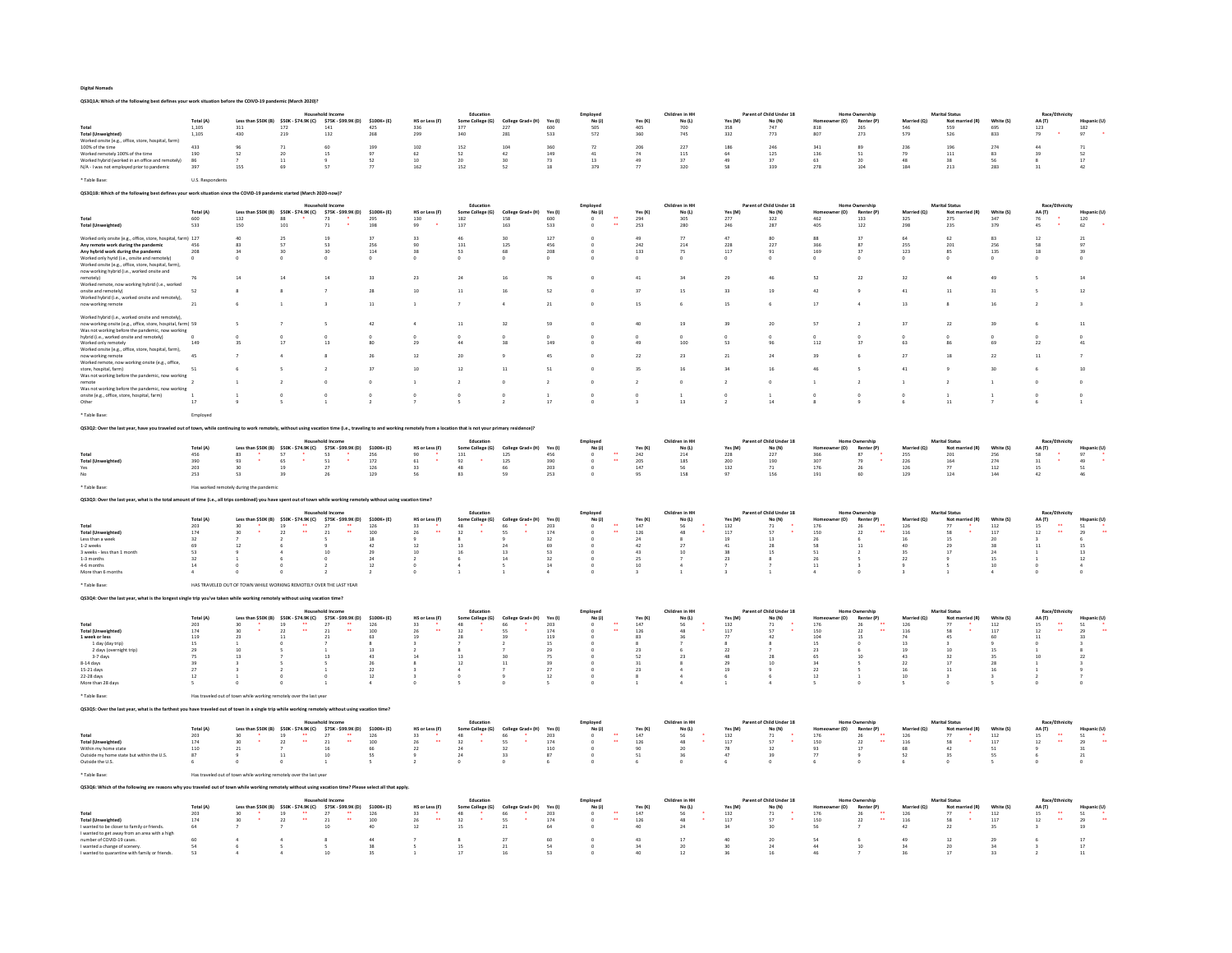| I wanted to get away from an urban area or an area                                                                                                           |                  | $\Delta$                                                           |                     |                                                             |            |                         |                  | 18                |              |                              |              | 10                 |           |                          | 42             |                                |             | 20                    | 29         |                        |                            |
|--------------------------------------------------------------------------------------------------------------------------------------------------------------|------------------|--------------------------------------------------------------------|---------------------|-------------------------------------------------------------|------------|-------------------------|------------------|-------------------|--------------|------------------------------|--------------|--------------------|-----------|--------------------------|----------------|--------------------------------|-------------|-----------------------|------------|------------------------|----------------------------|
| with many people.                                                                                                                                            | 51               |                                                                    |                     |                                                             | 38         |                         | $11\,$           |                   | 51           |                              | 41           |                    | 36        | 15                       |                |                                | 31          |                       |            |                        | 14                         |
| I got a good deal on the price of traveling (e.g.,                                                                                                           | 51               |                                                                    |                     |                                                             | 31         |                         | 12               | 12                | 51           |                              | 38           | 13                 | 37        | 13                       | 45             |                                | 39          | 12                    | 34         | $\Delta$               |                            |
| cheaper airfare, all-inclusive packages)<br>I wanted a cheaper cost of living.                                                                               | 49               | $\mathbf{q}$                                                       | -S                  | 6                                                           | 29         | 6<br>8                  | 11               | 19                | 49           |                              | 42           |                    | 36        | 13                       | 44             | s                              | 30          | 19                    | 18         | $\overline{2}$         | 19                         |
| I wanted to be in a better climate.                                                                                                                          | 42               | $\mathbf{1}$                                                       | $\overline{a}$      | 6                                                           | 32         | $\rightarrow$           | 10               | 13                | 42           |                              | 34           | $\mathbf{\hat{R}}$ | 32        | 10                       | 40             | $\overline{ }$                 | 35          |                       | 28         | $\overline{1}$         | 10                         |
| I had to make an emergency trip (e.g., health-related                                                                                                        |                  |                                                                    |                     |                                                             |            |                         |                  |                   |              |                              |              |                    |           |                          |                |                                |             |                       |            |                        |                            |
| travel, death in the family).                                                                                                                                | 38               |                                                                    |                     |                                                             | 30         | $\overline{2}$          |                  | 18                | 38           |                              | 31           |                    | 31        | $\overline{7}$           | 37             | $\mathbf{1}$                   | 28          |                       | 19         |                        | 13                         |
| I wanted to go to a place with fewer or no COVID-19                                                                                                          |                  |                                                                    |                     |                                                             |            |                         |                  |                   |              |                              |              |                    |           |                          |                |                                |             |                       |            |                        |                            |
| restrictions.                                                                                                                                                |                  | $\overline{2}$                                                     |                     |                                                             | 26         | $\Delta$                |                  | 14                | 36           |                              | 33           |                    | 30        | -6                       | 29             |                                | 25          | 11                    | 19         | $\mathbf{1}$           | 15                         |
| I wanted an adventure.                                                                                                                                       | 34               | $\overline{2}$                                                     | -4                  |                                                             | 22         | $\overline{\mathbf{3}}$ |                  | 10                | 34           |                              | 24           | 10                 | 23        | $11\,$                   | 30             | 4                              | 24          | 11                    | 23         | $\mathbf{1}$           |                            |
| Someone else asked me to travel (e.g., take a trip                                                                                                           |                  |                                                                    |                     |                                                             |            |                         |                  |                   |              |                              |              |                    |           |                          |                |                                |             |                       |            |                        |                            |
| together, travel to visit them).                                                                                                                             | 34               |                                                                    |                     |                                                             | 21         |                         |                  | 15                | 34           |                              | 22           | 11                 | 22        | 12                       | 30             |                                | 24          | 10                    | 25         | $^{\circ}$             |                            |
| I decided to move to a new place.                                                                                                                            | 25               |                                                                    | $\Delta$            | $\Omega$                                                    | 20         | $\mathbf{1}$            | $\Delta$         | $\Delta$          | 25           |                              | 22           |                    | 22        |                          | 21             | $\Delta$                       | 19          |                       | 18         |                        |                            |
| Other                                                                                                                                                        |                  | -2                                                                 | $\Omega$            | $\Omega$                                                    | 6          | $\overline{2}$          | $\Delta$         | $\mathbf{1}$      | $\mathbf{R}$ |                              | $\mathbf{1}$ |                    | $\Omega$  | $\mathcal{R}$            | -6             | $\overline{ }$                 | $\kappa$    |                       | ×.         | $\mathcal{L}$          | $\Omega$                   |
| Count                                                                                                                                                        | 2.95             | 1.88                                                               | 3.13                | 2.55                                                        | 3.26       | 1.86                    | 2.66             | 3.14              | 2.95         | 0.00                         | 3.04         | 2.71               | 3.11      | 2.66                     | 2.97           | 2.78                           | 3.33        | 2.32                  | 3.12       | 2.16                   | 3.09                       |
|                                                                                                                                                              |                  |                                                                    |                     |                                                             |            |                         |                  |                   |              |                              |              |                    |           |                          |                |                                |             |                       |            |                        |                            |
| * Table Base:                                                                                                                                                |                  | Has traveled out of town while working remotely over the last year |                     |                                                             |            |                         |                  |                   |              |                              |              |                    |           |                          |                |                                |             |                       |            |                        |                            |
| Q\$3Q7: Which of the following are challenges you have faced while traveling and working remotely without using vacation time? Please select all that apply. |                  |                                                                    |                     |                                                             |            |                         |                  |                   |              |                              |              |                    |           |                          |                |                                |             |                       |            |                        |                            |
|                                                                                                                                                              |                  |                                                                    |                     | <b>Household Income</b>                                     |            |                         | Education        |                   |              | Employed                     |              | Children in HH     |           | Parent of Child Under 18 |                | Home Ownership                 |             | <b>Marital Status</b> |            | Race/Ethnicity         |                            |
|                                                                                                                                                              | Total (A)        |                                                                    |                     | Less than \$50K (B) \$50K - \$74.9K (C) \$75K - \$99.9K (D) | \$100K+(E) | HS or Less (F)          | Some College (G) | College Grad+ (H) | Yes (I)      | No (J)                       | Yes (K)      | No (L)             | Yes (M)   | No (N)                   | Homeowner (O)  | Renter (P)                     | Married (Q) | Not married (R)       | White (S)  | AA (T)                 | Hispanic (U)               |
| Total                                                                                                                                                        | 203              | 30                                                                 | $\cdots$<br>19      | $\cdots$<br>27                                              | 126        | 33                      | 48               | 66                | 203          | $\mathbf{a}$<br>$\Omega$     | 147          | 56                 | 132       | $\bullet$<br>71          | 176            | $\overline{\phantom{a}}$<br>26 | 126         | 77                    | 112        | $\bullet\bullet$<br>15 | 51                         |
| <b>Total (Unweighted)</b>                                                                                                                                    | 174              | $\mathcal{L}_{\mathcal{A}}$<br>30                                  | $\mathbf{a}$<br>22  | $\mathbf{a}$<br>21                                          | 100        | $\cdots$<br>26          | 32<br>$\cdot$    | $\bullet$<br>55   | 174          | $\bullet\bullet$<br>$\Omega$ | 126          | $\sim$<br>48       | 117       | $\cdot$<br>57            | 150            | $\bullet\bullet$<br>22         | 116         | <b>A</b><br>58        | 117        | $\bullet\bullet$<br>12 | $\ddot{\phantom{1}}$<br>29 |
|                                                                                                                                                              |                  |                                                                    |                     |                                                             |            |                         |                  |                   |              |                              |              |                    |           |                          |                |                                |             |                       |            |                        |                            |
| Balancing other personal commitments (e.g., caring                                                                                                           |                  |                                                                    |                     |                                                             |            |                         |                  |                   |              |                              |              |                    |           |                          |                |                                |             |                       |            |                        |                            |
| for family members, pet care, home maintenance)                                                                                                              | 89               | $\overline{9}$                                                     | .S                  | 11                                                          | 64         | 9                       | 19               | 36                | 89           |                              | 67           | 22                 | 67        | 22                       | 79             | 10                             | 64          | 25                    | 53         |                        | 24                         |
| Being too distracted to work (e.g., wanting to do                                                                                                            |                  |                                                                    |                     |                                                             |            |                         |                  |                   |              |                              |              |                    |           |                          |                |                                |             |                       |            |                        |                            |
| other activities, adjusting to a new environment, too                                                                                                        |                  |                                                                    |                     |                                                             |            |                         |                  |                   |              |                              |              |                    |           |                          |                |                                |             |                       |            |                        |                            |
| many people nearby)                                                                                                                                          | 73               | $\overline{\mathbf{3}}$                                            | -7                  | 9                                                           | 54         | s                       | 14               | 26                | 73           | $\sim$                       | 57           | 16                 | 49        | 24                       | 64             | ٠                              | 46          | 27                    | 46         | $\overline{2}$         | 15                         |
| Maintaining a healthy work-life balance (i.e., working                                                                                                       |                  |                                                                    |                     |                                                             |            |                         |                  |                   |              |                              |              |                    |           |                          |                |                                |             |                       |            |                        |                            |
| too much)                                                                                                                                                    | 68               | $\mathbf{a}$                                                       | 11                  | ×                                                           | 46         | 4                       | 20               | 17                | 68           |                              | 51           | 17                 | 45        | 23                       | 60             | ×                              | 51          | 18                    | 41         | $\sim$                 | 11                         |
| Navigating COVID-19 travel restrictions (e.g., getting                                                                                                       |                  |                                                                    |                     |                                                             |            |                         |                  |                   |              |                              |              |                    |           |                          |                |                                |             |                       |            |                        |                            |
| tested before and after travel, finding locations to                                                                                                         |                  |                                                                    |                     |                                                             |            |                         |                  |                   |              |                              |              |                    |           |                          |                |                                |             |                       |            |                        |                            |
| visit, disinfecting hotel rooms)                                                                                                                             | 60               |                                                                    |                     |                                                             | 47         |                         | 11               | 27                | 60           |                              | 45           | 15                 | 41        | 18                       | 52             |                                | 46          | 14                    | 35         |                        | 16                         |
| Cost of travel                                                                                                                                               | 52               |                                                                    |                     | 15                                                          | 28         |                         | 24               | 10                | 53           |                              | 39           | 13                 | 33        | 20                       | 50             |                                | 26          | 21                    | 30         |                        |                            |
| Finding/Maintaining a stable Internet connection                                                                                                             | 52               |                                                                    |                     | s                                                           | 36         | $\overline{a}$          | 13               | 18                | 52           |                              | 28           | 14                 | 38        | 14                       | 45             | -6                             | 40          | 12                    | 31         |                        | 12                         |
| Working in a different time zone than my office                                                                                                              | 46               |                                                                    |                     |                                                             | 29         |                         |                  | 13                | 46           |                              | 38           |                    | 38        |                          | 44             |                                | 38          |                       | 33         |                        | 11                         |
| Other                                                                                                                                                        | -0               | $\sim$                                                             | $\theta$            | $\Omega$                                                    | $\Omega$   | $\Omega$                | 0                | $\Omega$          | $\Omega$     |                              | $\sim$       |                    | $\Omega$  | $^{\circ}$               | $\Omega$       | $^{\circ}$                     | $^{\circ}$  | n                     | $^{\circ}$ | $^{\circ}$             |                            |
| None - I did not face any challenges                                                                                                                         | 18               | -5                                                                 | $\overline{2}$      | 4                                                           |            | $\overline{z}$          | $\mathbf{1}$     |                   | 18           |                              | 10           |                    | 8         | 10                       | 12             | 6                              | 10          | $\mathcal{R}$         | 10         | $\overline{2}$         |                            |
| Count                                                                                                                                                        | 2.26             | 1.32                                                               | 2.51                | 2.20                                                        | 2.46       | 1.25                    | 2.29             | 2.33              | 2.26         | 0.00                         | 2.35         | 2.03               | 2.43      | 1.95                     | 2.31           | 1.92                           | 2.53        | 1.81                  | 2.49       | 2.15                   | 1.94                       |
| * Table Base:                                                                                                                                                |                  | Has traveled out of town while working remotely over the last year |                     |                                                             |            |                         |                  |                   |              |                              |              |                    |           |                          |                |                                |             |                       |            |                        |                            |
| QS3Q8: Which of the following best defines how you expect to work after all COVID-19 restrictions are lifted?                                                |                  |                                                                    |                     |                                                             |            |                         |                  |                   |              |                              |              |                    |           |                          |                |                                |             |                       |            |                        |                            |
|                                                                                                                                                              |                  |                                                                    |                     |                                                             |            |                         |                  |                   |              |                              |              |                    |           |                          |                |                                |             |                       |            |                        |                            |
|                                                                                                                                                              |                  |                                                                    |                     | <b>Household Income</b>                                     |            |                         | Education        |                   |              | Employed                     |              | Children in HH     |           | Parent of Child Under 18 |                | <b>Home Ownership</b>          |             | <b>Marital Status</b> |            | Race/Ethnicity         |                            |
|                                                                                                                                                              | Total (A)        | Less than \$50K (B)                                                | \$50K - \$74.9K (C) | \$75K - \$99.9K (D)                                         | \$100K+(E) | HS or Less (F)          | Some College (G) | College Grad+ (H) | Yes (I)      | No (J)                       | Yes (K)      | No (L)             | Yes (M)   | No (N)                   | Homeowner (O)  | Renter (P)                     | Married (Q) | Not mar<br>ied (R)    | White (S)  | AA (T)                 | Hispanic (U)               |
| Total                                                                                                                                                        | 1.105            | 311                                                                | 172                 | 141                                                         | 425        | 336                     | 377              | 227               | 600          | 505                          | 405          | 700                | 358       | 747                      | 818            | 265                            | 546         | 559                   | 695        | 123                    | 182<br>$\bullet$           |
| <b>Total (Unweighted)</b>                                                                                                                                    | 1,105            | 430                                                                | 219                 | 132                                                         | 268        | 299                     | 340              | 281               | 533          | 572                          | 360          | 745                | 332       | 773                      | 807            | 273                            | 579         | 526                   | 833        | 79                     | 97                         |
| Work onsite (e.g., office, store, hospital) 100% of the                                                                                                      | 340              | 84                                                                 | SS                  | 48                                                          |            |                         |                  | 80                |              | 47                           |              |                    |           |                          |                | 78                             |             |                       |            | 38                     | 44                         |
|                                                                                                                                                              | 163              | 33                                                                 | 29                  | 16                                                          | 145<br>78  | 76<br>39                | 119<br>54        | 41                | 293<br>132   | 31                           | 160<br>78    | 180<br>86          | 156<br>65 | 184<br>98                | 256<br>115     | 44                             | 186<br>62   | 153<br>101            | 222<br>77  | 23                     | 41                         |
| Work remotely 100% of the time                                                                                                                               | 152              |                                                                    | 14                  | 14                                                          | 90         | 31                      | 40               | 47                |              | 27                           | 84           | 68                 | 72        | 80                       | 127            | 24                             | 85          | 67                    | 77         | 14                     | 51                         |
| Work hybrid (i.e., work onsite and remotely)                                                                                                                 |                  | 31                                                                 |                     |                                                             |            |                         | 37               |                   | 125<br>40    | 74                           |              | 69                 |           |                          |                |                                |             |                       |            |                        |                            |
| Not at all sure<br>N/A - I do not plan to work after all COVID-19                                                                                            | 114              | 39                                                                 | 10                  | 9                                                           | 45         | 57                      |                  | 11                |              |                              | 45           |                    | 30        | 84                       | 79             | 35                             | 35          | 79                    | 62         | 23                     | 16                         |
| restrictions are lifted                                                                                                                                      | 336              | 124                                                                | 63                  | 54                                                          | 65         | 133                     | 126              | 49                | 11           | 326                          | 39           | 298                | 35        | 301                      | 241            | 83                             | 178         | 158                   | 258        | 25                     | 30                         |
|                                                                                                                                                              |                  |                                                                    |                     |                                                             |            |                         |                  |                   |              |                              |              |                    |           |                          |                |                                |             |                       |            |                        |                            |
| * Table Base:                                                                                                                                                | U.S. Respondents |                                                                    |                     |                                                             |            |                         |                  |                   |              |                              |              |                    |           |                          |                |                                |             |                       |            |                        |                            |
| Q\$3Q9: After all COVID-19 restrictions are lifted, do you plan to travel out of town while working remotely without using vacation time                     |                  |                                                                    |                     |                                                             |            |                         |                  |                   |              |                              |              |                    |           |                          |                |                                |             |                       |            |                        |                            |
|                                                                                                                                                              |                  |                                                                    |                     | <b>Household Income</b>                                     |            |                         | Education        |                   |              | Employee                     |              | Children in HH     |           | Parent of Child Under 18 |                | <b>Home Ownership</b>          |             | <b>Marital Status</b> |            | Race/Ethnicity         |                            |
|                                                                                                                                                              | Total (A)        | Less than \$50K (B)                                                | \$50K - \$74.9K (C) | \$75K - \$99.9K (D)                                         | \$100K+(E) | HS or Less (F)          | Some College (G) | College Grad+ (H) | Yes (I)      | No (J)                       | Yes (K)      | No (L)             | Yes (M)   | No (N)                   | er (O)<br>Home | Renter (P)                     | Married (Q) | Not married (R)       | White (S)  | AA (T)                 | Hispanic (U)               |
| Total                                                                                                                                                        | 315              | 64                                                                 | 43                  | 29                                                          | 168        | 69                      | 94               | 88                | 257          | 58                           | 161          | 154                | 137       | 178                      | 242            | 69                             | 147         | 168                   | 153        | 37                     | 92                         |
| <b>Total (Unweighted)</b>                                                                                                                                    | 269              | 77                                                                 | 47                  | 28                                                          | 104        | 52                      | 67               | 90                | 215          | 54                           | 131          | 138                | 120       | 149                      | 199            | 66                             | 135         | 134                   | 170        | 26                     | $\sim$<br>43               |
| Yes                                                                                                                                                          | 179              | 25                                                                 | 23                  | 16                                                          | 111        | 36                      | 53               | 49                | 144          | 35                           | 98           | 81                 | 87        | 92                       | 140            |                                | 93          |                       | 79         | 26                     | 53                         |
| No                                                                                                                                                           | 95               | 26                                                                 | 13                  | $\circ$                                                     | 42         | 23                      | 23               | 29                | 77           | 18                           | 32           | 63                 | 30        | 65                       | 73             | 21                             | 47          | 48                    | 56         | 10 <sub>1</sub>        | 22                         |
| Not at all sure                                                                                                                                              | 41               | 13                                                                 |                     |                                                             | 16         | 11                      | 18               | 10 <sup>10</sup>  | 36           |                              | 32           |                    | 19        | 21                       | 29             | 11                             |             |                       | 19         |                        | 17                         |

\* Table Base: Expect to work remotely/hybrid after COVID-19 restrictions are lifted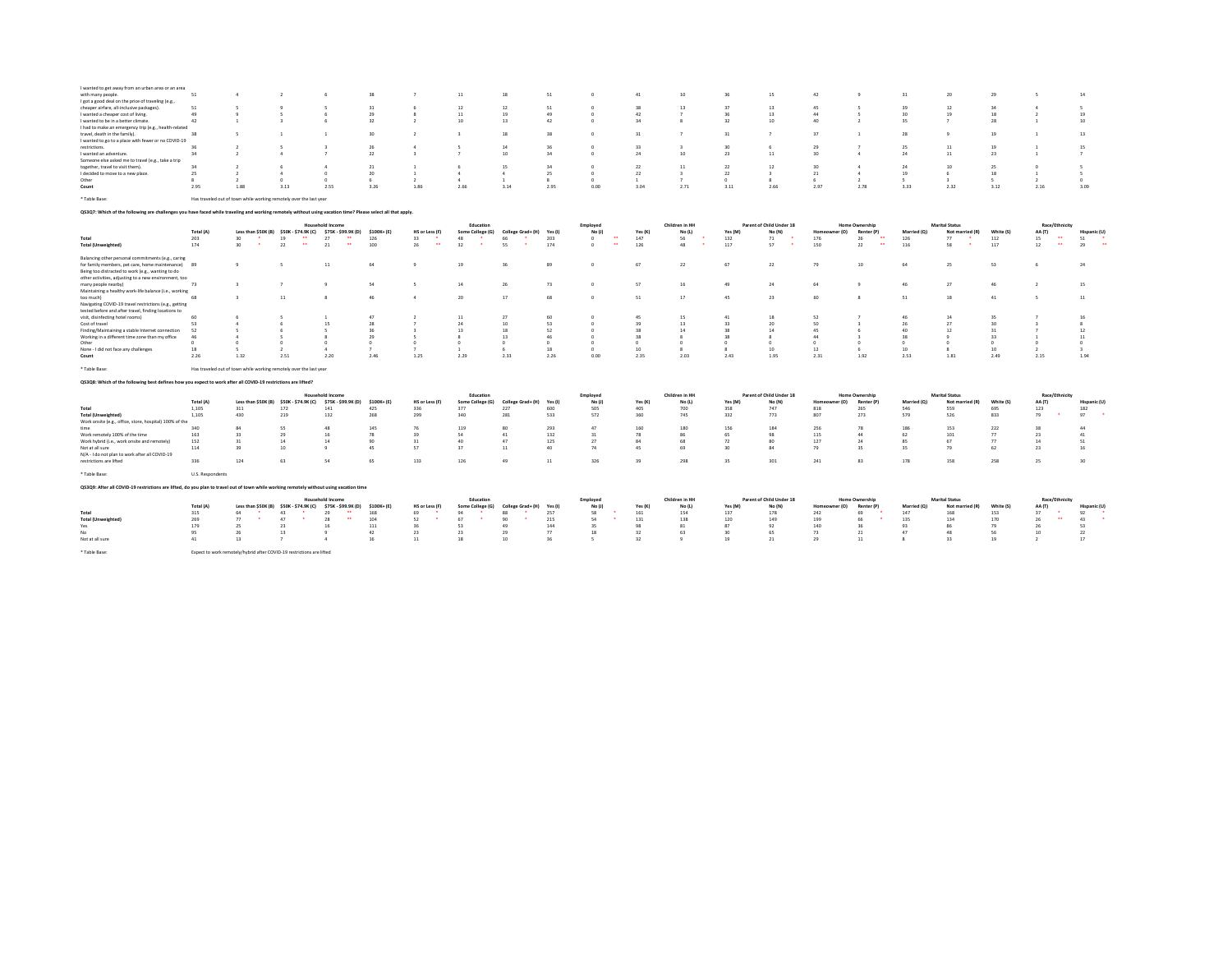# QS3Q1A: Which of the following best defines your work situation before the COIVD-19 pandemic (March 2020)?

|                                                     | Total (A)  | Gen Z 18-24 (B) |            |           | Millennials 25-40 (C) Gen X 41-56 (D) |           |    | <b>Boomers 57-75 (E)</b> |            | Silent 76-93 (F) |             |
|-----------------------------------------------------|------------|-----------------|------------|-----------|---------------------------------------|-----------|----|--------------------------|------------|------------------|-------------|
| Total                                               | $N = 1105$ | $N = 129$       |            | $N = 316$ |                                       | $N = 261$ |    | $N = 310$                |            | $N = 89$         | -88         |
| Total (Unweighted)                                  | $N = 1105$ | $N = 114$       |            | $N = 272$ |                                       | $N = 243$ |    | $N = 383$                |            | $N=92$           | $\ast$      |
| Worked onsite (e.g., office, store, hospital, farm) |            |                 |            |           |                                       |           |    |                          |            |                  |             |
| 100% of the time                                    | 39%        | 34%             |            | 55%       | <b>BDEF</b>                           | 43%       | ΕF | 29%                      |            | 14%              |             |
| Worked remotely 100% of the time                    | 17%        | 26%             | <b>CEF</b> | 14%       |                                       | 22%       | сF | 16%                      |            | 6%               |             |
| Worked hybrid (worked in an office and remotely)    | 8%         | 10%             | Ef         | 13%       | EF                                    | 9%        | Ef | 2%                       |            | 2%               |             |
| $N/A$ - I was not employed prior to pandemic        | 36%        | 30%             | ◡          | 17%       |                                       | 26%       |    | 53%                      | <b>BCD</b> | 79%              | <b>BCDE</b> |

\* Table Base: U.S. Respondents

# QS3Q1B: Which of the following best defines your work situation since the COVID-19 pandemic started (March 2020-now)?

|                                                              | Total (A) | Gen Z 18-24 (B) |            |           | Millennials 25-40 (C) Gen X 41-56 (D) |           |              | <b>Boomers 57-75 (E)</b> |              | Silent 76-93 (F) |       |
|--------------------------------------------------------------|-----------|-----------------|------------|-----------|---------------------------------------|-----------|--------------|--------------------------|--------------|------------------|-------|
| <b>Total</b>                                                 | $N = 600$ | $N = 54$        |            | $N = 251$ |                                       | $N = 174$ |              | $N = 110$                |              | $N=10$           |       |
| <b>Total (Unweighted)</b>                                    | $N = 533$ | $N = 51$        | ×          | $N = 209$ |                                       | $N = 147$ |              | $N = 115$                |              | $N = 11$         | $* *$ |
| Worked only onsite (e.g., office, store, hospital, farm)     | 21%       | 14%             |            | 18%       |                                       | 26%       |              | 23%                      |              | 38%              |       |
| Any remote work during the pandemic                          | 76%       | 82%             | f          | 80%       | df                                    | 69%       |              | 75%                      |              | 54%              |       |
| Any hybrid work during the pandemic                          | 35%       | 44%             | <b>DEf</b> | 45%       | <b>DEf</b>                            | 24%       |              | 25%                      |              | 10%              |       |
| Worked only hyrid (i.e., onsite and remotely)                | 0%        | 0%              |            | 0%        |                                       | 0%        |              | 0%                       |              | 0%               |       |
| Worked onsite (e.g., office, store, hospital, farm), now     |           |                 |            |           |                                       |           |              |                          |              |                  |       |
| working hybrid (i.e., worked onsite and remotely)            | 13%       | 16%             |            | 17%       | D                                     | 7%        |              | 10%                      |              | 0%               |       |
| Worked remote, now working hybrid (i.e., worked              |           |                 |            |           |                                       |           |              |                          |              |                  |       |
| onsite and remotely)                                         | 9%        | 6%              |            | 11%       | e                                     | 9%        |              | 4%                       |              | 0%               |       |
| Worked hybrid (i.e., worked onsite and remotely),            |           |                 |            |           |                                       |           |              |                          |              |                  |       |
| now working remote                                           | 4%        | 4%              |            | 6%        | D                                     | 1%        |              | 3%                       |              | 0%               |       |
| Worked hybrid (i.e., worked onsite and remotely),            |           |                 |            |           |                                       |           |              |                          |              |                  |       |
| now working onsite (e.g., office, store, hospital, farm) 10% |           | 18%             | D          | 11%       |                                       | 7%        |              | 8%                       |              | 10%              |       |
| Was not working before the pandemic, now working             |           |                 |            |           |                                       |           |              |                          |              |                  |       |
| hybrid (i.e., worked onsite and remotely)                    | 0%        | 0%              |            | 0%        |                                       | 0%        |              | 0%                       |              | 0%               |       |
| Worked only remotely                                         | 25%       | 24%             |            | 18%       |                                       | 29%       | $\mathbf{C}$ | 33%                      | $\mathsf{C}$ | 44%              | c     |
| Worked onsite (e.g., office, store, hospital, farm), now     |           |                 |            |           |                                       |           |              |                          |              |                  |       |
| working remote                                               | 8%        | 13%             |            | 6%        |                                       | 8%        |              | 8%                       |              | 0%               |       |
| Worked remote, now working onsite (e.g., office,             |           |                 |            |           |                                       |           |              |                          |              |                  |       |
| store, hospital, farm)                                       | 8%        | 1%              |            | 11%       | b                                     | 8%        |              | 9%                       |              | 0%               |       |
| Was not working before the pandemic, now working             |           |                 |            |           |                                       |           |              |                          |              |                  |       |
| remote                                                       | 0%        | 0%              |            | 0%        |                                       | 1%        |              | 0%                       |              | 0%               |       |
| Was not working before the pandemic, now working             |           |                 |            |           |                                       |           |              |                          |              |                  |       |
| onsite (e.g., office, store, hospital, farm)                 | 0%        | 0%              |            | 0%        |                                       | 0%        |              | 0%                       |              | 3%               | C     |
| Other                                                        | 3%        | 4%              |            | 2%        |                                       | 4%        |              | 3%                       |              | 4%               |       |
|                                                              |           |                 |            |           |                                       |           |              |                          |              |                  |       |

\* Table Base: Employed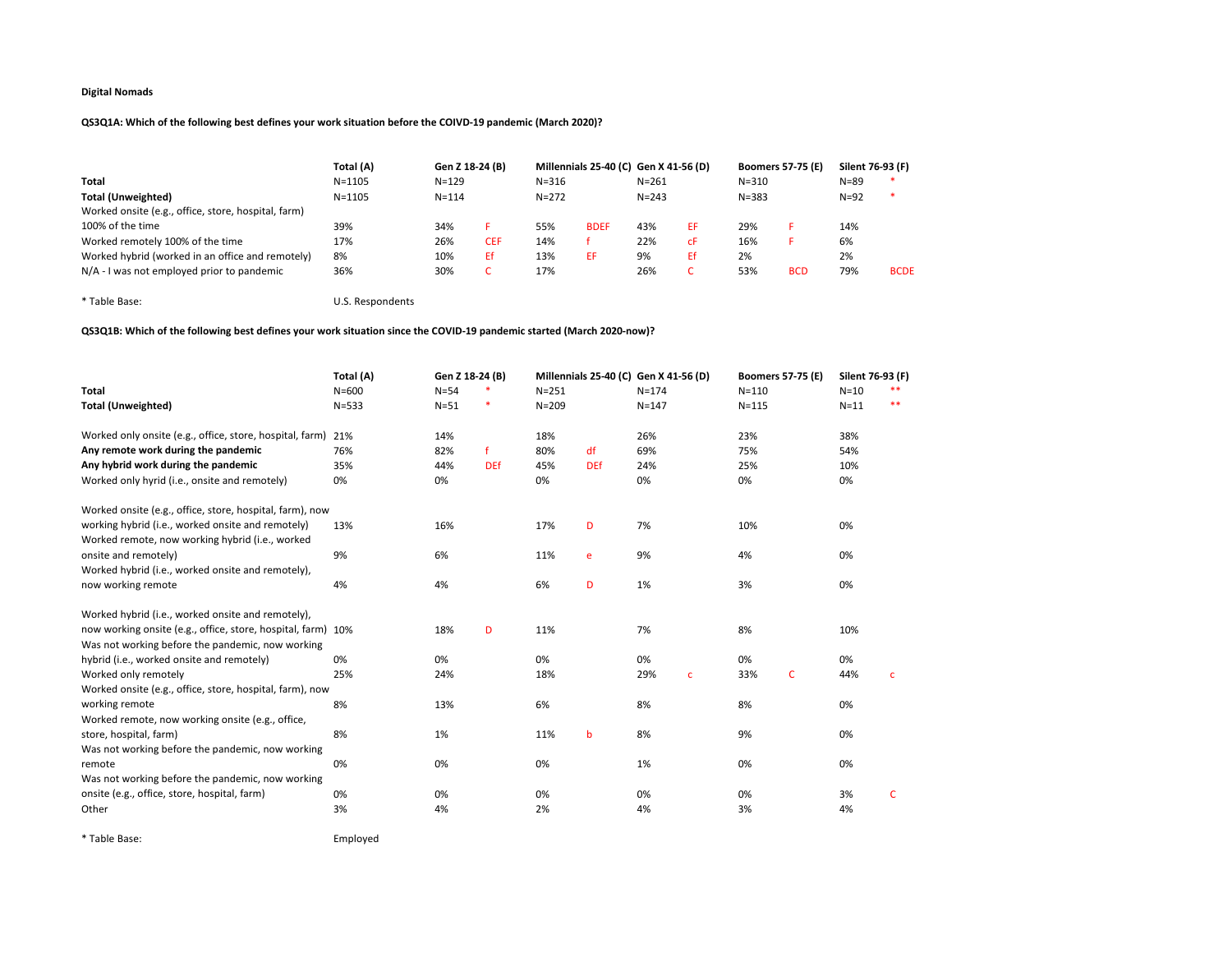### QS3Q2: Over the last year, have you traveled out of town, while continuing to work remotely, without using vacation time (i.e., traveling to and working remotely from a location that is not your primary residence)?

|                           | Total (A) | Gen Z 18-24 (B) |    |           |    | Millennials 25-40 (C) Gen X 41-56 (D) |    |          | <b>Boomers 57-75 (E)</b> | Silent 76-93 (F) |    |
|---------------------------|-----------|-----------------|----|-----------|----|---------------------------------------|----|----------|--------------------------|------------------|----|
| Total                     | $N = 456$ | $N = 44$        |    | $N = 202$ |    | $N = 121$                             |    | $N = 82$ |                          | $N=6$            | ** |
| <b>Total (Unweighted)</b> | $N = 390$ | $N=42$          |    | $N = 165$ |    | $N = 99$                              |    | $N = 79$ |                          | $N=5$            | ** |
| Yes                       | 45%       | 63%             | DE | 57%       | DE | 28%                                   |    | 30%      |                          | 19%              |    |
| No                        | 55%       | 37%             |    | 43%       |    | 72%                                   | BC | 70%      | <b>BC</b>                | 81%              |    |
|                           |           |                 |    |           |    |                                       |    |          |                          |                  |    |

\* Table Base: Has worked remotely during the pandemic

# QS3Q3: Over the last year, what is the total amount of time (i.e., all trips combined) you have spent out of town while working remotely without using vacation time?

|                             | Total (A) | Gen Z 18-24 (B) |    |           |   | Millennials 25-40 (C) Gen X 41-56 (D) |    |          | <b>Boomers 57-75 (E)</b> | Silent 76-93 (F) |    |
|-----------------------------|-----------|-----------------|----|-----------|---|---------------------------------------|----|----------|--------------------------|------------------|----|
| Total                       | $N = 203$ | $N = 28$        | ** | $N = 116$ |   | $N = 34$                              |    | $N=25$   | **                       | $N=1$            | ** |
| <b>Total (Unweighted)</b>   | $N = 174$ | $N=27$          | ** | $N = 99$  | * | $N=28$                                | ** | $N = 19$ | **                       | $N=1$            | ** |
| Less than a week            | 16%       | 25%             |    | 11%       |   | 24%                                   |    | 18%      |                          | 0%               |    |
| 1-2 weeks                   | 34%       | 37%             |    | 35%       |   | 34%                                   |    | 23%      |                          | 100%             |    |
| 3 weeks - less than 1 month | 26%       | 30%             |    | 31%       | e | 24%                                   |    | 5%       |                          | 0%               |    |
| 1-3 months                  | 16%       | 8%              |    | 15%       |   | 11%                                   |    | 32%      | b                        | 0%               |    |
| 4-6 months                  | 7%        | 0%              |    | 6%        |   | 8%                                    |    | 15%      | b                        | 0%               |    |
| More than 6 months          | 2%        | 0%              |    | 3%        |   | 0%                                    |    | 6%       |                          | 0%               |    |

\* Table Base: HAS TRAVELED OUT OF TOWN WHILE WORKING REMOTELY OVER THE LAST YEAR

QS3Q4: Over the last year, what is the longest single trip you've taken while working remotely without using vacation time?

|                           | Total (A) | Gen Z 18-24 (B) | Millennials 25-40 (C) Gen X 41-56 (D) |           |   |          | <b>Boomers 57-75 (E)</b> |        | Silent 76-93 (F) |       |    |
|---------------------------|-----------|-----------------|---------------------------------------|-----------|---|----------|--------------------------|--------|------------------|-------|----|
| Total                     | $N = 203$ | $N = 28$        | **                                    | $N = 116$ |   | $N = 34$ | ∗                        | $N=25$ | **               | $N=1$ | ** |
| <b>Total (Unweighted)</b> | $N = 174$ | $N=27$          | **                                    | $N = 99$  | 米 | $N=28$   | **                       | $N=19$ | $* *$            | $N=1$ | ** |
| 1 week or less            | 59%       | 60%             |                                       | 59%       |   | 67%      |                          | 45%    |                  | 100%  |    |
| 1 day (day trip)          | 8%        | 13%             |                                       | 4%        |   | 9%       |                          | 12%    |                  | 100%  |    |
| 2 days (overnight trip)   | 14%       | 13%             |                                       | 17%       |   | 14%      |                          | 3%     |                  | 0%    |    |
| 3-7 days                  | 37%       | 34%             |                                       | 38%       |   | 44%      |                          | 30%    |                  | 0%    |    |
| $8-14$ days               | 19%       | 9%              |                                       | 22%       |   | 20%      |                          | 16%    |                  | 0%    |    |
| 15-21 days                | 13%       | 19%             |                                       | 16%       |   | 4%       |                          | 8%     |                  | 0%    |    |
| 22-28 days                | 6%        | 12%             | c                                     | 2%        |   | 9%       |                          | 13%    |                  | 0%    |    |
| More than 28 days         | 2%        | 0%              |                                       | 0%        |   | 0%       |                          | 19%    | <b>BCD</b>       | 0%    |    |

\* Table Base: Has traveled out of town while working remotely over the last year

QS3Q5: Over the last year, what is the farthest you have traveled out of town in a single trip while working remotely without using vacation time?

|                                           | Total (A) | Gen Z 18-24 (B) |    |           | Millennials 25-40 (C) Gen X 41-56 (D) |          |    |        | <b>Boomers 57-75 (E)</b> | Silent 76-93 (F) |    |
|-------------------------------------------|-----------|-----------------|----|-----------|---------------------------------------|----------|----|--------|--------------------------|------------------|----|
| Total                                     | $N = 203$ | $N = 28$        | ** | $N = 116$ |                                       | $N = 34$ |    | $N=25$ | **                       | $N=1$            | ** |
| <b>Total (Unweighted)</b>                 | $N = 174$ | $N = 27$        | ** | $N = 99$  | *                                     | $N=28$   | ** | $N=19$ | **                       | $N=1$            | ** |
| Within my home state                      | 54%       | 48%             |    | 58%       |                                       | 61%      |    | 35%    |                          | 0%               |    |
| Outside my home state but within the U.S. | 43%       | 51%             |    | 36%       |                                       | 39%      |    | 65%    |                          | 100%             |    |
| Outside the U.S.                          | 3%        | 1%              |    | 5%        |                                       | 0%       |    | 0%     |                          | 0%               |    |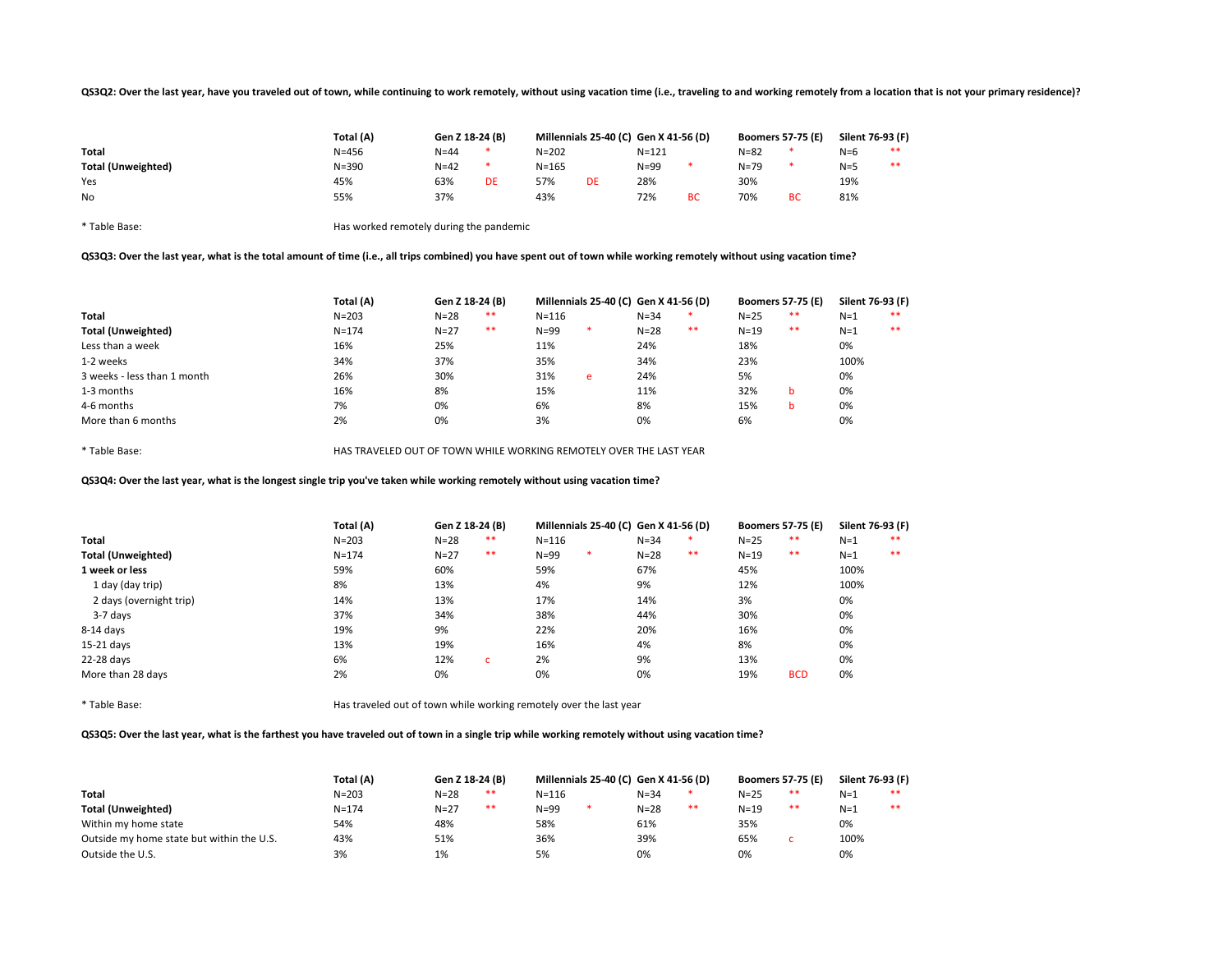# QS3Q6: Which of the following are reasons why you traveled out of town while working remotely without using vacation time? Please select all that apply.

|                                                       | Total (A) | Gen Z 18-24 (B) |           |           | Millennials 25-40 (C) Gen X 41-56 (D) |          |       | Boomers 57-75 (E) |           | Silent 76-93 (F) |    |
|-------------------------------------------------------|-----------|-----------------|-----------|-----------|---------------------------------------|----------|-------|-------------------|-----------|------------------|----|
| Total                                                 | $N = 203$ | $N=28$          | **        | $N = 116$ |                                       | $N = 34$ |       | $N=25$            | $***$     | $N=1$            | ** |
| <b>Total (Unweighted)</b>                             | $N = 174$ | $N = 27$        | $***$     | $N = 99$  |                                       | $N=28$   | $* *$ | $N=19$            | $***$     | $N=1$            | ** |
| I wanted to be closer to family or friends.           | 31%       | 22%             |           | 33%       |                                       | 28%      |       | 36%               |           | 100%             |    |
| I wanted to get away from an area with a high         |           |                 |           |           |                                       |          |       |                   |           |                  |    |
| number of COVID-19 cases.                             | 30%       | 28%             |           | 29%       |                                       | 33%      |       | 31%               |           | 0%               |    |
| I wanted a change of scenery.                         | 27%       | 19%             |           | 23%       |                                       | 33%      |       | 48%               | bc        | 0%               |    |
| I wanted to quarantine with family or friends.        | 26%       | 15%             |           | 34%       | D                                     | 10%      |       | 25%               |           | 0%               |    |
| I wanted to get away from an urban area or an area    |           |                 |           |           |                                       |          |       |                   |           |                  |    |
| with many people.                                     | 25%       | 23%             |           | 33%       | D                                     | 9%       |       | 15%               |           | 0%               |    |
| I got a good deal on the price of traveling (e.g.,    |           |                 |           |           |                                       |          |       |                   |           |                  |    |
| cheaper airfare, all-inclusive packages).             | 25%       | 23%             |           | 32%       |                                       | 15%      |       | 10%               |           | 0%               |    |
| I wanted a cheaper cost of living.                    | 24%       | 16%             |           | 30%       | d                                     | 9%       |       | 28%               |           | 0%               |    |
| I wanted to be in a better climate.                   | 21%       | 18%             |           | 14%       |                                       | 28%      |       | 47%               | bC        | 0%               |    |
| I had to make an emergency trip (e.g., health-related |           |                 |           |           |                                       |          |       |                   |           |                  |    |
| travel, death in the family).                         | 18%       | 15%             |           | 22%       |                                       | 10%      |       | 21%               |           | 0%               |    |
| I wanted to go to a place with fewer or no COVID-19   |           |                 |           |           |                                       |          |       |                   |           |                  |    |
| restrictions.                                         | 18%       | 32%             | <b>DE</b> | 23%       | <b>De</b>                             | 2%       |       | 0%                |           | 0%               |    |
| I wanted an adventure.                                | 17%       | 31%             |           | 15%       |                                       | 16%      |       | 13%               |           | 0%               |    |
| Someone else asked me to travel (e.g., take a trip    |           |                 |           |           |                                       |          |       |                   |           |                  |    |
| together, travel to visit them).                      | 17%       | 5%              |           | 15%       |                                       | 17%      |       | 35%               | B         | 100%             |    |
| I decided to move to a new place.                     | 12%       | 15%             |           | 14%       |                                       | 11%      |       | 3%                |           | 0%               |    |
| Other                                                 | 4%        | 0%              |           | 0%        |                                       | 6%       | C     | 23%               | <b>BC</b> | 0%               |    |
| Count                                                 | 2.95      | 2.62            |           | 3.14      |                                       | 2.28     |       | 3.35              |           | 2.00             |    |

\* Table Base: Has traveled out of town while working remotely over the last year

# QS3Q7: Which of the following are challenges you have faced while traveling and working remotely without using vacation time? Please select all that apply.

|                                                        | Total (A) | Gen Z 18-24 (B) |    |           | Millennials 25-40 (C) Gen X 41-56 (D) |          |    | <b>Boomers 57-75 (E)</b> |    | Silent 76-93 (F) |       |
|--------------------------------------------------------|-----------|-----------------|----|-----------|---------------------------------------|----------|----|--------------------------|----|------------------|-------|
| Total                                                  | $N = 203$ | $N = 28$        | ** | $N = 116$ |                                       | $N = 34$ |    | $N=25$                   | ** | $N=1$            | **    |
| <b>Total (Unweighted)</b>                              | $N = 174$ | $N=27$          | ** | $N = 99$  | *                                     | $N=28$   | ** | $N = 19$                 | ** | $N=1$            | $***$ |
| Balancing other personal commitments (e.g., caring     |           |                 |    |           |                                       |          |    |                          |    |                  |       |
| for family members, pet care, home maintenance)        | 44%       | 30%             |    | 48%       |                                       | 44%      |    | 44%                      |    | 0%               |       |
| Being too distracted to work (e.g., wanting to do      |           |                 |    |           |                                       |          |    |                          |    |                  |       |
| other activities, adjusting to a new environment, too  |           |                 |    |           |                                       |          |    |                          |    |                  |       |
| many people nearby)                                    | 36%       | 32%             |    | 41%       |                                       | 22%      |    | 38%                      |    | 0%               |       |
| Maintaining a healthy work-life balance (i.e., working |           |                 |    |           |                                       |          |    |                          |    |                  |       |
| too much)                                              | 34%       | 25%             |    | 39%       |                                       | 22%      |    | 37%                      |    | 0%               |       |
| Navigating COVID-19 travel restrictions (e.g., getting |           |                 |    |           |                                       |          |    |                          |    |                  |       |
| tested before and after travel, finding locations to   |           |                 |    |           |                                       |          |    |                          |    |                  |       |
| visit, disinfecting hotel rooms)                       | 29%       | 22%             |    | 30%       |                                       | 30%      |    | 35%                      |    | 0%               |       |
| Cost of travel                                         | 26%       | 27%             |    | 25%       |                                       | 31%      |    | 21%                      |    | 0%               |       |
| Finding/Maintaining a stable Internet connection       | 25%       | 26%             |    | 27%       |                                       | 17%      |    | 30%                      |    | 0%               |       |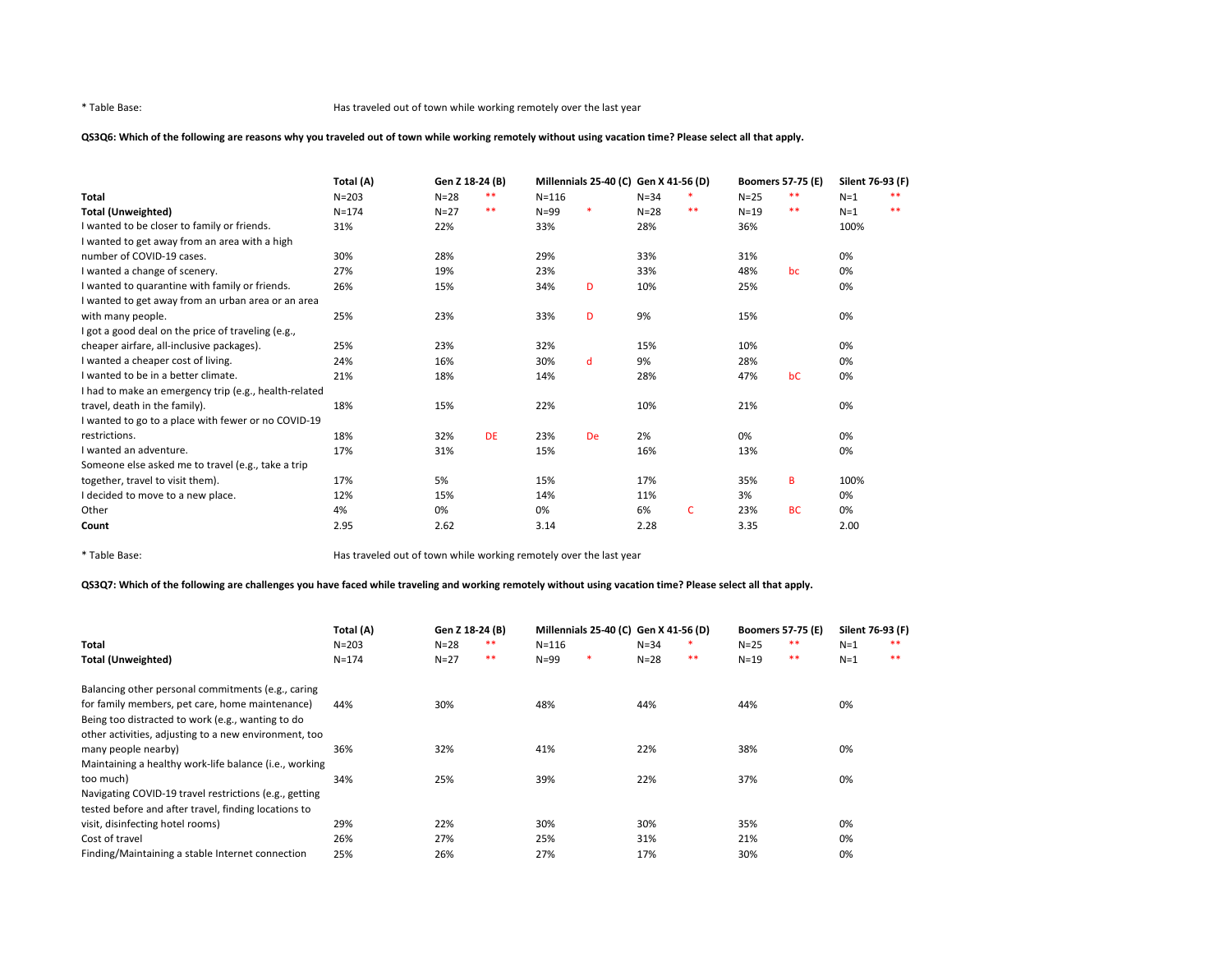| Working in a different time zone than my office | 23%  | 13%  | 26%  | 16%  | 28%  | 0%   |
|-------------------------------------------------|------|------|------|------|------|------|
| Other                                           | 0%   | 0%   | 0%   | 0%   | 0%   | 0%   |
| None - I did not face any challenges            | 9%   | 8%   | 5%   | 19%  | 10%  | 100% |
| Count                                           | 2.26 | 1.83 | 2.41 | 2.01 | 2.43 | 1.00 |
|                                                 |      |      |      |      |      |      |

QS3Q8: Which of the following best defines how you expect to work after all COVID-19 restrictions are lifted?

|                                                         | Total (A)        | Gen Z 18-24 (B) |            | Millennials 25-40 (C) Gen X 41-56 (D) |            |           |    | <b>Boomers 57-75 (E)</b> |            | Silent 76-93 (F) |             |
|---------------------------------------------------------|------------------|-----------------|------------|---------------------------------------|------------|-----------|----|--------------------------|------------|------------------|-------------|
| Total                                                   | $N = 1105$       | $N = 129$       |            | $N = 316$                             |            | $N = 261$ |    | $N = 310$                |            | $N = 89$         | - 56        |
| <b>Total (Unweighted)</b>                               | $N = 1105$       | $N = 114$       |            | $N = 272$                             |            | $N = 243$ |    | $N = 383$                |            | $N=92$           | -*          |
| Work onsite (e.g., office, store, hospital) 100% of the |                  |                 |            |                                       |            |           |    |                          |            |                  |             |
| time                                                    | 31%              | 30%             | EF         | 45%                                   | <b>BEF</b> | 37%       | EF | 18%                      | F          | 7%               |             |
| Work remotely 100% of the time                          | 15%              | 22%             | EF         | 19%                                   | EF         | 14%       |    | 10%                      |            | 5%               |             |
| Work hybrid (i.e., work onsite and remotely)            | 14%              | 17%             | F          | 18%                                   | EF         | 14%       | F  | 11%                      | Е          | 2%               |             |
| Not at all sure                                         | 10%              | 20%             | <b>CEf</b> | 6%                                    |            | 14%       | Ce | 8%                       |            | 9%               |             |
| N/A - I do not plan to work after all COVID-19          |                  |                 |            |                                       |            |           |    |                          |            |                  |             |
| restrictions are lifted                                 | 30%              | 11%             |            | 12%                                   |            | 20%       | C. | 52%                      | <b>BCD</b> | 77%              | <b>BCDE</b> |
| * Table Base:                                           | U.S. Respondents |                 |            |                                       |            |           |    |                          |            |                  |             |

QS3Q9: After all COVID-19 restrictions are lifted, do you plan to travel out of town while working remotely without using vacation time?

|                           | Total (A) | Gen Z 18-24 (B) |  | Millennials 25-40 (C) Gen X 41-56 (D) |   |          |  | <b>Boomers 57-75 (E)</b> |   | Silent 76-93 (F) |    |
|---------------------------|-----------|-----------------|--|---------------------------------------|---|----------|--|--------------------------|---|------------------|----|
| <b>Total</b>              | $N = 315$ | $N = 51$        |  | $N = 118$                             |   | $N = 75$ |  | $N = 65$                 |   | $N=6$            | ** |
| <b>Total (Unweighted)</b> | $N = 269$ | $N = 45$        |  | $N = 94$                              | * | $N = 66$ |  | $N = 59$                 | 米 | $N=5$            | ** |
| Yes                       | 57%       | 52%             |  | 66%                                   |   | 50%      |  | 56%                      |   | 28%              |    |
| No                        | 30%       | 32%             |  | 22%                                   |   | 38%      |  | 32%                      |   | 54%              |    |
| Not at all sure           | 13%       | 16%             |  | 12%                                   |   | 12%      |  | 12%                      |   | 18%              |    |

\* Table Base: Expect to work remotely/hybrid after COVID-19 restrictions are lifted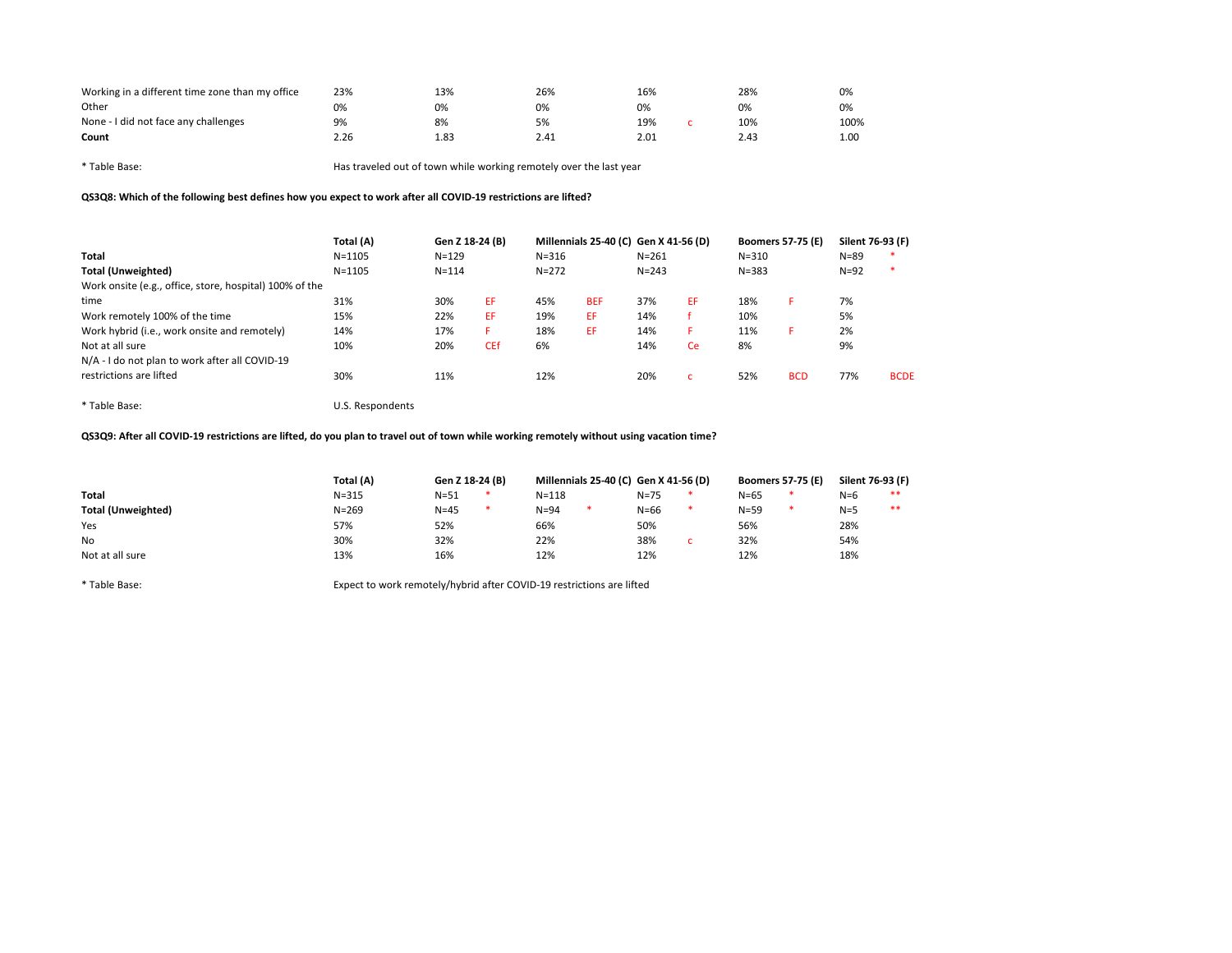# QS3Q1A: Which of the following best defines your work situation before the COIVD-19 pandemic (March 2020)?

|                                                     | Total (A) | Gen Z 18-24 (B) | Millennials 25-40 (C) Gen X 41-56 (D) |     | <b>Boomers 57-75 (E)</b> | Silent 76-93 (F) |  |
|-----------------------------------------------------|-----------|-----------------|---------------------------------------|-----|--------------------------|------------------|--|
| <b>Total</b>                                        | 1,105     | 129             | 316                                   | 261 | 310                      | 89               |  |
| <b>Total (Unweighted)</b>                           | 1.105     | 114             | 272                                   | 243 | 383                      | 92               |  |
| Worked onsite (e.g., office, store, hospital, farm) |           |                 |                                       |     |                          |                  |  |
| 100% of the time                                    | 433       | 44              | 175                                   | 113 | 89                       |                  |  |
| Worked remotely 100% of the time                    | 190       | 34              | 46                                    | 57  | 48                       |                  |  |
| Worked hybrid (worked in an office and remotely)    | 86        | 13              | 41                                    | 22  |                          |                  |  |
| N/A - I was not employed prior to pandemic          | 397       | 39              | 54                                    | 69  | 165                      | 70               |  |

\* Table Base: U.S. Respondents

# QS3Q1B: Which of the following best defines your work situation since the COVID-19 pandemic started (March 2020-now)?

|                                                             | Total (A)      | Gen Z 18-24 (B) | Millennials 25-40 (C) Gen X 41-56 (D) |                | <b>Boomers 57-75 (E)</b> | Silent 76-93 (F) |    |
|-------------------------------------------------------------|----------------|-----------------|---------------------------------------|----------------|--------------------------|------------------|----|
| <b>Total</b>                                                | 600            | 54              | 251                                   | 174            | 110                      | 10               |    |
| <b>Total (Unweighted)</b>                                   | 533            | 51              | 209                                   | 147            | 115                      | 11               | ** |
| Worked only onsite (e.g., office, store, hospital, farm)    | 127            | 8               | 45                                    | 45             | 25                       | 4                |    |
| Any remote work during the pandemic                         | 456            | 44              | 202                                   | 121            | 82                       | 6                |    |
| Any hybrid work during the pandemic                         | 208            | 24              | 114                                   | 42             | 28                       | 1                |    |
| Worked only hyrid (i.e., onsite and remotely)               | 0              | 0               | 0                                     | 0              | 0                        | 0                |    |
| Worked onsite (e.g., office, store, hospital, farm), now    |                |                 |                                       |                |                          |                  |    |
| working hybrid (i.e., worked onsite and remotely)           | 76             | 9               | 43                                    | 13             | 11                       | 0                |    |
| Worked remote, now working hybrid (i.e., worked             |                |                 |                                       |                |                          |                  |    |
| onsite and remotely)                                        | 52             | 3               | 28                                    | 16             | 4                        | 0                |    |
| Worked hybrid (i.e., worked onsite and remotely),           |                |                 |                                       |                |                          |                  |    |
| now working remote                                          | 21             | 2               | 15                                    | 1              | 3                        | 0                |    |
| Worked hybrid (i.e., worked onsite and remotely),           |                |                 |                                       |                |                          |                  |    |
| now working onsite (e.g., office, store, hospital, farm) 59 |                | 10              | 28                                    | 12             | 9                        | 1                |    |
| Was not working before the pandemic, now working            |                |                 |                                       |                |                          |                  |    |
| hybrid (i.e., worked onsite and remotely)                   | 0              | 0               | 0                                     | 0              | 0                        | 0                |    |
| Worked only remotely                                        | 149            | 13              | 45                                    | 50             | 36                       | 5                |    |
| Worked onsite (e.g., office, store, hospital, farm), now    |                |                 |                                       |                |                          |                  |    |
| working remote                                              | 45             | 7               | 16                                    | 14             | 9                        | 0                |    |
| Worked remote, now working onsite (e.g., office,            |                |                 |                                       |                |                          |                  |    |
| store, hospital, farm)                                      | 51             | 1               | 26                                    | 14             | 10                       | 0                |    |
| Was not working before the pandemic, now working            |                |                 |                                       |                |                          |                  |    |
| remote                                                      | $\overline{2}$ | 0               | 0                                     | $\overline{2}$ | 0                        | 0                |    |
| Was not working before the pandemic, now working            |                |                 |                                       |                |                          |                  |    |
| onsite (e.g., office, store, hospital, farm)                | 1              | 0               | 0                                     | 0              | 0                        | 0                |    |
| Other                                                       | 17             | $\overline{2}$  | 4                                     | 7              | 3                        | 0                |    |
|                                                             |                |                 |                                       |                |                          |                  |    |

\* Table Base: Employed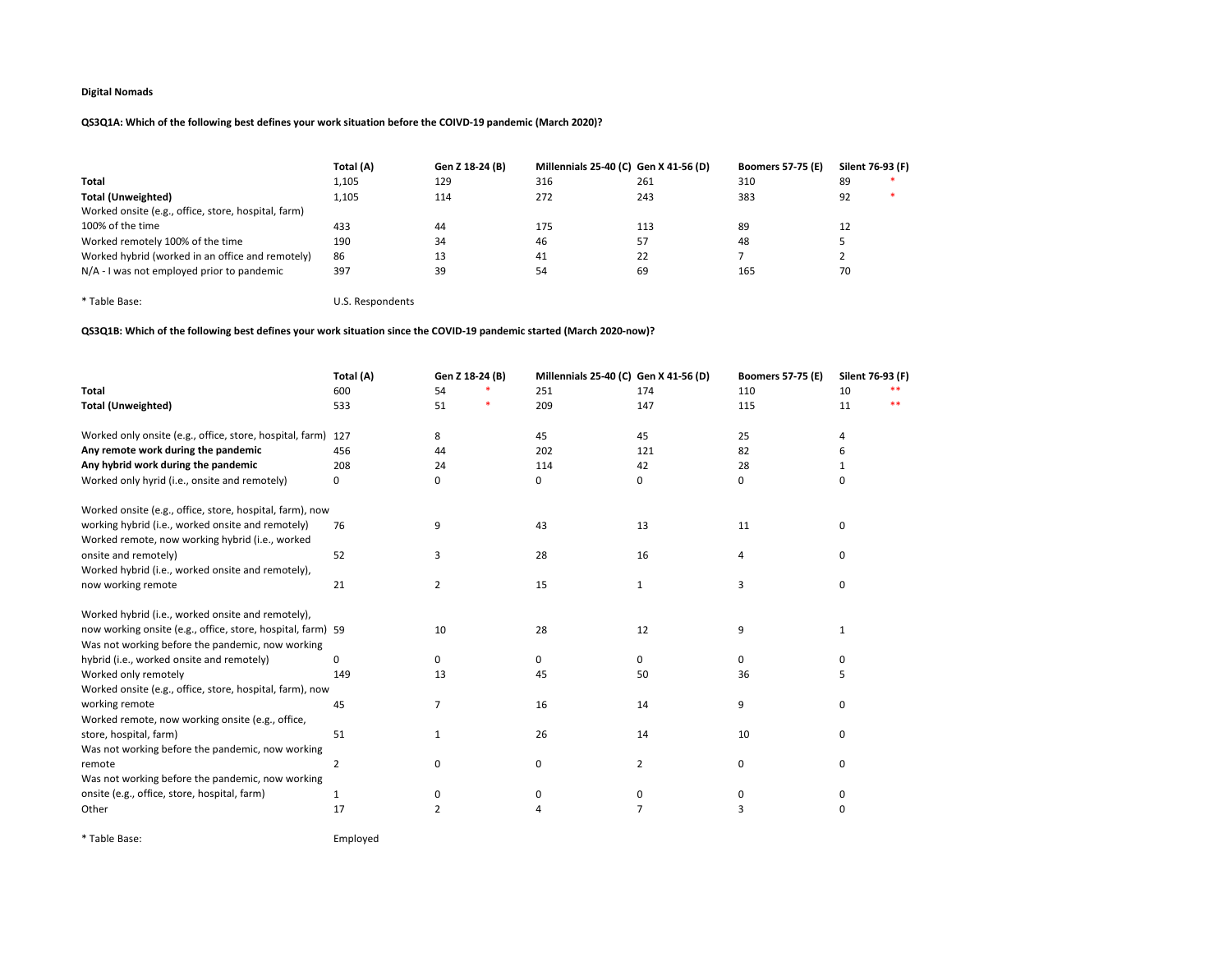### QS3Q2: Over the last year, have you traveled out of town, while continuing to work remotely, without using vacation time (i.e., traveling to and working remotely from a location that is not your primary residence)?

|                           | Total (A) | Gen Z 18-24 (B) |     |     | Millennials 25-40 (C) Gen X 41-56 (D) |    | <b>Boomers 57-75 (E)</b> | Silent 76-93 (F) |    |
|---------------------------|-----------|-----------------|-----|-----|---------------------------------------|----|--------------------------|------------------|----|
| Total                     | 456       | 44              | 202 | 121 |                                       | 82 |                          |                  | ** |
| <b>Total (Unweighted)</b> | 390       | 42              | 165 | 99  |                                       | 79 |                          |                  | ** |
| Yes                       | 203       | 28              | 116 | 34  |                                       | رے |                          |                  |    |
| No                        | 253       | <b>.</b>        | 87  | 88  |                                       | 57 |                          |                  |    |
|                           |           |                 |     |     |                                       |    |                          |                  |    |

\* Table Base: Has worked remotely during the pandemic

# QS3Q3: Over the last year, what is the total amount of time (i.e., all trips combined) you have spent out of town while working remotely without using vacation time?

|                             | Total (A) |    | Gen Z 18-24 (B) |     | Millennials 25-40 (C) Gen X 41-56 (D) |      |    | <b>Boomers 57-75 (E)</b> | Silent 76-93 (F) |
|-----------------------------|-----------|----|-----------------|-----|---------------------------------------|------|----|--------------------------|------------------|
| Total                       | 203       | 28 | **              | 116 | 34                                    |      | 25 | **                       | **               |
| <b>Total (Unweighted)</b>   | 174       | 27 | **              | 99  | 28                                    | $**$ | 19 | **                       | **               |
| Less than a week            | 32        |    |                 | 12  |                                       |      |    |                          |                  |
| 1-2 weeks                   | 69        | 10 |                 | 40  | 11                                    |      |    |                          |                  |
| 3 weeks - less than 1 month | 53        |    |                 | 35  | $\circ$                               |      |    |                          |                  |
| 1-3 months                  | 32        |    |                 | 18  |                                       |      |    |                          |                  |
| 4-6 months                  | 14        |    |                 |     |                                       |      |    |                          |                  |
| More than 6 months          |           |    |                 |     |                                       |      |    |                          |                  |

\* Table Base: HAS TRAVELED OUT OF TOWN WHILE WORKING REMOTELY OVER THE LAST YEAR

QS3Q4: Over the last year, what is the longest single trip you've taken while working remotely without using vacation time?

|                           | Total (A) | Gen Z 18-24 (B) |       | Millennials 25-40 (C) Gen X 41-56 (D) |  | <b>Boomers 57-75 (E)</b> |      | Silent 76-93 (F) |       |  |      |
|---------------------------|-----------|-----------------|-------|---------------------------------------|--|--------------------------|------|------------------|-------|--|------|
| Total                     | 203       | 28              | $***$ | 116                                   |  | 34                       |      | 25               | $* *$ |  | $**$ |
| <b>Total (Unweighted)</b> | 174       | 27              | $***$ | 99                                    |  | 28                       | $**$ | 19               | $* *$ |  | $**$ |
| 1 week or less            | 119       | 17              |       | 68                                    |  | 23                       |      | 11               |       |  |      |
| 1 day (day trip)          | 15        |                 |       |                                       |  |                          |      |                  |       |  |      |
| 2 days (overnight trip)   | 29        |                 |       | 20                                    |  |                          |      |                  |       |  |      |
| 3-7 days                  | 75        | 10              |       | 44                                    |  | 15                       |      |                  |       |  |      |
| 8-14 days                 | 39        |                 |       | 26                                    |  |                          |      |                  |       |  |      |
| 15-21 days                | 27        |                 |       | 19                                    |  |                          |      |                  |       |  |      |
| 22-28 days                | 12        |                 |       |                                       |  |                          |      |                  |       |  |      |
| More than 28 days         |           |                 |       |                                       |  |                          |      |                  |       |  |      |

\* Table Base: Has traveled out of town while working remotely over the last year

QS3Q5: Over the last year, what is the farthest you have traveled out of town in a single trip while working remotely without using vacation time?

|                                           | Total (A) |    | Gen Z 18-24 (B) |     | Millennials 25-40 (C) Gen X 41-56 (D) |    |    |          | <b>Boomers 57-75 (E)</b> |  | Silent 76-93 (F) |  |
|-------------------------------------------|-----------|----|-----------------|-----|---------------------------------------|----|----|----------|--------------------------|--|------------------|--|
| <b>Total</b>                              | 203       | 28 | **              | 116 |                                       | 34 |    | つに<br>رے | **                       |  | **               |  |
| <b>Total (Unweighted)</b>                 | 174       | 27 | **              | 99  |                                       | 28 | ** | 19<br>-- | $* *$                    |  | **               |  |
| Within my home state                      | 110       | 13 |                 | 68  |                                       | 21 |    |          |                          |  |                  |  |
| Outside my home state but within the U.S. | 87        | 14 |                 | 42  |                                       | د  |    | 16       |                          |  |                  |  |
| Outside the U.S.                          |           |    |                 |     |                                       |    |    |          |                          |  |                  |  |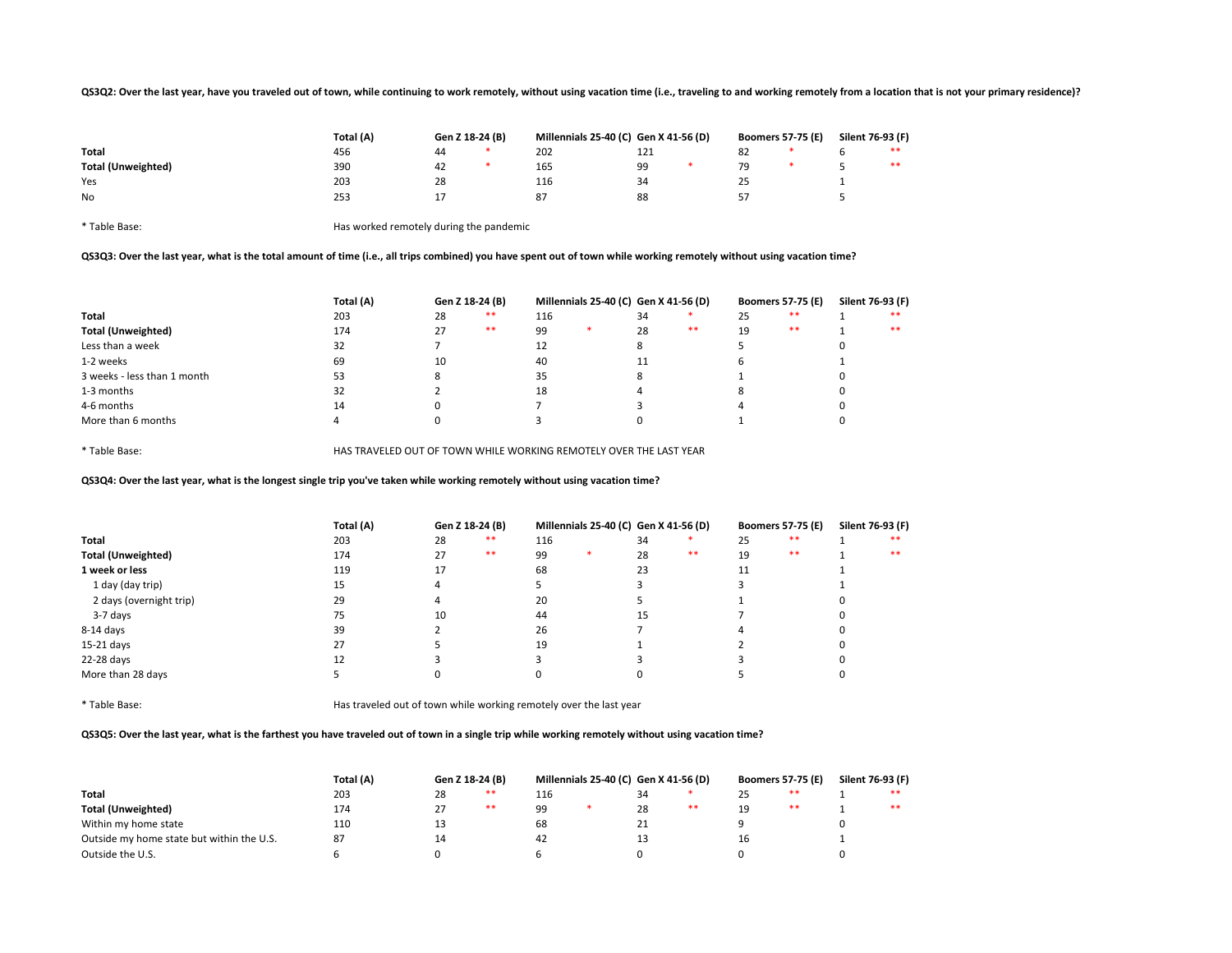# QS3Q6: Which of the following are reasons why you traveled out of town while working remotely without using vacation time? Please select all that apply.

|                                                       | Total (A) | Gen Z 18-24 (B) |    | Millennials 25-40 (C) Gen X 41-56 (D) |  |      |    | <b>Boomers 57-75 (E)</b><br>Silent 76-93 (F) |    |      |    |
|-------------------------------------------------------|-----------|-----------------|----|---------------------------------------|--|------|----|----------------------------------------------|----|------|----|
| <b>Total</b>                                          | 203       | 28              |    | 116                                   |  | 34   |    | 25                                           | ** |      |    |
| <b>Total (Unweighted)</b>                             | 174       | 27              | ** | 99                                    |  | 28   | ** | 19                                           | ** |      | ** |
| I wanted to be closer to family or friends.           | 64        |                 |    | 38                                    |  | 10   |    |                                              |    |      |    |
| I wanted to get away from an area with a high         |           |                 |    |                                       |  |      |    |                                              |    |      |    |
| number of COVID-19 cases.                             | 60        |                 |    | 33                                    |  | 11   |    |                                              |    |      |    |
| I wanted a change of scenery.                         | 54        |                 |    | 26                                    |  | 11   |    | 12                                           |    |      |    |
| I wanted to quarantine with family or friends.        | 53        |                 |    | 39                                    |  |      |    |                                              |    |      |    |
| I wanted to get away from an urban area or an area    |           |                 |    |                                       |  |      |    |                                              |    |      |    |
| with many people.                                     | 51        | 6               |    | 38                                    |  | ς    |    |                                              |    |      |    |
| I got a good deal on the price of traveling (e.g.,    |           |                 |    |                                       |  |      |    |                                              |    |      |    |
| cheaper airfare, all-inclusive packages).             | 51        |                 |    | 37                                    |  |      |    |                                              |    |      |    |
| I wanted a cheaper cost of living.                    | 49        |                 |    | 35                                    |  |      |    |                                              |    |      |    |
| I wanted to be in a better climate.                   | 42        |                 |    | 16                                    |  | 9    |    | 12                                           |    |      |    |
| I had to make an emergency trip (e.g., health-related |           |                 |    |                                       |  |      |    |                                              |    |      |    |
| travel, death in the family).                         | 38        |                 |    | 25                                    |  | ς    |    |                                              |    |      |    |
| I wanted to go to a place with fewer or no COVID-19   |           |                 |    |                                       |  |      |    |                                              |    |      |    |
| restrictions.                                         | 36        |                 |    | 26                                    |  |      |    |                                              |    |      |    |
| I wanted an adventure.                                | 34        |                 |    | 17                                    |  |      |    |                                              |    |      |    |
| Someone else asked me to travel (e.g., take a trip    |           |                 |    |                                       |  |      |    |                                              |    |      |    |
| together, travel to visit them).                      | 34        |                 |    | 17                                    |  |      |    |                                              |    |      |    |
| I decided to move to a new place.                     | 25        |                 |    | 16                                    |  |      |    |                                              |    |      |    |
| Other                                                 |           |                 |    | n.                                    |  |      |    |                                              |    |      |    |
| Count                                                 | 2.95      | 2.62            |    | 3.14                                  |  | 2.28 |    | 3.35                                         |    | 2.00 |    |

\* Table Base: Has traveled out of town while working remotely over the last year

# QS3Q7: Which of the following are challenges you have faced while traveling and working remotely without using vacation time? Please select all that apply.

|                                                        | Total (A)<br>Gen Z 18-24 (B) |    | Millennials 25-40 (C) Gen X 41-56 (D) |     |  |    | <b>Boomers 57-75 (E)</b> | Silent 76-93 (F) |       |          |       |
|--------------------------------------------------------|------------------------------|----|---------------------------------------|-----|--|----|--------------------------|------------------|-------|----------|-------|
| Total                                                  | 203                          | 28 | **                                    | 116 |  | 34 |                          | 25               | $* *$ |          | **    |
| <b>Total (Unweighted)</b>                              | 174                          | 27 | **                                    | 99  |  | 28 | $***$                    | 19               | $**$  |          | $* *$ |
| Balancing other personal commitments (e.g., caring     |                              |    |                                       |     |  |    |                          |                  |       |          |       |
| for family members, pet care, home maintenance)        | 89                           | 8  |                                       | 55  |  | 15 |                          | 11               |       | $\Omega$ |       |
| Being too distracted to work (e.g., wanting to do      |                              |    |                                       |     |  |    |                          |                  |       |          |       |
| other activities, adjusting to a new environment, too  |                              |    |                                       |     |  |    |                          |                  |       |          |       |
| many people nearby)                                    | 73                           |    |                                       | 47  |  |    |                          | 9                |       | 0        |       |
| Maintaining a healthy work-life balance (i.e., working |                              |    |                                       |     |  |    |                          |                  |       |          |       |
| too much)                                              | 68                           |    |                                       | 45  |  | 8  |                          | ٩                |       |          |       |
| Navigating COVID-19 travel restrictions (e.g., getting |                              |    |                                       |     |  |    |                          |                  |       |          |       |
| tested before and after travel, finding locations to   |                              |    |                                       |     |  |    |                          |                  |       |          |       |
| visit, disinfecting hotel rooms)                       | 60                           | ь  |                                       | 35  |  | 10 |                          |                  |       |          |       |
| Cost of travel                                         | 53                           | ៱  |                                       | 29  |  | 11 |                          |                  |       |          |       |
| Finding/Maintaining a stable Internet connection       | 52                           |    |                                       | 32  |  | 6  |                          |                  |       |          |       |